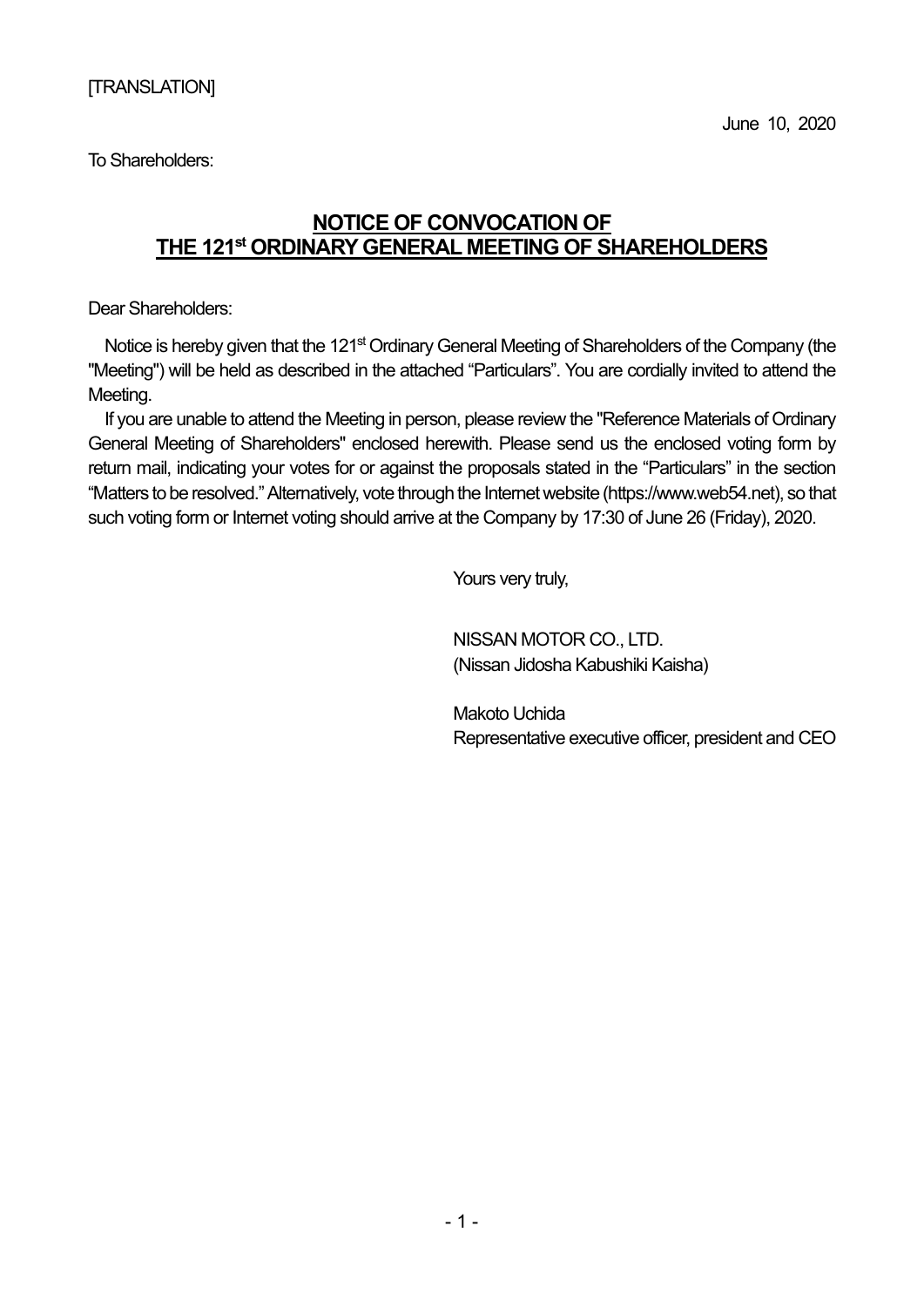1. Date and Time of the Meeting:

Monday, June 29, 2020 at 10:00 a.m.

The reception desk will open at 9:00 a.m.

Please also be advised that **a reception, souvenir and something to drink will not be prepared.** We sincerely apologize for any disappointment or inconvenience caused, and thank you in advance for your understanding.

# 2. Place of the Meeting:

NISSAN MOTOR CO., LTD Global Headquarters 1-1, Takashima 1-chome, Nishi-ku, Yokohama

3. Matters to be dealt with at the Meeting:

Matters to be reported:

- 1: Report on the Business Report, the Consolidated Financial Statements for the 121<sup>st</sup> Fiscal Year (April 1, 2019 to March 31, 2020), and the result of the audit thereon by the Independent Auditors and the Audit Committee.
- 2: Report on the Non-Consolidated Financial Statements for the 121<sup>st</sup> Fiscal Year (April 1, 2019 to March 31, 2020)

Matters to be resolved:

Item : Election of twelve (12) Directors due to Expiration of Terms of All Directors

- 4. Other items resolved in connection with convocation of the Shareholders Meeting
	- ・ The following items are published on the Internet website (https://www.nissan-global.com/EN/IR/) pursuant to the relevant laws and Article 15 of the Articles of Incorporation of the Company. Accordingly, these items are not included in the Attached Document.
		- (1) "Status of Independent Auditors" and "Business Management Systems, Processes and Internal Controls" of Business Report
		- (2) "Consolidated Statement of Changes in Net Assets" and "Notes to Consolidated Financial Statements" of Consolidated Financial Documentation
		- (3) "Non-Consolidated Statement of Changes in Net Assets" and "Notes to Non-Consolidated Financial Statements" of Non-Consolidated Financial Documentation
	- ・ In cases of voting rights exercised through both the enclosed voting form and Internet voting, only the Internet voting is deemed valid. Further, in cases of Internet voting exercised more than once, only the final exercise of the Internet voting is deemed valid.
	- ・ In cases of exercise of voting rights through a substitute, it is required to submit s power of attorney and a voting form of the shareholder as documents which certify the right of representation.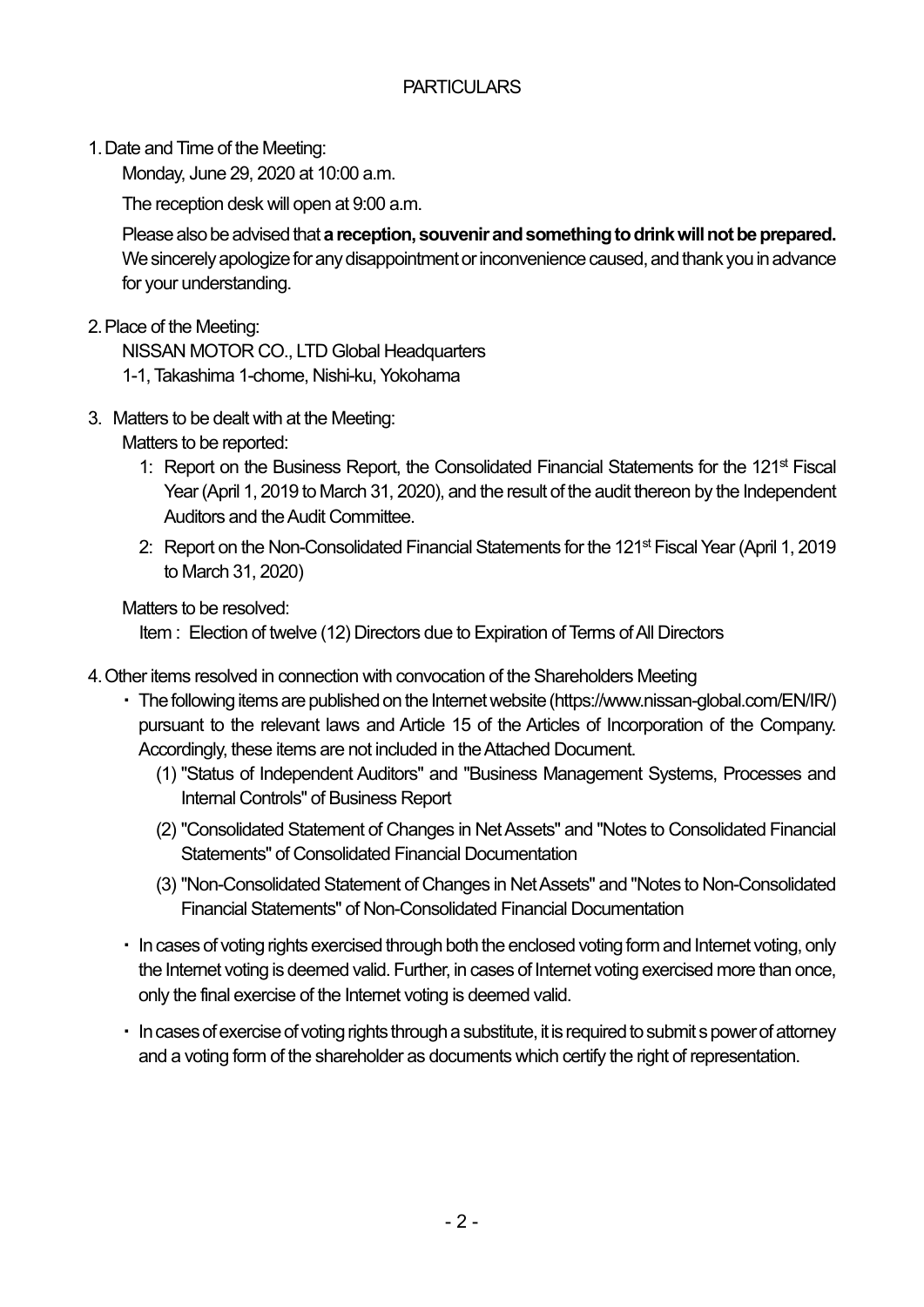- ◎ When attending the Meeting in person, please present the enclosed voting form to the receptionist at the Meeting. In support of our green initiative, please bring this "NOTICE OF CONVOCATION OF THE 121<sup>st</sup> ORDINARY GENERAL MEETING OF SHAREHOLDERS" to the Meeting. If you vote through the Internet website, please use the code and password for Exercising Voting Right printed on the voting form, and vote in accordance with the guidance on the screen.
- ◎ Shareholder's substitute is required to be a shareholder of the Company and to have voting rights at the Meeting. In this case, please submit a power of attorney and the voting form of the shareholder as documents which certify the right of representation. Persons other than shareholders, such as non-shareholding substitute or companion, are not allowed to attend this meeting.
- ◎ Any revision of the Reference Materials of Ordinary General Meeting of Shareholders, Business Report, Consolidated / Non-Consolidated Financial Statements will be notified on the Internet website (https://www.nissan-global.com/EN/IR/).
- ◎ To prevent shareholders from being infected with the COVID-19, the Meeting will be held at a much smaller scale than usual. Also, the seats at the venue will be spaced apart and the number of seats available is expected to be around 400. Therefore, there is a possibility that you may not be able to enter the venue if it becomes full.
- ◎ Please bring and wear a mask when you come to the venue. If you feel unwell, we may ask the staff to refrain from entering the venue. We will prepare an alcoholic disinfectant for shareholders near the reception desk.
- ◎ A video of the proceeding of the Meeting will be distributed on the Internet website (https://www.nissan-global.com/EN/IR/). After the Meeting, a video recording of the proceeding of the Meeting will be distributed on the Internet website (https://www.nissan-global.com/EN/IR/).

Your cooperation is requested with respect to the question and answers session in the Meeting as follows:

- Any shareholder who wishes to ask questions must have a ticket. Tickets will be distributed from 9:00 a.m. to 10:00 a.m. near the entrance to the hall for the Meeting. Questions will be taken in numerical order from ticket holding shareholders.
- $\cdot$  Tickets will be distributed from reception start time (9:00 a.m.) to meeting start time (10:00 a.m.).
- The question and answers session may be closed even though not all the persons who hold tickets have asked their questions.
- ◎ For the convenience of shareholders who do not come to the Meeting, we accept inquiries about our company at the address below.

AGSM2020@mail.nissan.co.jp

Matters of high interest to shareholders will be taken up at the Meeting. ※Please note that we cannot make individual responses.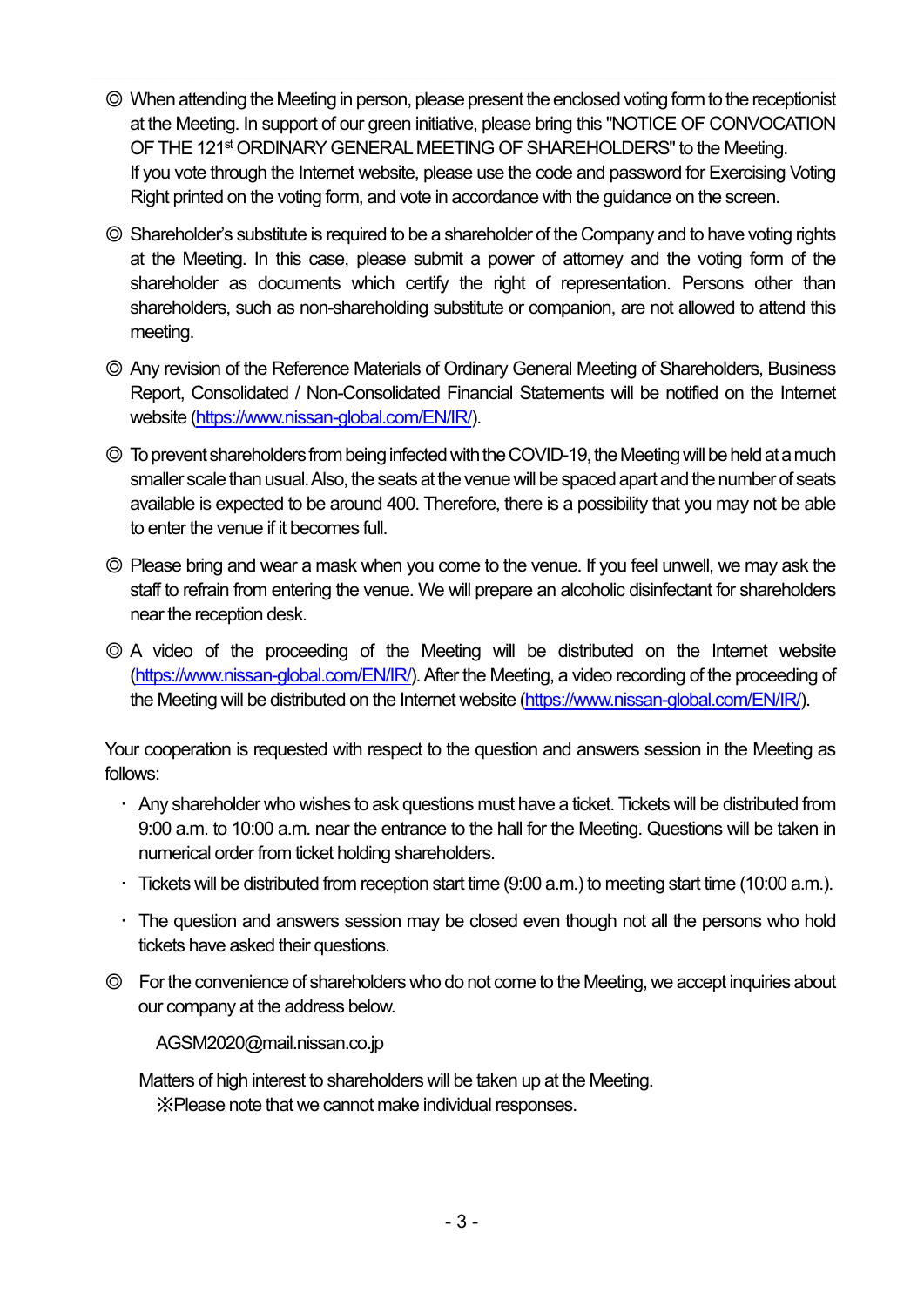# **Reference Materials of Ordinary General Meeting of Shareholders**

# **Agenda and Matters for Reference:**

Item : Election of twelve (12) Directors due to Expiration of Terms of All Directors

The term of office for all of the current twelve (12) Directors will expire at the closing of this Meeting. Accordingly, it is proposed that twelve (12) Directors be elected in accordance with the decision of Nomination Committee of the Company.

The candidates for Directors are as follows:

| No.            |                                         | Name                     | <b>Current Responsibility</b><br>at the Company                                                              | Record of<br>attendance at<br>the Board of<br><b>Directors</b><br>Meeting |
|----------------|-----------------------------------------|--------------------------|--------------------------------------------------------------------------------------------------------------|---------------------------------------------------------------------------|
| 1              | Reappointment<br>Outside<br>Independent | Yasushi Kimura           | Chair<br>Member of Nomination Committee<br><b>Member of Audit Committee</b>                                  | 100%<br>(11/11)                                                           |
| 2              | Reappointment                           | Jean-Dominique<br>Senard | Vice-chair<br>Member of Nomination Committee                                                                 | 100%<br>(16/16)                                                           |
| 3              | Reappointment<br>Outside<br>Independent | Masakazu Toyoda          | Lead independent outside director<br><b>Chair of Nomination Committee</b><br>Member of Audit Committee       | 100%<br>(16/16)                                                           |
| 4              | Reappointment<br>Outside<br>Independent | Keiko Ihara              | <b>Chair of Compensation Committee</b><br>Member of Nomination Committee                                     | 100%<br>(16/16)                                                           |
| 5              | Reappointment<br>Outside<br>Independent | Motoo Nagai              | <b>Chair of Audit Committee</b><br><b>Member of Nomination Committee</b><br>Member of Compensation Committee | 100%<br>(16/16)                                                           |
| 6              | Reappointment<br>Outside<br>Independent | <b>Bernard Delmas</b>    | Member of Compensation Committee                                                                             | 100%<br>(11/11)                                                           |
| $\overline{7}$ | Reappointment<br>Outside<br>Independent | <b>Andrew House</b>      | Member of Nomination Committee                                                                               | 100%<br>(11/11)                                                           |
| 8              | Reappointment<br>Outside<br>Independent | Jenifer Rogers           | Member of Compensation Committee<br><b>Member of Audit Committee</b>                                         | 100%<br>(11/11)                                                           |
| 9              | Reappointment                           | <b>Pierre Fleuriot</b>   | <b>Member of Audit Committee</b>                                                                             | 100%<br>(2/2)                                                             |
| 10             | Reappointment                           | <b>Makoto Uchida</b>     | Representative executive officer,<br>president and CEO                                                       | 100%<br>(2/2)                                                             |
| 11             | Reappointment                           | Ashwani Gupta            | Representative executive officer,<br>Chief Operating Officer / Chief<br>Performance Officer                  | 100%<br>(2/2)                                                             |
| 12             | Reappointment                           | Hideyuki Sakamoto        | Executive officer,<br>Executive<br><b>Vice President</b>                                                     | 100%<br>(7/7)                                                             |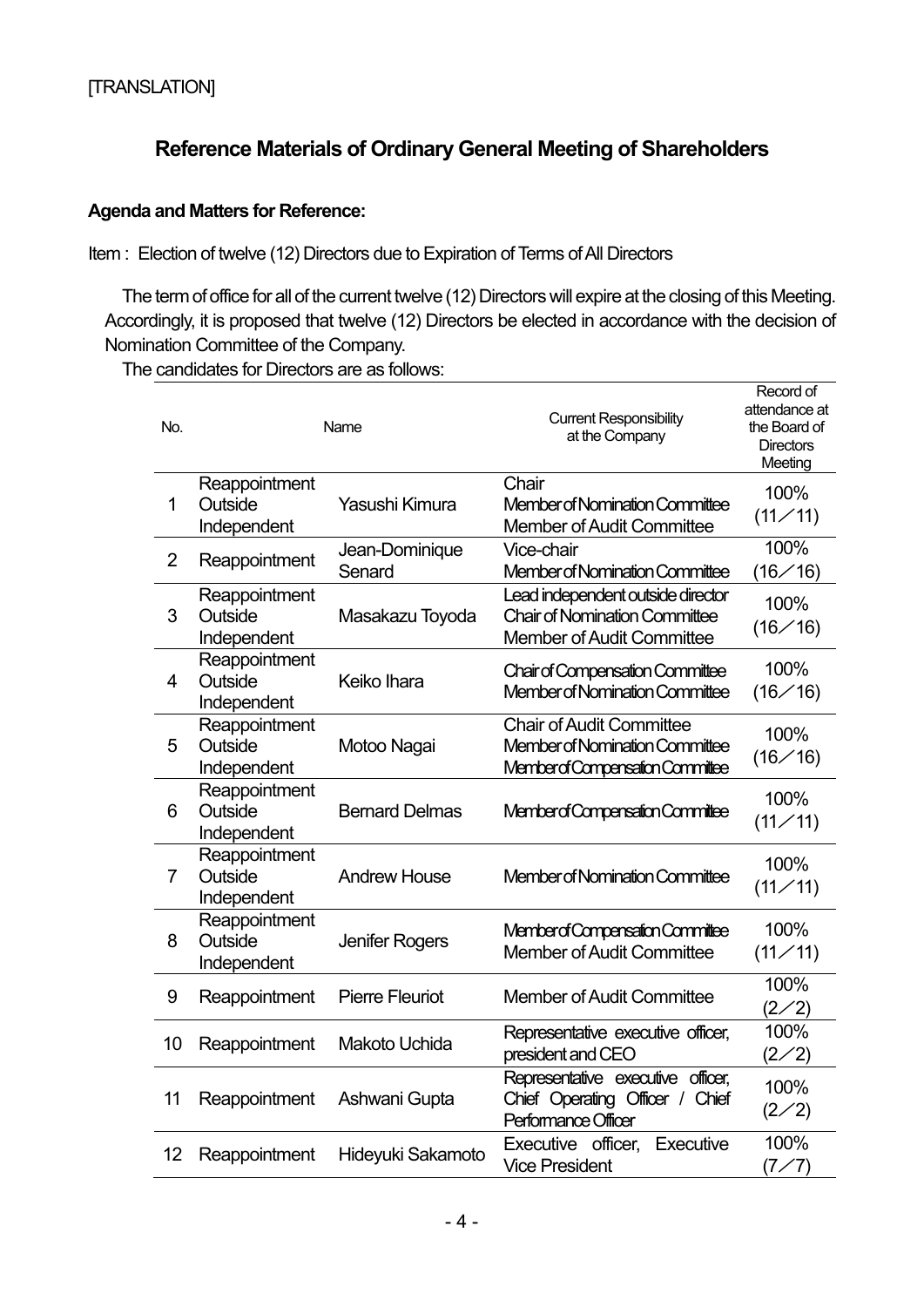<Composition of Board of Directors>

Our Board of Directors decides the basic direction of management by taking a variety of perspectives into account and plays the role of supervising the executive officers. The member of the Board of Directors are diverse in nationality and gender, and also has different expertise which as a whole we aim to facilitate lively discussions and swift decision-making. In order to create an environment where discussions in board meetings are led by independent outside directors, these directors constitute a majority of the board, with one of them serving as board chair. After February 2020, the Board of Directors consists of twelve directors, seven of whom are outside directors.

|                |                                           | グローバル<br>マネジメント<br>Global<br>management | 自動車業界   | 政府機関<br>Automobile Government | 法務/リスクマネ<br>ジメント<br>Legal/Risk<br>Management | ガバナンス<br>Governance | 財務/会計<br>Finance/<br>Accounting | <b>CSR</b> | 製品/技術<br>Product/<br><b>Technology</b> | セールス/<br>マーケティング<br>Sales/<br>Marketing |
|----------------|-------------------------------------------|-----------------------------------------|---------|-------------------------------|----------------------------------------------|---------------------|---------------------------------|------------|----------------------------------------|-----------------------------------------|
| $\mathbf{1}$   | 木村 康<br>Yasushi Kimura                    | $\circ$                                 |         |                               |                                              | $\circ$             | $\circ$                         |            | $\circ$                                | $\circ$                                 |
| 2              | ジャン ドミニク スナール<br>Jean Dominique<br>Senard | $\circ$                                 | $\circ$ |                               |                                              | $\circ$             | $\circ$                         | $\circ$    |                                        |                                         |
| 3              | 豊田 正和<br>Masakazu Toyoda                  | $\circ$                                 |         | $\circ$                       | $\circ$                                      | $\circ$             |                                 | $\circ$    |                                        |                                         |
| $\overline{4}$ | 井原 慶子<br>Keiko Ihara                      | $\circ$                                 | $\circ$ |                               |                                              | $\circ$             |                                 |            | $\circ$                                | $\circ$                                 |
| 5              | 永井 素夫<br>Motoo Nagai                      | $\circ$                                 |         |                               | $\circ$                                      | $\circ$             | $\circ$                         | $\circ$    |                                        |                                         |
| 6              | デルマス ベルナール<br>Bernard Delmas              | $\circ$                                 | $\circ$ |                               |                                              | $\circ$             |                                 |            | $\circ$                                | $\circ$                                 |
| $\overline{7}$ | アンドリュー ハウス<br>Andrew House                | $\circ$                                 |         |                               |                                              | $\circ$             | $\circ$                         |            | $\circ$                                | $\circ$                                 |
| 8              | ジェニファー ロジャーズ<br>Jenifer Rogers            | $\circ$                                 |         |                               | $\circ$                                      | $\circ$             | $\circ$                         | $\circ$    |                                        |                                         |
| 9              | ビエール フルーリォ<br>Pierre Fleuriot             | $\circ$                                 |         | $\circ$                       | $\Omega$                                     | $\Omega$            | $\circ$                         |            |                                        |                                         |
| 10             | 内田 誠<br>Makoto Uchida                     | $\circ$                                 | $\circ$ |                               | $\circ$                                      |                     | $\circ$                         |            | $\circ$                                |                                         |
| 11             | アシュワニ グプタ<br>Ashwani Gupta                | $\circ$                                 | $\circ$ |                               |                                              |                     | $\circ$                         |            | $\circ$                                | $\circ$                                 |
| 12             | 坂本 秀行<br>Hideyuki Sakamoto                | $\circ$                                 | $\circ$ |                               | $\circ$                                      | $\circ$             |                                 |            | $\circ$                                |                                         |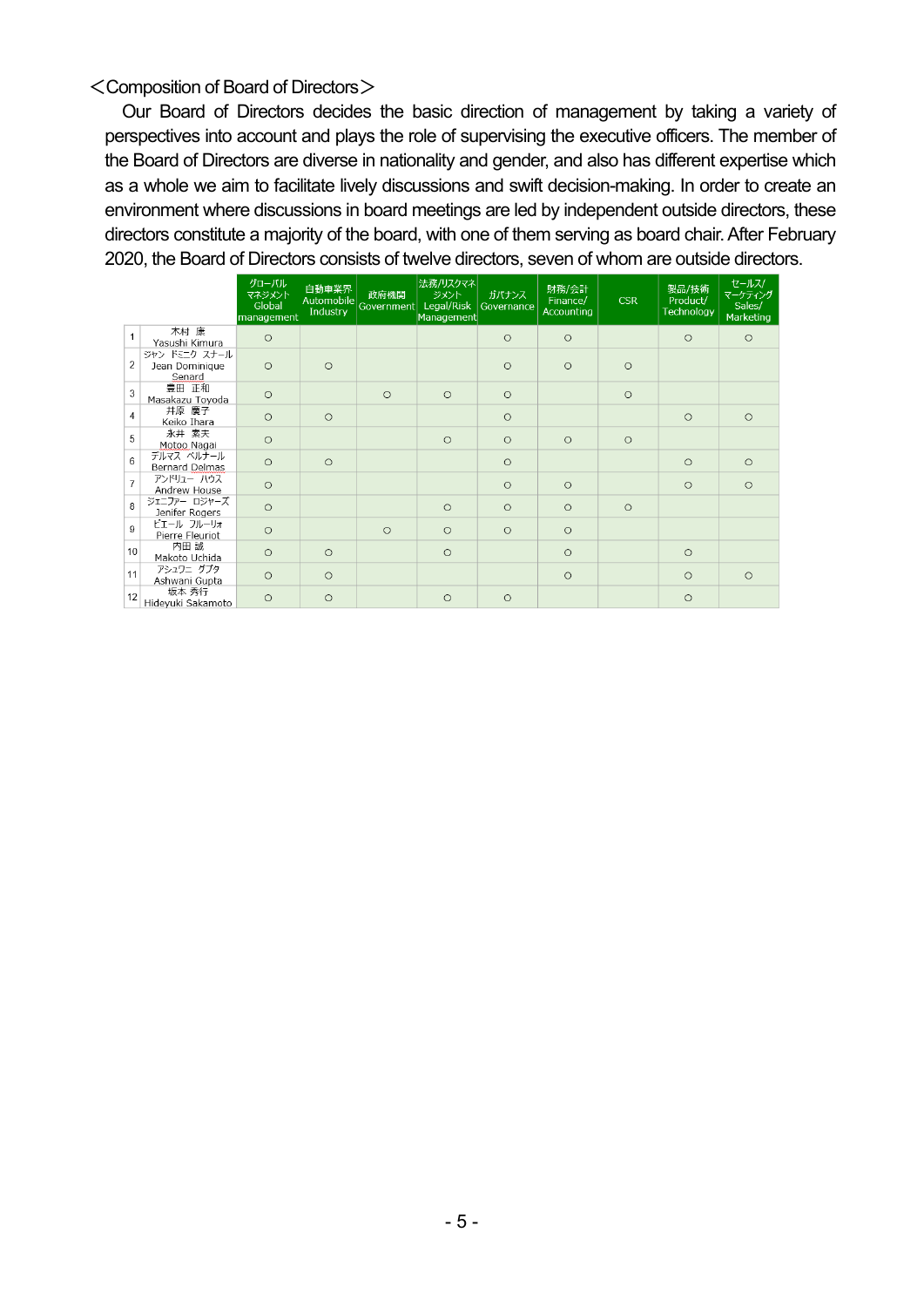| No. | Name<br>(Date of Birth)                                                                                                                                                                                                                                                                                                                                                                                                                                                                                                                                                                                                                                                                                                                                                                                                                                                                                                                                                                                                                                                                                                                                                                                                                                                                                                                                                                                                                                                                                                                                                                            | <b>Brief Personal Record</b>                                                                                                                                                                                                                                                                                                                                                                                                                                                                                                                                                                                                                                                                                                                                                                                                                                                                                                                  | Number of<br>Shares of the<br>Company<br>Owned |  |  |
|-----|----------------------------------------------------------------------------------------------------------------------------------------------------------------------------------------------------------------------------------------------------------------------------------------------------------------------------------------------------------------------------------------------------------------------------------------------------------------------------------------------------------------------------------------------------------------------------------------------------------------------------------------------------------------------------------------------------------------------------------------------------------------------------------------------------------------------------------------------------------------------------------------------------------------------------------------------------------------------------------------------------------------------------------------------------------------------------------------------------------------------------------------------------------------------------------------------------------------------------------------------------------------------------------------------------------------------------------------------------------------------------------------------------------------------------------------------------------------------------------------------------------------------------------------------------------------------------------------------------|-----------------------------------------------------------------------------------------------------------------------------------------------------------------------------------------------------------------------------------------------------------------------------------------------------------------------------------------------------------------------------------------------------------------------------------------------------------------------------------------------------------------------------------------------------------------------------------------------------------------------------------------------------------------------------------------------------------------------------------------------------------------------------------------------------------------------------------------------------------------------------------------------------------------------------------------------|------------------------------------------------|--|--|
|     | Reappointment<br>Independent & Outside<br>Yasushi Kimura<br>(February 28, 1948)                                                                                                                                                                                                                                                                                                                                                                                                                                                                                                                                                                                                                                                                                                                                                                                                                                                                                                                                                                                                                                                                                                                                                                                                                                                                                                                                                                                                                                                                                                                    | Apr. 1970<br>Joined Nippon Oil Corporation<br>Jun. 2002<br>Director of Nippon Oil Corporation<br>Jun. 2007<br>Director, Senior Vice President of Nippon Oil<br>Corporation<br>Apr. 2010<br>Director of JX Holdings, Inc.<br>Jul. 2010<br>President of JX Nippon Oil & Energy Corporation<br>May 2012<br>Chairman of Petroleum Association of Japan<br>Jun. 2012<br>Chairman of the Board of JX Holdings, Inc.,<br>Chairman of the Board of JX Nippon Oil &<br><b>Energy Corporation</b><br>Jun. 2014<br>Director of NIPPO Corporation<br>Vice Chairman of Japan Business Federation<br>Chairman of JXTG Holdings, Inc.<br>Apr. 2017<br>Senior Executive Advisor of JXTG Holdings, Inc.<br>Jun. 2018<br>Jun. 2019<br>Outside Director of the Company (Current<br>Position / one year in office)<br>Senior Corporate Advisor of JXTG Holdings, Inc.<br>(Current Position)<br><b>Outside Director of INPEX CORPORATION</b><br>(Current Position) | 1,700                                          |  |  |
| 1   | <b>[Current Responsibility at the Company]</b><br>Chair, Member of Nomination Committee, Member of Audit Committee<br><b>[Record of attendance at the Board of Directors Meeting etc.]</b><br>100% (11/11) of Board of Directors Meeting<br>100% (9/9) of Nomination Committee<br>100% (10/10) of Audit Committee<br><b>【Important Positions at Other Companies】</b><br><b>Outside Director of INPEX CORPORATION</b><br><b>[Reasons for the Nomination as Outside Director]</b><br>Mr. Yasushi Kimura is proposed as a candidate for outside director due to experience serving as top<br>management in a key industry in Japan. He also has wealth of experience and deep insight in corporate<br>management and leadership experience in Japan Business Federation (Keidanren), as well as<br>Chairman of Petroleum Association of Japan (PAJ). Since his inauguration in June 2019, Mr.Kimura has<br>supervised the companies' overall management providing an objective and broad perspective as the<br>Chair of the Board of Directors, Member of the Nomination Committee, Member of the Audit Committee<br>and he has fulfilled the duties of outside director. Therefore, the Company nominates him as an outside<br>director candidate for Nissan.<br>* If elected, he will be re-appointed as Chair of the Board of Directors, Member of the Nomination<br>Committee and Member of the Audit Committee at the Board of Directors meeting after the General<br>Shareholders Meeting.<br>JXTG Holdings, Inc. plans to change its corporate name to ENEOS Holdings Inc. with the resolution |                                                                                                                                                                                                                                                                                                                                                                                                                                                                                                                                                                                                                                                                                                                                                                                                                                                                                                                                               |                                                |  |  |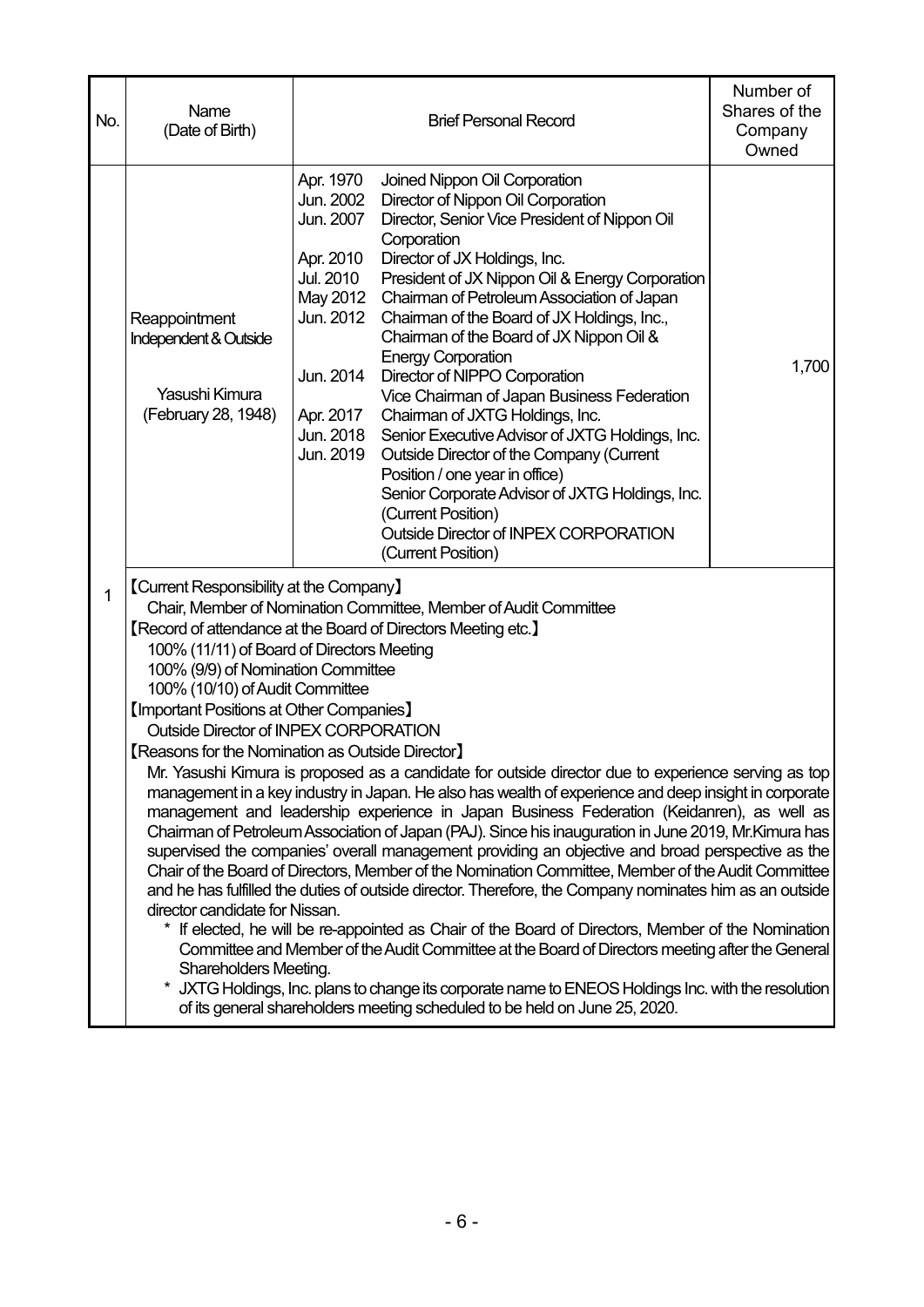| No.            | Name<br>(Date of Birth)                                                                                                                                                                                                                                                                                                                                                                                                                                                                                                                                                                                                                                                                                                                                                                                                                                                                                                                                                                                                                                                                                                                                                                                                                                                                                                                                               |                                                                                      | <b>Brief Personal Record</b>                                                                                                                                                                                                                                                                                                                                                                                                                                                               | Number of<br>Shares of the<br>Company<br>Owned |
|----------------|-----------------------------------------------------------------------------------------------------------------------------------------------------------------------------------------------------------------------------------------------------------------------------------------------------------------------------------------------------------------------------------------------------------------------------------------------------------------------------------------------------------------------------------------------------------------------------------------------------------------------------------------------------------------------------------------------------------------------------------------------------------------------------------------------------------------------------------------------------------------------------------------------------------------------------------------------------------------------------------------------------------------------------------------------------------------------------------------------------------------------------------------------------------------------------------------------------------------------------------------------------------------------------------------------------------------------------------------------------------------------|--------------------------------------------------------------------------------------|--------------------------------------------------------------------------------------------------------------------------------------------------------------------------------------------------------------------------------------------------------------------------------------------------------------------------------------------------------------------------------------------------------------------------------------------------------------------------------------------|------------------------------------------------|
|                | Reappointment<br>Jean-Dominique<br>Senard<br>(March 7, 1953)                                                                                                                                                                                                                                                                                                                                                                                                                                                                                                                                                                                                                                                                                                                                                                                                                                                                                                                                                                                                                                                                                                                                                                                                                                                                                                          | Oct. 1996<br>Mar. 2005<br>May 2007<br>May 2011<br>May 2012<br>Jan. 2019<br>Apr. 2019 | Chief Financial Officer of Pechiney and a<br>member of its Group Executive Council<br>Chief Financial Officer of Michelin and a member<br>of the Michelin Group Executive Council<br>Managing Partner of the Michelin Group<br>Managing General Partner of the Michelin Group<br>Chief Executive Officer of the Michelin Group<br>Chairman of the Board of Directors of Renault<br>(Current Position)<br>Director of the Company (Current Position / one<br>year and two months in office) | 21,100                                         |
| $\overline{2}$ | <b>[Current Responsibility at the Company]</b><br>Vice-chair, Member of Nomination Committee<br><b>[Record of attendance at the Board of Directors Meeting etc.]</b><br>100% (16/16) of Board of Directors Meeting<br>100% (9/9) of Nomination Committee<br><b>【Important Positions at Other Companies】</b><br>Chairman of the Board of Directors of Renault<br><b>[Reasons for the Nomination]</b><br>Mr. Jean-Dominique Senard (Chair of the Board of Directors of Renault, our alliance partner) is proposed<br>as a candidate for director due to his wealth of experience and deep insight in automotive industry and<br>international management. Since his inauguration in June 2019, he has supervised the Company's<br>overall management as the Vice Chair of the Board of Directors, Member of Nomination Committee and<br>contributed to Nissan's business development. Therefore, the Company nominates him as director<br>candidate for Nissan.<br>* If elected, he will be re-appointed as the Vice Chair of the Board of Directors and Member of<br>Nomination Committee at the Board of Directors meeting after the General Shareholders Meeting.<br>Mr. Jean-Dominique Senard is Chairman of the Board of Directors of Renault. There is a broad<br>automotive business alliance, including capital participation, between the Company and Renault. |                                                                                      |                                                                                                                                                                                                                                                                                                                                                                                                                                                                                            |                                                |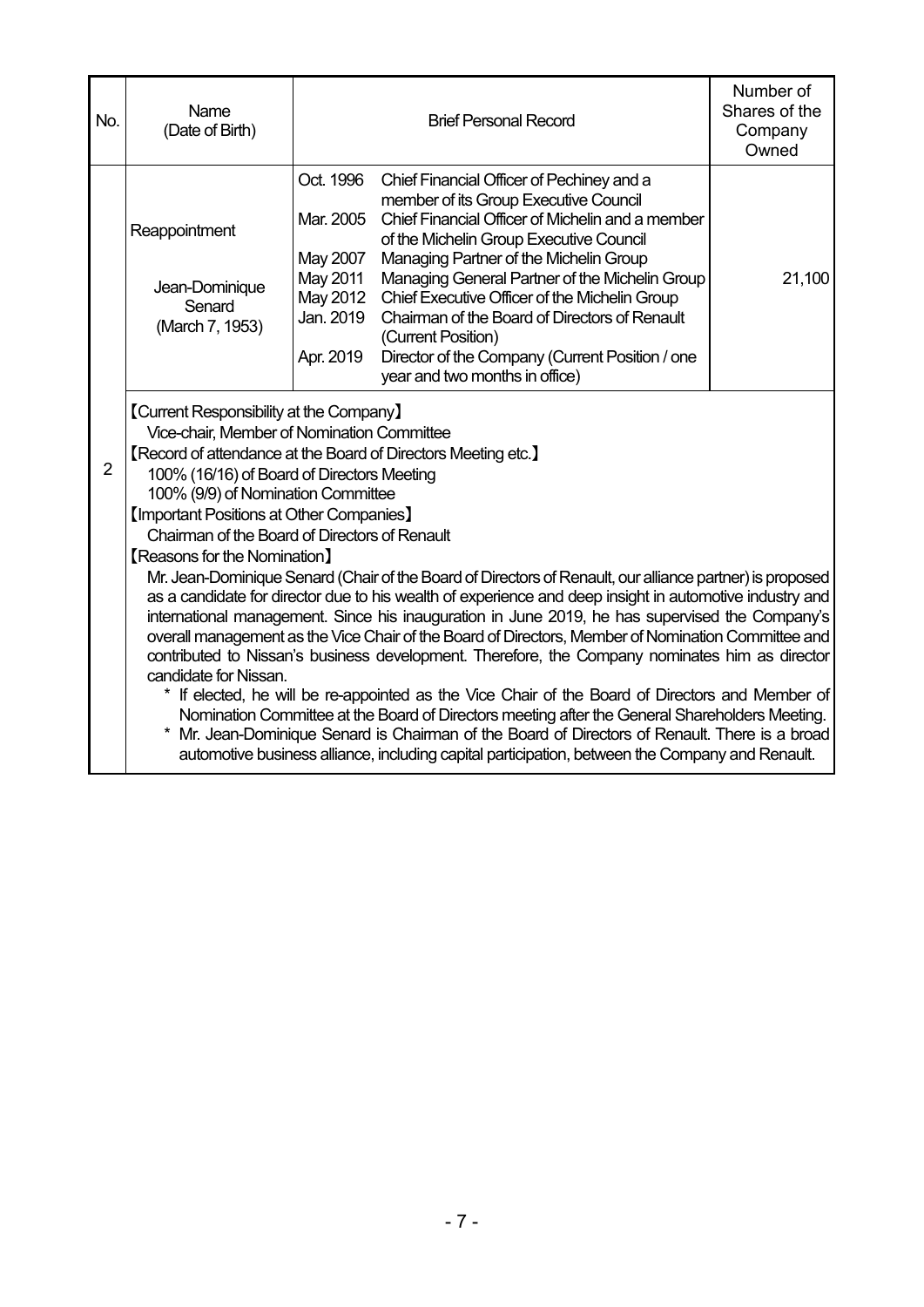| No. | Name<br>(Date of Birth)                                                                                                                                                                                                                                                                                                                                                                                                   |                                                                                                                                             | <b>Brief Personal Record</b>                                                                                                                                                                                                                                                                                                                                                                                                                                                                                                                                                                                                                                                                                                                                                                                                                                                                                                                                                                                                                                                                                                                                                                      | Number of<br>Shares of the<br>Company<br>Owned |
|-----|---------------------------------------------------------------------------------------------------------------------------------------------------------------------------------------------------------------------------------------------------------------------------------------------------------------------------------------------------------------------------------------------------------------------------|---------------------------------------------------------------------------------------------------------------------------------------------|---------------------------------------------------------------------------------------------------------------------------------------------------------------------------------------------------------------------------------------------------------------------------------------------------------------------------------------------------------------------------------------------------------------------------------------------------------------------------------------------------------------------------------------------------------------------------------------------------------------------------------------------------------------------------------------------------------------------------------------------------------------------------------------------------------------------------------------------------------------------------------------------------------------------------------------------------------------------------------------------------------------------------------------------------------------------------------------------------------------------------------------------------------------------------------------------------|------------------------------------------------|
|     | Reappointment<br>Independent & Outside<br>Masakazu Toyoda<br>(June 28, 1949)                                                                                                                                                                                                                                                                                                                                              | Apr. 1973<br>Aug. 2003<br>Jul. 2006<br>Jul. 2007<br>Aug. 2008<br>Nov. 2008<br>Jul. 2010<br>Jun. 2011<br>Mar. 2015<br>Jun. 2016<br>Jun. 2018 | Joined Ministry of International Trade and<br>Industry<br>Director-General, Commerce and Information<br>Policy Bureau of Ministry of Economy, Trade<br>and Industry ("METI")<br>Director General, Trade Policy Bureau of METI<br>Vice-Minister for International Affairs of METI<br>Secretary General of the Cabinet Secretariat's<br><b>Strategic Headquarters for Space Policy</b><br>Special Advisor to the Cabinet<br>Chairman & CEO of The Institute of Energy<br>Economics, Japan (Current Position)<br><b>Outside Statutory Auditor of Nitto Denko</b><br>Corporation (Current Position)<br>Outside Director of CANON ELECTRONICS<br>INC. (Current Position)<br><b>Outside Director (Audit and Supervisory</b><br>Committee Member) of Murata Manufacturing<br>Co., Ltd.<br>Outside Director of the Company (Current<br>Position / two years in office)                                                                                                                                                                                                                                                                                                                                    | 3,000                                          |
| 3   | <b>[Current Responsibility at the Company]</b><br>100% (16/16) of Board of Directors Meeting<br>100% (9/9) of Nomination Committee<br>100% (10/10) of Audit Committee<br><b>[Important Positions at Other Companies]</b><br>Outside Statutory Auditor of Nitto Denko Corporation<br>Outside Director of CANON ELECTRONICS INC.<br><b>[Reasons for the Nomination as Outside Director]</b><br><b>Shareholders Meeting.</b> |                                                                                                                                             | Lead independent outside director, Chair of Nomination Committee, Member of Audit Committee<br><b>[Record of attendance at the Board of Directors Meeting etc.]</b><br>Chairman & CEO of The Institute of Energy Economics, Japan<br>Mr. Masakazu Toyoda is proposed as a candidate for outside director due to the prominent positions he<br>has held, including Vice-Minister for International Affairs of METI, and Special Advisor to the Cabinet<br>Secretariat. He has wealth of experience and deep insight in economics, international trade, energy and<br>environment. Since his inauguration in June 2018, Mr. Toyoda has supervised the companies' overall<br>management providing an objective and broad perspective as the Lead independent outside director,<br>Chair of the Nomination Committee, Member of the Audit Committee and he has fulfilled the duties of<br>outside director. Therefore, the Company nominates him as an outside director candidate for Nissan.<br>If elected, he will be re-appointed as Lead independent outside director, Chair of the Nomination<br>Committee and Member of the Audit Committee at the Board of Directors meeting after the General |                                                |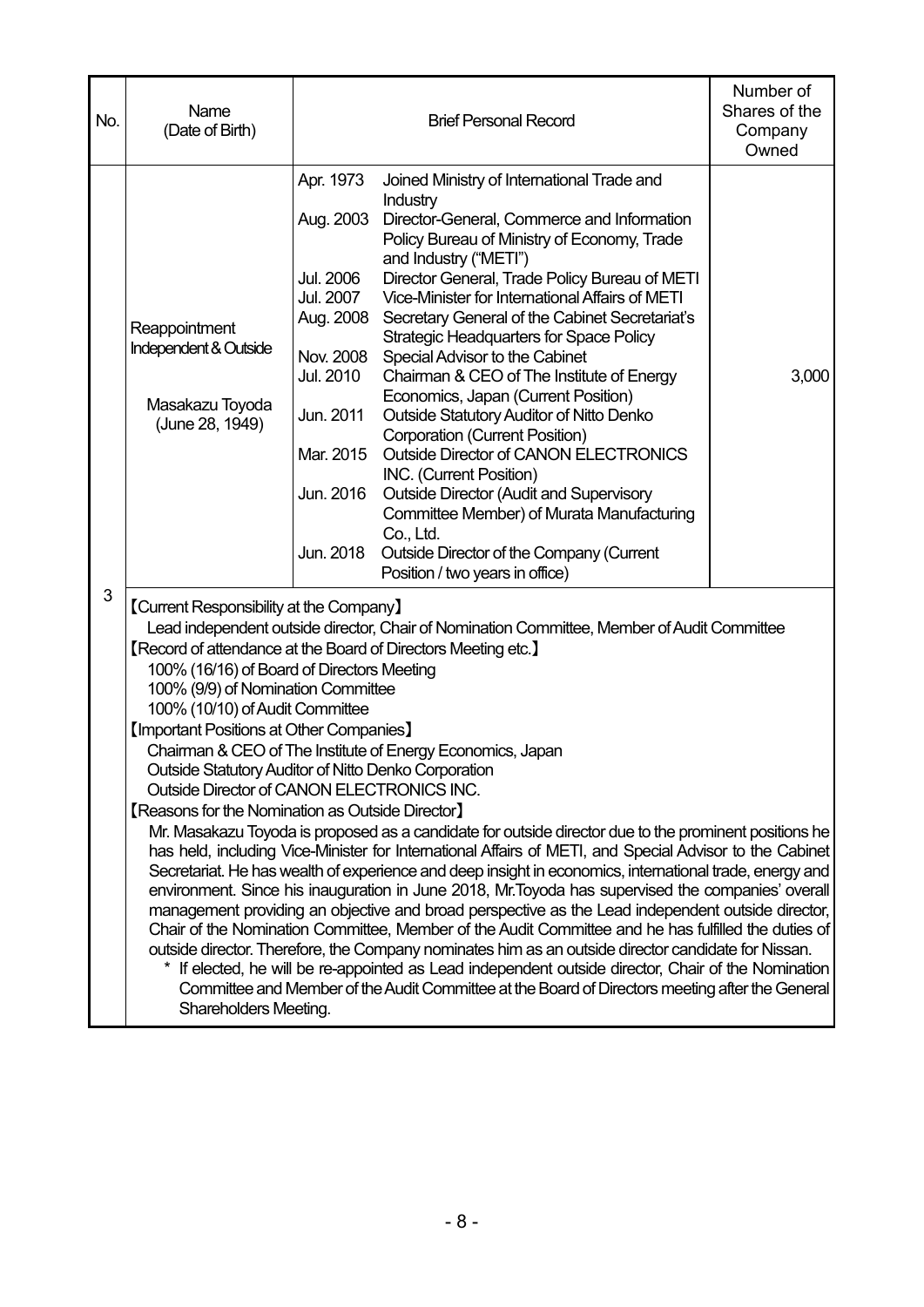| No. | Name<br>(Date of Birth)                                                                                                                                                                                                                                                                                                                  |                                                                                                      | <b>Brief Personal Record</b>                                                                                                                                                                                                                                                                                                                                                                                                                                                                                                                                                                                                                                                                                                                                                                                                                                                                                                                                                                                                                                                                                                                                                                                                                                                                                                            | Number of<br>Shares of the<br>Company<br>Owned |
|-----|------------------------------------------------------------------------------------------------------------------------------------------------------------------------------------------------------------------------------------------------------------------------------------------------------------------------------------------|------------------------------------------------------------------------------------------------------|-----------------------------------------------------------------------------------------------------------------------------------------------------------------------------------------------------------------------------------------------------------------------------------------------------------------------------------------------------------------------------------------------------------------------------------------------------------------------------------------------------------------------------------------------------------------------------------------------------------------------------------------------------------------------------------------------------------------------------------------------------------------------------------------------------------------------------------------------------------------------------------------------------------------------------------------------------------------------------------------------------------------------------------------------------------------------------------------------------------------------------------------------------------------------------------------------------------------------------------------------------------------------------------------------------------------------------------------|------------------------------------------------|
|     | Reappointment<br>Independent & Outside<br>Keiko Ihara<br>(July 4, 1973)                                                                                                                                                                                                                                                                  | Jan. 2013<br>Apr. 2013<br>Apr. 2015<br>Jul. 2015<br>Sep. 2015<br>Jun. 2016<br>Jun. 2018<br>Apr. 2020 | Fédération Internationale de l'Automobile (FIA)<br>Asian representative for the Women in<br>Motorsports Commission and female<br>representative for the FIA Drivers Commission<br>Special Guest Associate Professor at Keio<br>University Graduate School of Media Design<br>Member of Industrial Structure Council<br>(Development Committee for 2020 and<br>Beyond), Japan Ministry of Economy, Trade and<br>Industry<br>Member of Japan House Advisory Board, Japan<br>Ministry of Foreign Affairs<br>Guest Associate Professor at Keio University<br>Graduate School of Media Design<br>Outside Director of SOFT99 corporation (Current<br>Position)<br>Outside Director of the Company (Current<br>Position / two years in office)<br>Project Professor at Keio University Graduate<br>School of Media Design (Current Position)                                                                                                                                                                                                                                                                                                                                                                                                                                                                                                   | 6,100                                          |
| 4   | [Current Responsibility at the Company]<br>100% (16/16) of Board of Directors Meeting<br>100% (9/9) of Nomination Committee<br>100% (13/13) of Compensation Committee<br><b>【Important Positions at Other Companies】</b><br>Outside Director of SOFT99 corporation<br><b>[Reasons for the Nomination as Outside Director]</b><br>$\star$ |                                                                                                      | Chair of Compensation Committee, Member of Nomination Committee<br>[Record of attendance at the Board of Directors Meeting etc.]<br>Ms. Keiko Ihara is proposed as a candidate for outside director due to her wealth of experience and deep<br>insight in the auto industry as an international female racing driver, being many years involved with<br>domestic and global auto makers including technology development and popularization of eco-friendly<br>car and MaaS research at University research institute. Also, Ms. Ihara has an extensive business<br>experience leading organizational governance and talent development in international organization.<br>Since her inauguration in June 2018, Ms. Ihara has supervised the companies' overall management<br>providing an objective and broad perspective as the Chair of the Compensation Committee, Member of<br>the Nomination Committee, and she has fulfilled the duties of outside director. Therefore, the Company<br>nominates her as an outside director candidate for Nissan.<br>The officially registered name of Ms. Keiko Ihara is Ms. Keiko Motojima.<br>If elected, she will be re-appointed as Chair of the Compensation Committee and Member of the<br>Nomination Committee at the Board of Directors meeting after the General Shareholders Meeting. |                                                |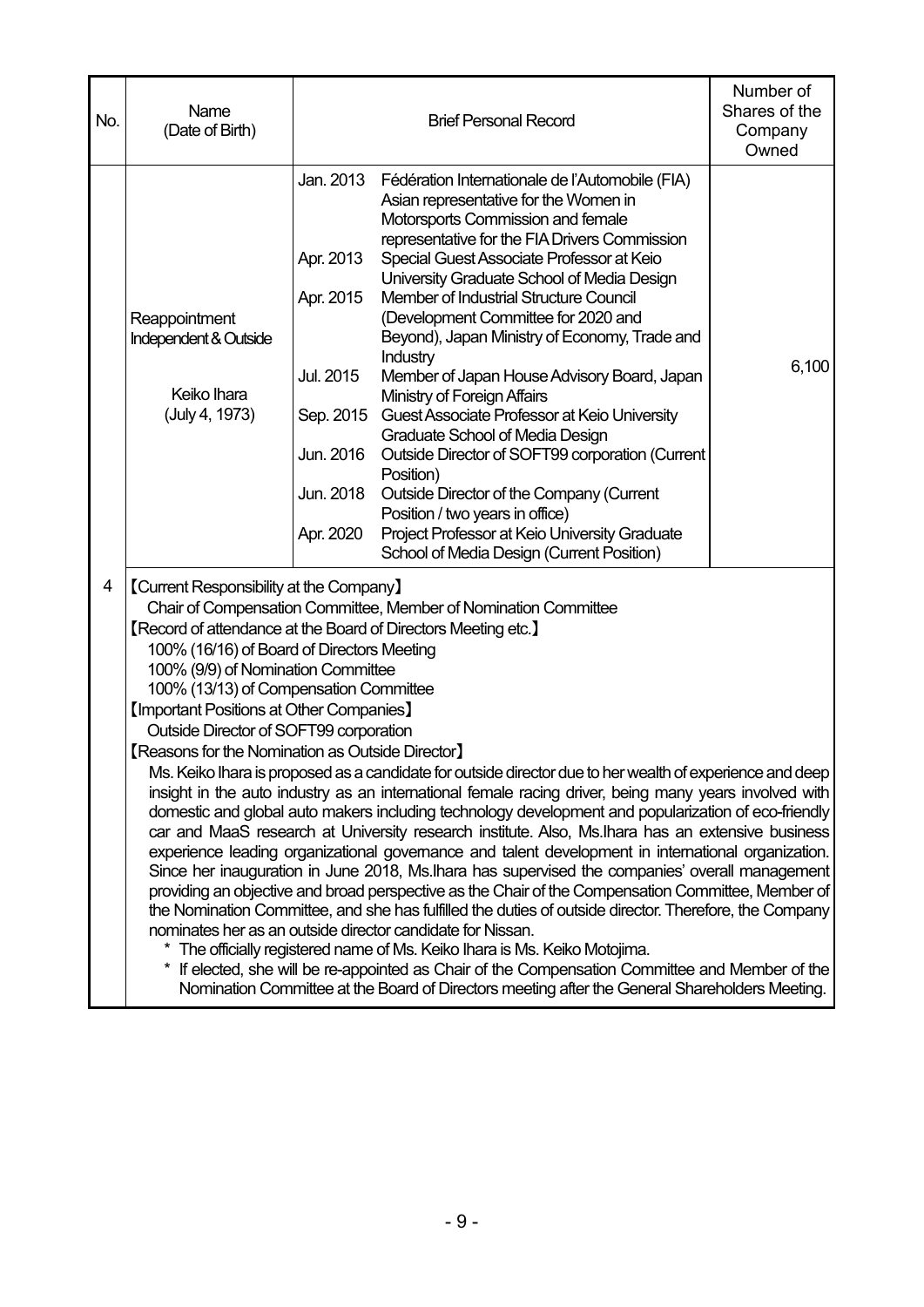| No. | Name<br>(Date of Birth)                                                  |                                                                                                                                                                                                                                                                                                                                                                                                                                                                                                                                                                                                                                                                                                                                                                                                                                                                                                                                                                                                                                                                                                                                                                                                                                                                                                                                                                                                                                                                                                                                                                                                | <b>Brief Personal Record</b>                                                                                                                                                                                                                                                                                                                                                                                                                                                                                                                                                                                                                                                                                                                                                                | Number of<br>Shares of the<br>Company<br>Owned |  |
|-----|--------------------------------------------------------------------------|------------------------------------------------------------------------------------------------------------------------------------------------------------------------------------------------------------------------------------------------------------------------------------------------------------------------------------------------------------------------------------------------------------------------------------------------------------------------------------------------------------------------------------------------------------------------------------------------------------------------------------------------------------------------------------------------------------------------------------------------------------------------------------------------------------------------------------------------------------------------------------------------------------------------------------------------------------------------------------------------------------------------------------------------------------------------------------------------------------------------------------------------------------------------------------------------------------------------------------------------------------------------------------------------------------------------------------------------------------------------------------------------------------------------------------------------------------------------------------------------------------------------------------------------------------------------------------------------|---------------------------------------------------------------------------------------------------------------------------------------------------------------------------------------------------------------------------------------------------------------------------------------------------------------------------------------------------------------------------------------------------------------------------------------------------------------------------------------------------------------------------------------------------------------------------------------------------------------------------------------------------------------------------------------------------------------------------------------------------------------------------------------------|------------------------------------------------|--|
| 5   | Reappointment<br>Independent & Outside<br>Motoo Nagai<br>(March 4, 1954) | Apr. 1977<br>Apr. 2005<br>Apr. 2007<br>Apr. 2011<br>Jun. 2011<br>Apr. 2014<br>Jun. 2014<br>Jun. 2015<br>Jun. 2019                                                                                                                                                                                                                                                                                                                                                                                                                                                                                                                                                                                                                                                                                                                                                                                                                                                                                                                                                                                                                                                                                                                                                                                                                                                                                                                                                                                                                                                                              | Joined The Industrial Bank of Japan Ltd.<br>Corporate Officer of Mizuho Corporate Bank,<br>Ltd.<br>Managing Executive Officer of Mizuho Corporate<br>Bank, Ltd.<br>Deputy President (Executive Officer) of Mizuho<br>Trust & Banking Co., Ltd.<br>Deputy President (Executive Officer and<br>Director) of Mizuho Trust & Banking Co., Ltd.<br>Advisor of Mizuho Trust & Banking Co., Ltd.<br>Outside Statutory Auditor of the Company,<br>Outside Statutory Auditor of Organo Corporation<br><b>Outside Director of Organo Corporation (Current</b><br>position),<br><b>Outside Statutory Auditor of Nisshin Seifun</b><br>Group Inc.<br>Outside Director of the Company (Current<br>Position / one year in office)<br>Outside Director of Nisshin Seifun Group Inc.<br>(Current Position). | 13,700                                         |  |
|     | the General Shareholders Meeting.                                        | <b>[Current Responsibility at the Company]</b><br>Chair of Audit Committee, Member of Nomination Committee, Member of Compensation Committee<br><b>[Record of attendance at the Board of Directors Meeting etc.]</b><br>100% (11/11) of Board of Directors Meeting<br>100% (9/9) of Nomination Committee<br>100% (13/13) of Compensation Committee<br>100% (10/10) of Audit Committee<br><b>【Important Positions at Other Companies】</b><br><b>Outside Director of Organo Corporation</b><br>Outside Director of Nisshin Seifun Group Inc.<br><b>[Reasons for the Nomination as Outside Director]</b><br>Mr. Motoo Nagai is proposed as a candidate for outside director due to his wealth of experience and<br>deep insight on risk management gained through executive leadership positions in institutions including<br>Mizuho Corporate Bank and Mizuho Trust & Banking Co.<br>Since his inauguration as full-time Statutory Auditor since 2014, Mr. Nagai has wealth of management<br>experience in Nissan and from June 2019, he has supervised the companies' overall management<br>providing an objective and broad perspective as the Chair of the Audit Committee, Member of the<br>Nomination Committee, Member of the Compensation Committee and he has fulfilled the duties of<br>outside director. Therefore, the Company nominates him as outside director candidate for Nissan.<br>If elected, he will be re-appointed as Chair of the Audit Committee, Member of the Nomination<br>Committee and Member of the Compensation Committee at the Board of Directors meeting after |                                                                                                                                                                                                                                                                                                                                                                                                                                                                                                                                                                                                                                                                                                                                                                                             |                                                |  |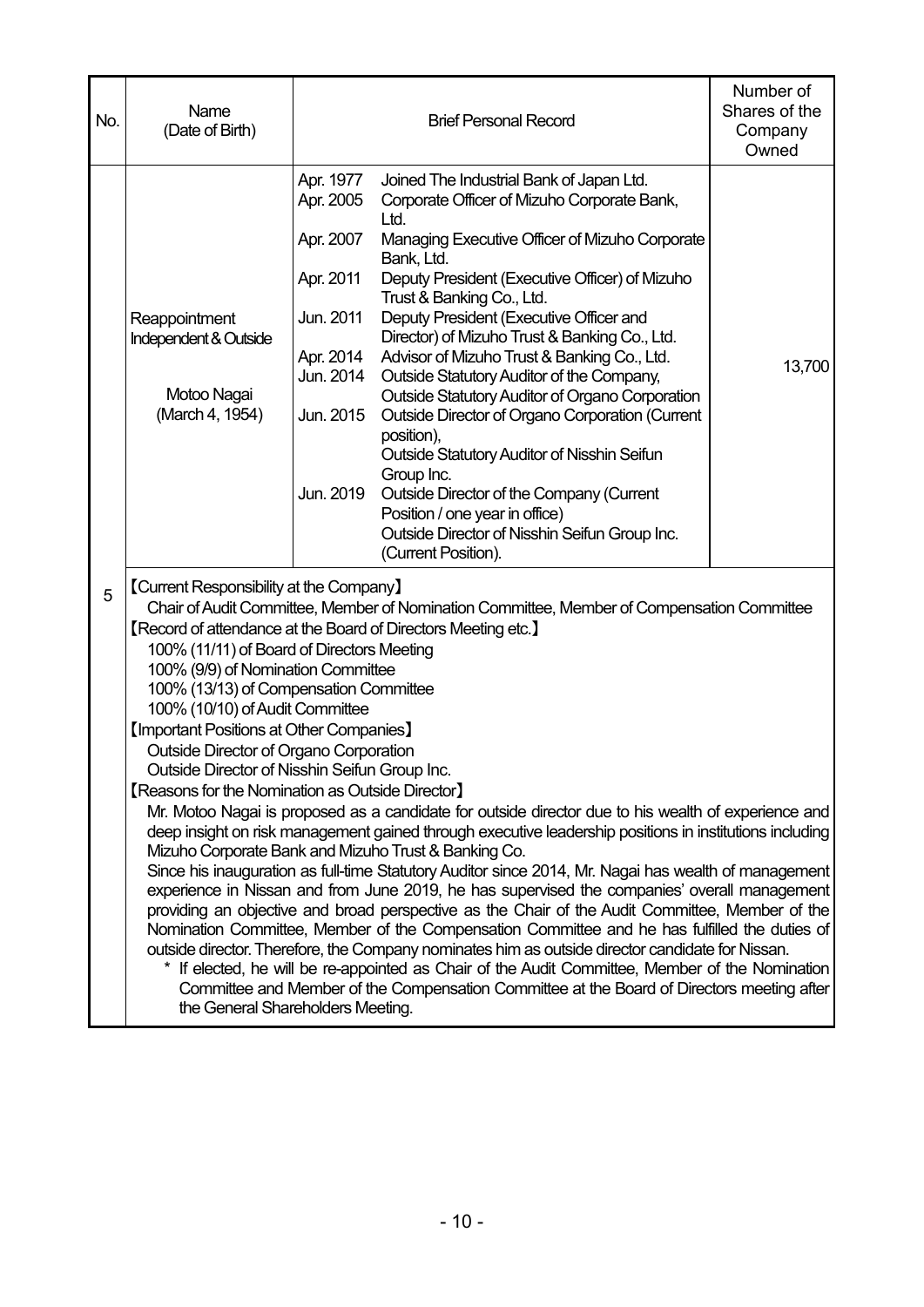| No. | Name<br>(Date of Birth)                                                                                                                                                                                                                                                                                                                                                                                                                                                                                                                                                                                                                                                                                                                                                                                                                                                                                                                                                                                                                                                                                                                                                                                                                       |                                                                                                   | <b>Brief Personal Record</b>                                                                                                                                                                                                                                                                                                                                                                                                                                           | Number of<br>Shares of the<br>Company<br>Owned |  |
|-----|-----------------------------------------------------------------------------------------------------------------------------------------------------------------------------------------------------------------------------------------------------------------------------------------------------------------------------------------------------------------------------------------------------------------------------------------------------------------------------------------------------------------------------------------------------------------------------------------------------------------------------------------------------------------------------------------------------------------------------------------------------------------------------------------------------------------------------------------------------------------------------------------------------------------------------------------------------------------------------------------------------------------------------------------------------------------------------------------------------------------------------------------------------------------------------------------------------------------------------------------------|---------------------------------------------------------------------------------------------------|------------------------------------------------------------------------------------------------------------------------------------------------------------------------------------------------------------------------------------------------------------------------------------------------------------------------------------------------------------------------------------------------------------------------------------------------------------------------|------------------------------------------------|--|
|     | Reappointment<br>Independent & Outside<br><b>Bernard Delmas</b><br>(April 21, 1954)                                                                                                                                                                                                                                                                                                                                                                                                                                                                                                                                                                                                                                                                                                                                                                                                                                                                                                                                                                                                                                                                                                                                                           | May 1979 Joined Michelin<br>Ltd.<br>Oct. 2009<br>Jun. 2015<br>Co., Ltd.<br>Position)<br>Jun. 2019 | Sep. 1995 President of Michelin Research Asia<br>Sep. 2007 President and CEO of Nihon Michelin Tire Co.<br>President and CEO of Michelin Korea Tire Co.<br>Senior Vice President of Michelin Group<br>Outside Director of Ichikoh Industries, Ltd.<br>Nov. 2015 Chairman of the Board of Nihon Michelin Tire<br>Nov. 2016 Chairman of Nihon Michelin Tire Co., Ltd.<br>Feb. 2018 Senior Advisor of Michelin Group (Current<br>Outside Director of the Company (Current | 2,100                                          |  |
| 6   | Position / one year in office)<br><b>[Current Responsibility at the Company]</b><br>Member of Compensation Committee<br><b>[Record of attendance at the Board of Directors Meeting etc.]</b><br>100% (11/11) of Board of Directors Meeting<br>100% (13/13) of Compensation Committee<br><b>[Important Positions at Other Companies]</b><br>Senior Advisor of Michelin Group<br><b>[Reasons for the Nomination as Outside Director]</b><br>Mr. Bernard Delmas is proposed as a candidate for outside director due to his extensive<br>international experience in the automotive industry. He has wealth of experience and deep<br>insight in management of R&D, business planning, and managing the cross-functional<br>organization. Since his inauguration in June 2019, Mr.Delmas has supervised the companies'<br>overall management providing an objective and broad perspective as the Member of the<br>Compensation Committee and he has fulfilled the duties of outside director. Therefore, the<br>Company nominates him as outside director candidate for Nissan.<br>* If elected, he will be re-appointed as the Member of the Compensation Committee at the<br>Board of Directors meeting after the General Shareholders Meeting. |                                                                                                   |                                                                                                                                                                                                                                                                                                                                                                                                                                                                        |                                                |  |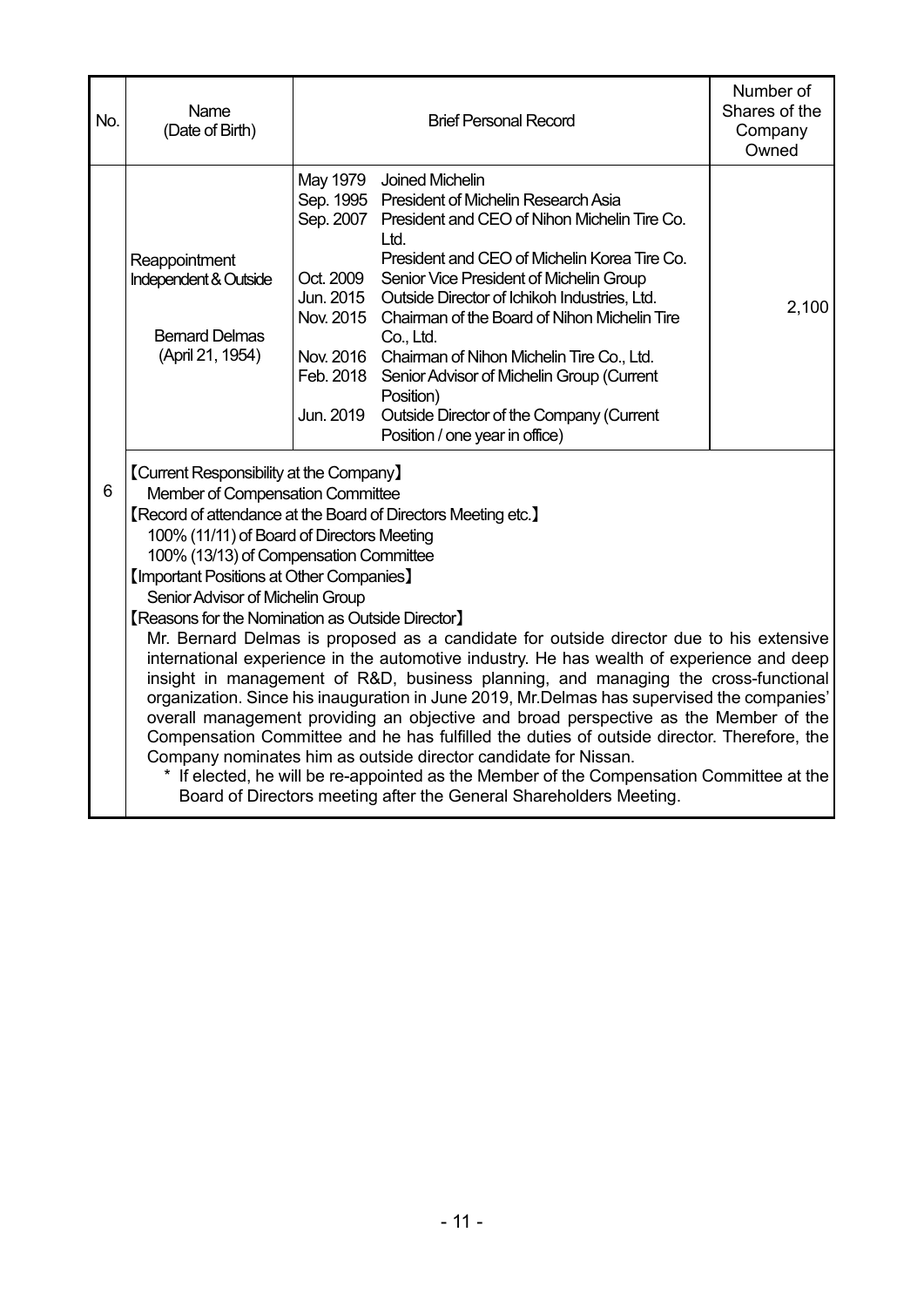| No.            | Name<br>(Date of Birth)                                                             |                                                                                                                                                                                                                                                                                                                                                                                                                                                                                                                                                                                                                                                                                                                                                                                                                                                                                                                                                                                                                                                                                                                                                                                                | <b>Brief Personal Record</b>                                                                                                                                                                                                                                                                                                                                                                                                                                                                                             | Number of<br>Shares of the<br>Company<br>Owned |  |  |
|----------------|-------------------------------------------------------------------------------------|------------------------------------------------------------------------------------------------------------------------------------------------------------------------------------------------------------------------------------------------------------------------------------------------------------------------------------------------------------------------------------------------------------------------------------------------------------------------------------------------------------------------------------------------------------------------------------------------------------------------------------------------------------------------------------------------------------------------------------------------------------------------------------------------------------------------------------------------------------------------------------------------------------------------------------------------------------------------------------------------------------------------------------------------------------------------------------------------------------------------------------------------------------------------------------------------|--------------------------------------------------------------------------------------------------------------------------------------------------------------------------------------------------------------------------------------------------------------------------------------------------------------------------------------------------------------------------------------------------------------------------------------------------------------------------------------------------------------------------|------------------------------------------------|--|--|
|                | Reappointment<br>Independent & Outside<br><b>Andrew House</b><br>(January 23, 1965) | Oct. 1990<br>Oct. 2005<br>Sep. 2011<br>Apr. 2016<br>Oct. 2017<br>Apr. 2018<br>Oct. 2018<br>Jun. 2019                                                                                                                                                                                                                                                                                                                                                                                                                                                                                                                                                                                                                                                                                                                                                                                                                                                                                                                                                                                                                                                                                           | Joined Sony Corporation<br>Group Executive and Chief Marketing Officer of<br>Sony Corporation<br>Group Executive, President and Global CEO of<br>Sony Computer Entertainment<br>EVP, President and Global CEO of Sony<br>Interactive Entertainment<br>EVP and Chairman of Sony Interactive<br>Entertainment<br><b>Strategic Advisor of Intelity</b><br>(Current Position)<br>Executive Mentor of Merryck & Co., Ltd.<br>(Current Position)<br>Outside Director of the Company (Current<br>Position / one year in office) | $\overline{0}$                                 |  |  |
| $\overline{7}$ |                                                                                     | <b>[Current Responsibility at the Company]</b><br>Member of Nomination Committee<br><b>[Record of attendance at the Board of Directors Meeting etc.]</b><br>100% (11/11) of Board of Directors Meeting<br>77.8%(7/9) of Nomination Committee<br><b>[Reasons for the Nomination as Outside Director]</b><br>Mr. Andrew House is proposed as a candidate for outside director due to his wealth of<br>experience and deep insight in international business management, understanding of<br>customer needs and consumer products, and emerging technologies through key roles in<br>global companies. Having worked both inside and outside Japan, he has a strong cross-<br>cultural perspective. Since his inauguration in June 2019, he has supervised the companies'<br>overall management providing an objective and broad perspective as the Member of the<br>Nomination Committee and he has fulfilled the duties of outside director. Therefore, the<br>Company nominates him as an outside director candidate for Nissan.<br>If elected, he will be re-appointed as the Member of the Nomination Committee at the<br>Board of Directors meeting after the General Shareholders Meeting. |                                                                                                                                                                                                                                                                                                                                                                                                                                                                                                                          |                                                |  |  |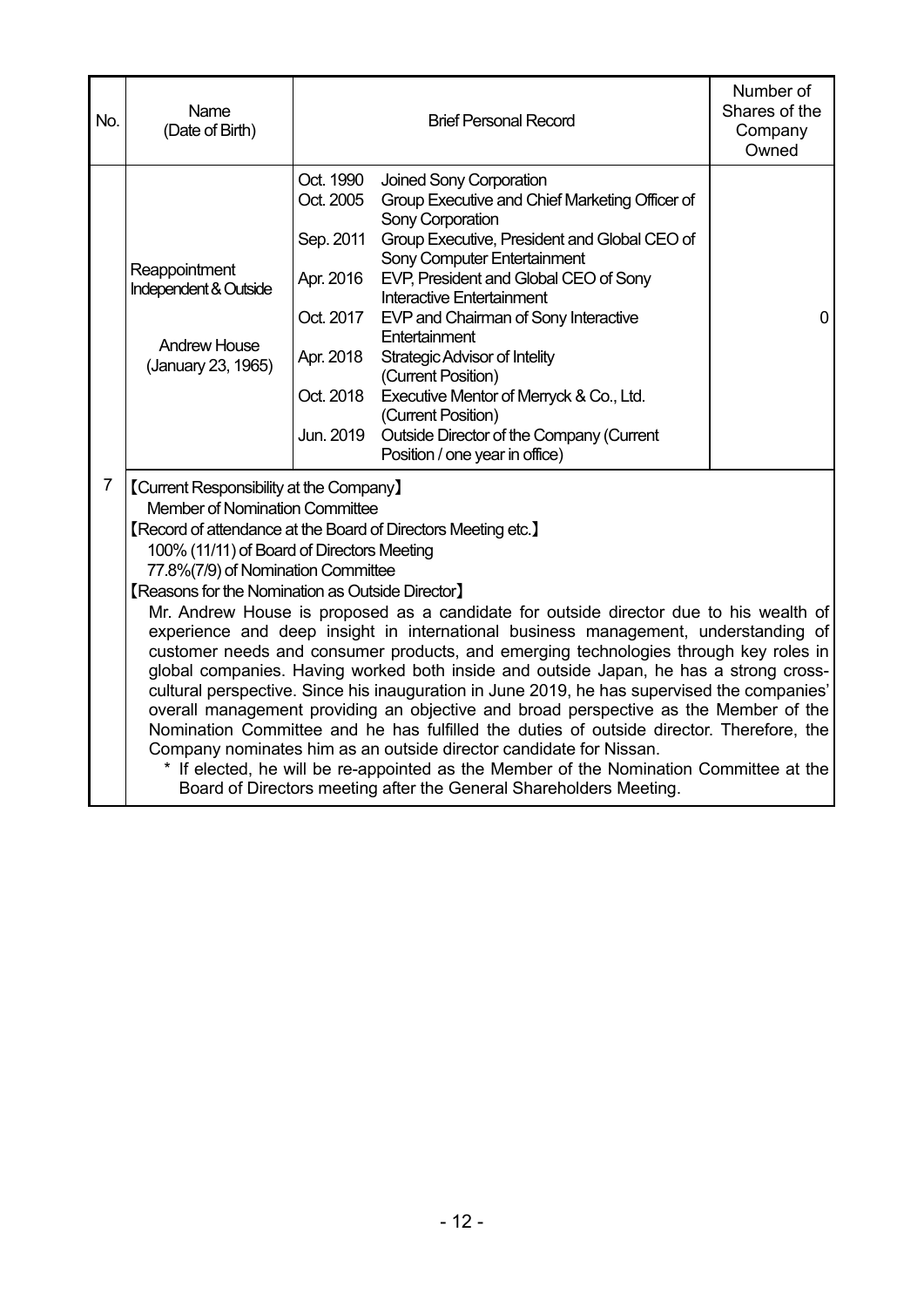| No. | Name<br>(Date of Birth)                                                                                                                                                                                                                                                                                                                                                                                                                                                                                                                                                                                                                                                                                                                                                                                                                                                                                                                                                                                                                                                                                                                                                                                                                                                                                                                                                                                                                                                                                                                             |                                                                                                                   | <b>Brief Personal Record</b>                                                                                                                                                                                                                                                                                                                                                                                                                                                                                                                                                       | Number of<br>Shares of the<br>Company<br>Owned |  |
|-----|-----------------------------------------------------------------------------------------------------------------------------------------------------------------------------------------------------------------------------------------------------------------------------------------------------------------------------------------------------------------------------------------------------------------------------------------------------------------------------------------------------------------------------------------------------------------------------------------------------------------------------------------------------------------------------------------------------------------------------------------------------------------------------------------------------------------------------------------------------------------------------------------------------------------------------------------------------------------------------------------------------------------------------------------------------------------------------------------------------------------------------------------------------------------------------------------------------------------------------------------------------------------------------------------------------------------------------------------------------------------------------------------------------------------------------------------------------------------------------------------------------------------------------------------------------|-------------------------------------------------------------------------------------------------------------------|------------------------------------------------------------------------------------------------------------------------------------------------------------------------------------------------------------------------------------------------------------------------------------------------------------------------------------------------------------------------------------------------------------------------------------------------------------------------------------------------------------------------------------------------------------------------------------|------------------------------------------------|--|
|     | Reappointment<br>Independent & Outside<br>Jenifer Rogers<br>(June 22, 1963)                                                                                                                                                                                                                                                                                                                                                                                                                                                                                                                                                                                                                                                                                                                                                                                                                                                                                                                                                                                                                                                                                                                                                                                                                                                                                                                                                                                                                                                                         | Dec. 1990<br>Feb. 1991<br>Dec. 1994<br>Nov. 2000<br>Jul. 2006<br>Nov. 2012<br>Jun. 2015<br>Jun. 2018<br>Jun. 2019 | Sep. 1989 Joined Haight Gardner Poor & Havens<br>Registered as Attorney at Law admitted in New<br>York<br>Joined Industrial Bank of Japan Ltd.<br>Joined Merrill Lynch Japan Securities Co., Ltd.<br>Merrill Lynch Europe Plc<br>Bank of America Merrill Lynch (Hong Kong)<br>General Counsel Asia of Asurion Japan<br>Holdings G.K. (Current Position)<br>Outside Director of Mitsui & Co., Ltd.<br>(Current position)<br>Outside Director of Kawasaki Heavy Industries,<br>Ltd. (Current position)<br>Outside Director of the Company (Current<br>Position / one year in office) | 2,300                                          |  |
| 8   | <b>[Current Responsibility at the Company]</b><br>Member of Compensation Committee, Member of Audit Committee<br><b>[Record of attendance at the Board of Directors Meeting etc.]</b><br>100% (11/11) of Board of Directors Meeting<br>100% (13/13) of Compensation Committee<br>100% (10/10) of Audit Committee<br><b>【Important Positions at Other Companies】</b><br>General Counsel Asia of Asurion Japan Holdings G.K.<br>Outside Director of Mitsui & Co., Ltd.<br>Outside Director of Kawasaki Heavy Industries, Ltd.<br><b>[Reasons for the Nomination as Outside Director]</b><br>Ms. Jenifer Rogers is proposed as a candidate for outside director due to her wealth of experience and<br>deep insight in legal, compliance and risk management expertise. She comes with solid board<br>experience at globally-operating Japanese corporations, and experience as an in-house lawyer and<br>head of a range of legal functions in international financial institutions.<br>Since her inauguration in June 2019, she has supervised the companies' overall management providing<br>an objective and broad perspective as the Member of the Compensation Committee, Member of Audit<br>Committee and she has fulfilled the duties of outside director. Therefore, the Company nominates her as<br>an outside director candidate for Nissan.<br>If elected, she will be re-appointed as the Member of the Compensation Committee and Member<br>of Audit Committee at the Board of Directors meeting after the General Shareholders Meeting. |                                                                                                                   |                                                                                                                                                                                                                                                                                                                                                                                                                                                                                                                                                                                    |                                                |  |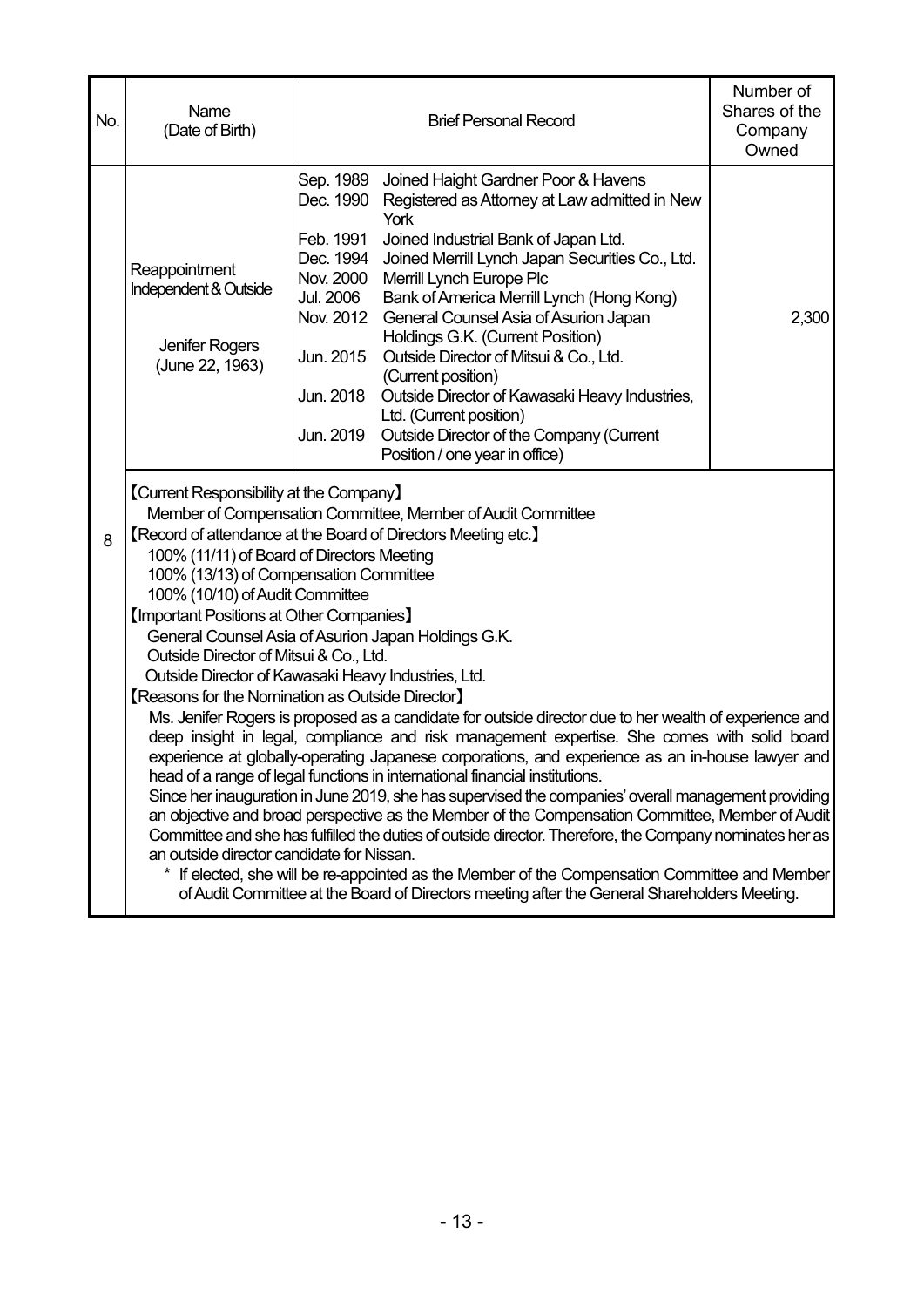| No.                                                                                                                                                                                                                                                                                                                                                                                                                                                                                                                                                                                                                                                                                                                                                                                                                                                                                                                                                                                                                                                                                                                                                                                                                                                                                                                                                                                                                                                                         | Name<br>(Date of Birth)                                    |                                                               | <b>Brief Personal Record</b>                                                                                                                                                                                                                                                                                                                                                                                                                                                                                                                                                                             | Number of<br>Shares of the<br>Company<br>Owned |
|-----------------------------------------------------------------------------------------------------------------------------------------------------------------------------------------------------------------------------------------------------------------------------------------------------------------------------------------------------------------------------------------------------------------------------------------------------------------------------------------------------------------------------------------------------------------------------------------------------------------------------------------------------------------------------------------------------------------------------------------------------------------------------------------------------------------------------------------------------------------------------------------------------------------------------------------------------------------------------------------------------------------------------------------------------------------------------------------------------------------------------------------------------------------------------------------------------------------------------------------------------------------------------------------------------------------------------------------------------------------------------------------------------------------------------------------------------------------------------|------------------------------------------------------------|---------------------------------------------------------------|----------------------------------------------------------------------------------------------------------------------------------------------------------------------------------------------------------------------------------------------------------------------------------------------------------------------------------------------------------------------------------------------------------------------------------------------------------------------------------------------------------------------------------------------------------------------------------------------------------|------------------------------------------------|
|                                                                                                                                                                                                                                                                                                                                                                                                                                                                                                                                                                                                                                                                                                                                                                                                                                                                                                                                                                                                                                                                                                                                                                                                                                                                                                                                                                                                                                                                             | Reappointment<br><b>Pierre Fleuriot</b><br>(Jan. 31, 1954) | Jun. 1981<br>Jan. 1991<br>Nov. 2009<br>Apr. 2016<br>Feb. 2020 | Financial auditor of Inspecteur des finances<br>Sep. 1985 Advisor to the chairman and head of market<br>research of the French market authority of<br>Commission des Opérations de Bourse<br>General Manager of the French market authority<br>of Commission des Opérations de Bourse<br>Sep. 1997 ABN AMRO France<br><b>Chief Executive Officer of Credit Suisse France</b><br>Chairman of PCF Conseil & Investissement<br>(France) (Current Position)<br>Jun. 2018 Lead Independent Director of Renault (Current<br>Position)<br>Director of the Company (Current Position / four<br>months in office) | 0                                              |
| <b>[Current Responsibility at the Company]</b><br><b>Member of Audit Committee</b><br><b>[Record of attendance at the Board of Directors Meeting etc.]</b><br>9<br>100% (2/2) of Board of Directors Meeting<br>100% (1/1) of Audit Committee<br><b>【Important Positions at Other Companies】</b><br>Lead Independent Director of Renault<br><b>[Reasons for the Nomination]</b><br>Mr. Pierre Fleuriot (Lead independent outside director of Renault, our alliance partner) is<br>proposed as a candidate for director as he is expected to provide the board with his wealth of<br>experience and deep insight in his substantial risk management experience. Mr. Fleuriot has<br>served as general manager of the French market authority (Commission des Opérations de<br>Bourse), among other prominent management roles in the banking sector. Since his<br>inauguration in February 2020, he has supervised the Company's overall management as the<br>Member of Audit Committee and contributed to the enhancement of the governance.<br>Therefore, the Company nominates him as director candidate for Nissan.<br>* If elected, he will be re-appointed as the Member of Audit Committee at the Board of<br>Directors meeting after the General Shareholders Meeting.<br>Mr. Pierre Fleuriot is Lead independent outside director of Renault. There is a broad<br>automotive business alliance, including capital participation, between the Company and<br>Renault. |                                                            |                                                               |                                                                                                                                                                                                                                                                                                                                                                                                                                                                                                                                                                                                          |                                                |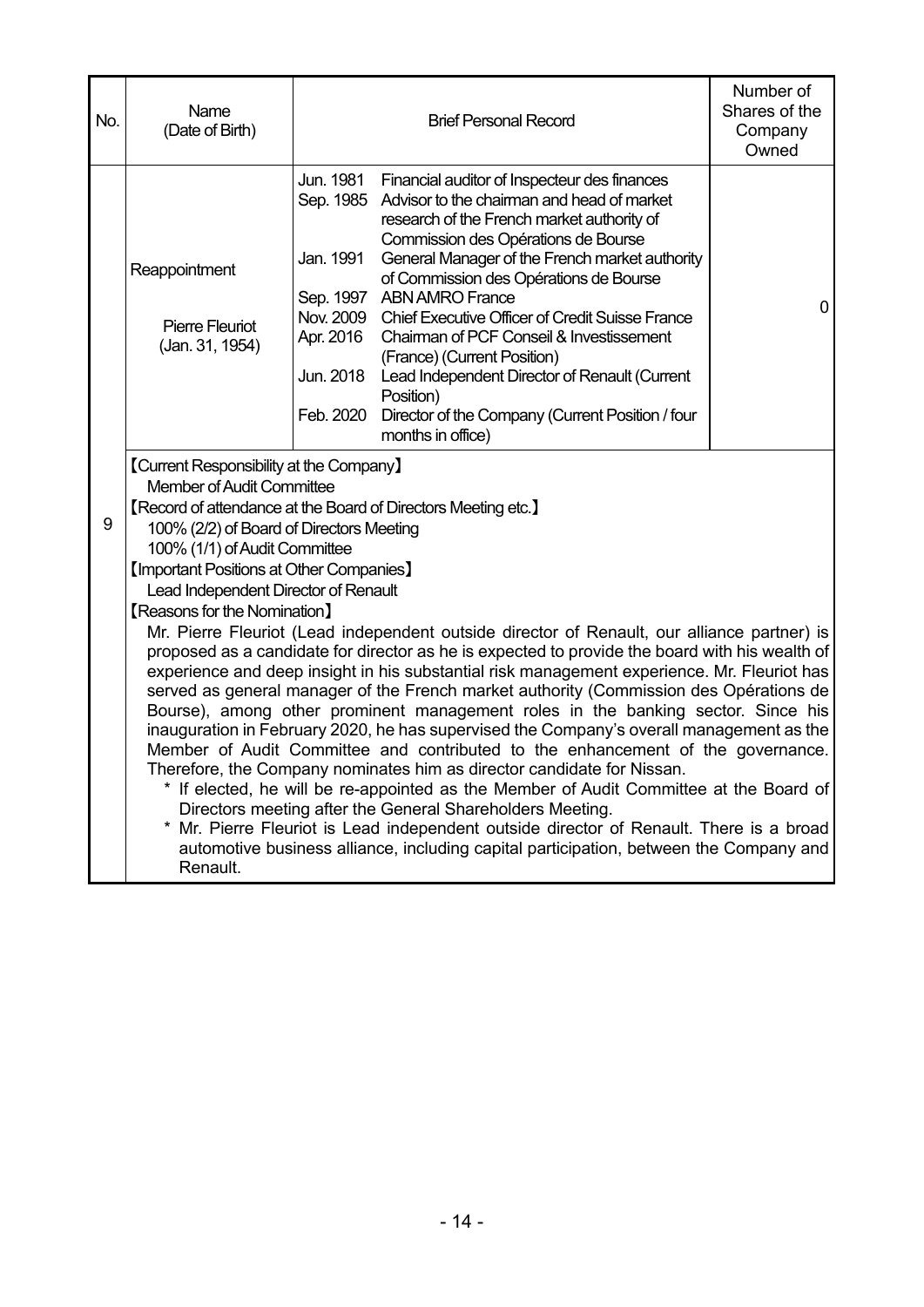| No. | Name<br>(Date of Birth)                                                                                                                                                                                                                                                                                                                                                                                                                                                                                                                                                                                                                                                                                                                                                                                                                                                                                                            | <b>Brief Personal Record</b>                                                                                                                                                                                                                                                                                                                                                                                                                                                                                  | Number of<br>Shares of the<br>Company<br>Owned |  |  |
|-----|------------------------------------------------------------------------------------------------------------------------------------------------------------------------------------------------------------------------------------------------------------------------------------------------------------------------------------------------------------------------------------------------------------------------------------------------------------------------------------------------------------------------------------------------------------------------------------------------------------------------------------------------------------------------------------------------------------------------------------------------------------------------------------------------------------------------------------------------------------------------------------------------------------------------------------|---------------------------------------------------------------------------------------------------------------------------------------------------------------------------------------------------------------------------------------------------------------------------------------------------------------------------------------------------------------------------------------------------------------------------------------------------------------------------------------------------------------|------------------------------------------------|--|--|
|     | Reappointment<br>Makoto Uchida<br>(Jul. 20, 1966)                                                                                                                                                                                                                                                                                                                                                                                                                                                                                                                                                                                                                                                                                                                                                                                                                                                                                  | Apr. 1991<br>Joined Nissho Iwai Corporation<br>Oct. 2003<br>Joined the Company<br>Program Director of the Company<br>Apr. 2014<br>Nov. 2016 Corporate Vice President of the Company<br>Senior Vice President of the Company,<br>Apr. 2018<br>President of Dongfeng Motor Co., Ltd. ("DFL")<br>Dec. 2019 Representative Executive Officer, President and<br>Chief Executive Officer of the Company (Current<br>Position)<br>Director of the Company (Current Position / four<br>Feb. 2020<br>months in office) | 9,300                                          |  |  |
| 10  | <b>[Current Responsibility at the Company]</b><br>Representative Executive Officer, President and CEO<br><b>[Record of attendance at the Board of Directors Meeting etc.]</b><br>100% (2/2) of Board of Directors Meeting<br><b>【Important Positions at Other Companies】</b><br>Director of DFL<br><b>[Reasons for the Nomination]</b><br>Mr. Makoto Uchida is proposed as a candidate for director, responsible for leading and delivering the<br>Company's global mid-term and long-term business strategy, including the Alliance as Representative<br>Executive Officer, President and CEO of Nissan Motor Co., Ltd.<br>The Company nominates him as a director candidate to enhance decision-making and supervising<br>effectiveness of the Board of Directors.<br>* If elected, he will be re-appointed as the Representative Executive Officer at the Board of Directors<br>meeting after the General Shareholders Meeting. |                                                                                                                                                                                                                                                                                                                                                                                                                                                                                                               |                                                |  |  |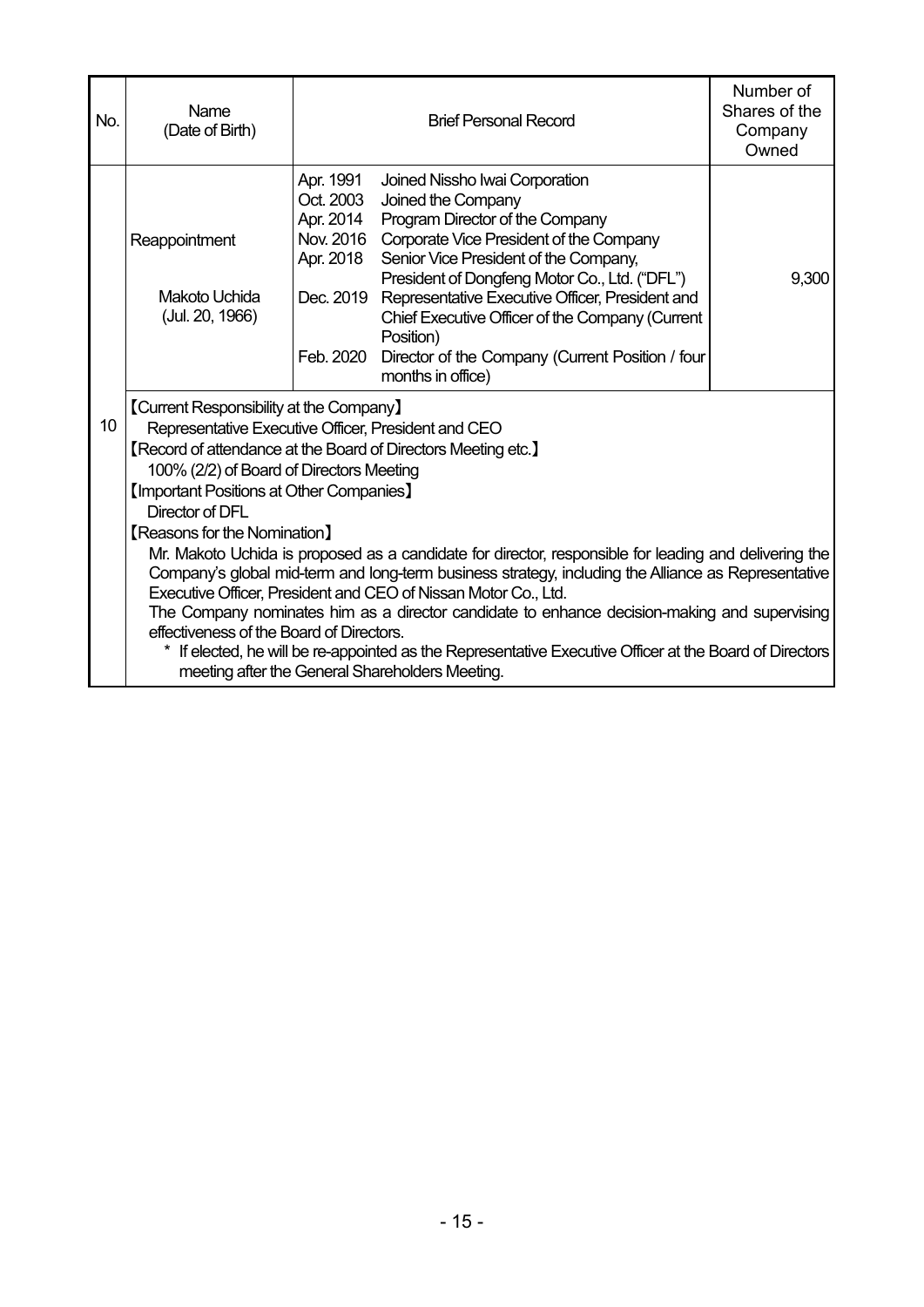| No. | Name<br>(Date of Birth)                                                                                                                                                                                                                                                                                                                                                                                                                                                                                                                                                                                                                                                                                                                                                                                                                                                                                                      |                                                                                                    | <b>Brief Personal Record</b>                                                                                                                                                                                                                                                                                                                                                                                                                                                                                                                                                                                                                                                   | Number of<br>Shares of the<br>Company<br>Owned |
|-----|------------------------------------------------------------------------------------------------------------------------------------------------------------------------------------------------------------------------------------------------------------------------------------------------------------------------------------------------------------------------------------------------------------------------------------------------------------------------------------------------------------------------------------------------------------------------------------------------------------------------------------------------------------------------------------------------------------------------------------------------------------------------------------------------------------------------------------------------------------------------------------------------------------------------------|----------------------------------------------------------------------------------------------------|--------------------------------------------------------------------------------------------------------------------------------------------------------------------------------------------------------------------------------------------------------------------------------------------------------------------------------------------------------------------------------------------------------------------------------------------------------------------------------------------------------------------------------------------------------------------------------------------------------------------------------------------------------------------------------|------------------------------------------------|
| 11  | Reappointment<br>Ashwani Gupta<br>(Sep. 15, 1970)                                                                                                                                                                                                                                                                                                                                                                                                                                                                                                                                                                                                                                                                                                                                                                                                                                                                            | Apr. 2006<br>May 2008<br>May 2011<br>Apr. 2014<br>Apr. 2017<br>Apr. 2018<br>Apr. 2019<br>Feb. 2020 | Joined Renault, GM of Renault India<br>Global Supplier Account Manager of<br>Renault-<br>Nissan Purchasing Organization<br>Sep. 2009 Deputy General Manager of Renault-Nissan<br>B.V.<br>Global Program Director of the Company<br><b>VP</b> of Renault<br>Alliance SVP of Renault-Nissan<br>Alliance SVP of Renault-Nissan-Mitsubishi<br>COO of MITSUBISHI MOTORS<br><b>CORPORATION ("MMC")</b><br>Jun. 2019 Representative Executive Officer, COO of MMC<br>Dec. 2019 Representative Executive Officer, Chief<br>Operating Officer / Chief Performance Officer of<br>the Company (Current Position)<br>Director of the Company (Current Position / four<br>months in office) | 0                                              |
|     | <b>[Current Responsibility at the Company]</b><br>Representative Executive Officer, Chief Operating Officer / Chief Performance Officer<br><b>[Record of attendance at the Board of Directors Meeting etc.]</b><br>100% (2/2) of Board of Directors Meeting<br><b>【Important Positions at Other Companies】</b><br>Director of DFL<br><b>[Reasons for the Nomination]</b><br>Mr. Ashwani Gupta is proposed as a candidate for director, responsible for Nissan global operations<br>driving sustainable mid-term and long-term business strategies as Representative Executive Officer,<br>COO of Nissan Motor Co., Ltd. The Company nominates him as a director candidate to enhance<br>decision-making and supervising effectiveness of the Board of Directors.<br>If elected, he will be re-appointed as the Representative Executive Officer at the Board of Directors<br>meeting after the General Shareholders Meeting. |                                                                                                    |                                                                                                                                                                                                                                                                                                                                                                                                                                                                                                                                                                                                                                                                                |                                                |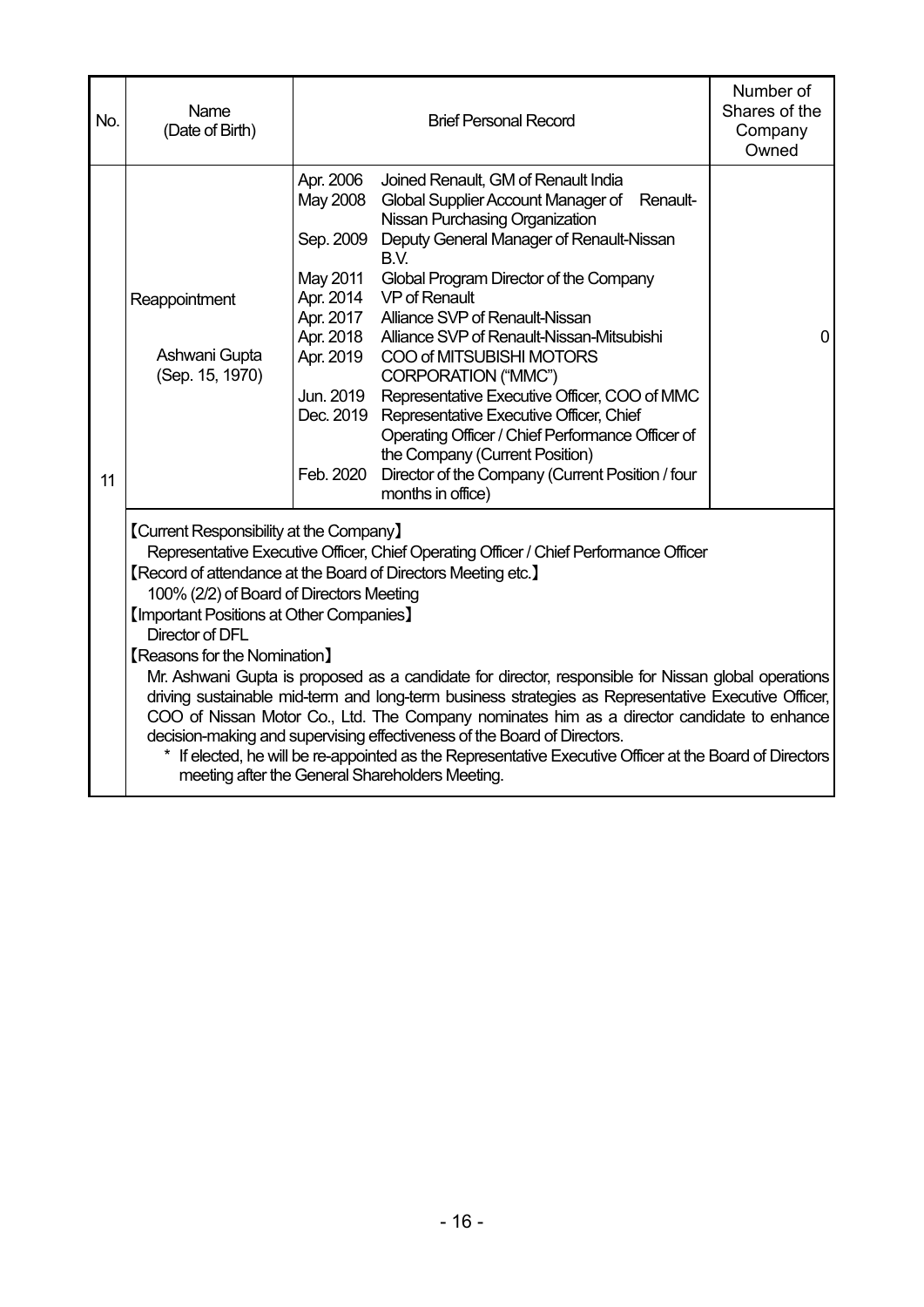| No.               | Name<br>(Date of Birth)                                                                                                                                                                                                                                                                                                                                                                                                                                                                                                                                                                                                                                                                                                                                                                                                                                                                                                                                                                                              |                                                                                                                   | <b>Brief Personal Record</b>                                                                                                                                                                                                                                                                                                                                                                                                                                                                                                                                                         | Number of<br>Shares of the<br>Company<br>Owned |  |
|-------------------|----------------------------------------------------------------------------------------------------------------------------------------------------------------------------------------------------------------------------------------------------------------------------------------------------------------------------------------------------------------------------------------------------------------------------------------------------------------------------------------------------------------------------------------------------------------------------------------------------------------------------------------------------------------------------------------------------------------------------------------------------------------------------------------------------------------------------------------------------------------------------------------------------------------------------------------------------------------------------------------------------------------------|-------------------------------------------------------------------------------------------------------------------|--------------------------------------------------------------------------------------------------------------------------------------------------------------------------------------------------------------------------------------------------------------------------------------------------------------------------------------------------------------------------------------------------------------------------------------------------------------------------------------------------------------------------------------------------------------------------------------|------------------------------------------------|--|
|                   | Reappointment<br>Hideyuki Sakamoto<br>(April 15, 1956)                                                                                                                                                                                                                                                                                                                                                                                                                                                                                                                                                                                                                                                                                                                                                                                                                                                                                                                                                               | Apr. 1980<br>Apr. 2005<br>Apr. 2008<br>Apr. 2012<br>Apr. 2014<br>Jun. 2014<br>Jan. 2018<br>Jun. 2019<br>Feb. 2020 | Joined the Company<br>Chief Vehicle Engineer of the Company<br>Corporate Vice President of the Company<br>Senior Vice President of the Company<br>Executive Vice President of the Company,<br><b>Product Engineering</b><br>Director, Executive Vice President of the<br>Company<br><b>Product Engineering</b><br>Director, Executive Vice President of the<br>Company<br>MFG & SCM Operations<br>Executive Officer, Executive Vice President of<br>the Company, MFG & SCM Operations (Current<br>Position)<br>Director of the Company (Current Position / four<br>months in office) | 43,300                                         |  |
| 12<br><b>A</b> 1. | <b>[Current Responsibility at the Company]</b><br><b>Executive Officer, Executive Vice President</b><br><b>[Record of attendance at the Board of Directors Meeting etc.]</b><br>100% (7/7) of Board of Directors Meeting<br><b>[Important Positions at Other Companies]</b><br>Chairman of Aichi Machine Industry Co., Ltd.<br>Chairman of JATCO Ltd.<br><b>Outside Director of MMC</b><br><b>[Reasons for the Nomination]</b><br>Mr. Hideyuki Sakamoto is proposed as a candidate for director, responsible for driving global<br>business strategy from Monozukuri perspective having rich knowledge and experience in<br>Research & Development, Manufacturing as executive officer, EVP of Nissan Motor Co., Ltd.<br>The Company nominates him as a director candidate to enhance decision-making and<br>supervising effectiveness of the Board of Directors.<br>If elected, he will be re-appointed as the Executive Officer at the Board of Directors after<br>meeting after the General Shareholders Meeting. |                                                                                                                   |                                                                                                                                                                                                                                                                                                                                                                                                                                                                                                                                                                                      |                                                |  |

Notes:

- 1. There are no special conflicts of interests between the Company and the other director candidates other than Jean-Dominique Senard and Pierre Fleuriot.
- 2. The Company has transactions with the Institute of Energy Economics, Japan, which is chaired by Masakazu Toyoda, but the transaction amount is less than 2% of the consolidated sales of the Company and the Institute of Energy Economics, Japan.
- 3. Although Masakazu Toyoda has not been involved in corporate management, other than as an Outside Director or Outside Statutory Auditor, the Company believes he is qualified to fulfill the duties of an Outside Director for Nissan due to the reasons stated in page 8.
- 4. As stated in "(1) Operations and results" of "1.Business Review of Fiscal Year 2019" of Business Report, on May 14, 2019, the Company filed correction reports of the prior disclosures of its director compensation in its Annual Securities Reports for FY2005 to FY2017 with the Kanto Local Financial Bureau. Of these, regarding the disclosure documents such as Annual Securities Reports for FY2014 to FY2017, the Company has received the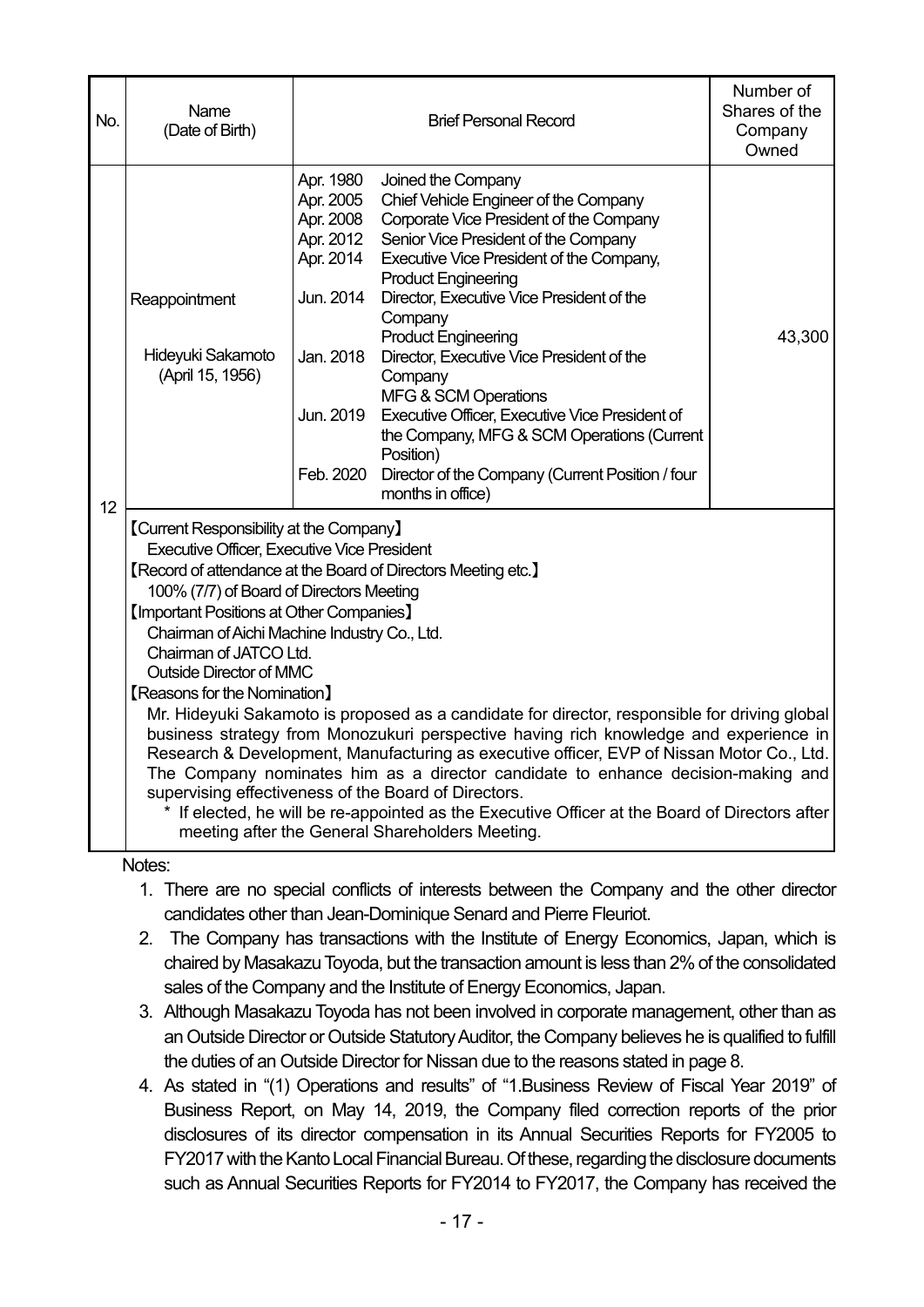administrative monetary penalty payment order, dated February 27, 2020, of 2,424,895,000 yen from the Commissioner of the Financial Services Agency. The Company has entered into a settlement agreement with the United States Securities and Exchange Commission (SEC) in an administrative tribunal action in connection with material misstatements regarding director compensation in Company's prior annual securities reports. Under the settlement, the Company has agreed to pay a \$15 million penalty to the SEC.

Mr. Masakazu Toyoda, Ms. Keiko Ihara and Mr. Motoo Nagai did not recognize the incident that led to the order, but make recommendations from the perspective of compliance at Board of Directors on a daily basis. Further, after recognizing the case, they fulfill their responsibilities such as instructing thorough investigation of the incident and prevention of recurrence.

In addition, Mr. Yasushi Kimura, Mr. Bernard Delmas, Mr. Andrew House and Ms. Jennifer Rogers were not in the position of Directors of the Company at the time the incident was discovered, but after appointed Directors of the Company, They fulfill their responsibilities by making proposals from the perspective of compliance at the Board of Directors.

- 5. Outside Directors of the Company, Mr. Yasushi Kimura, Mr. Masakazu Toyoda, Ms. Keiko Ihara, Mr. Motoo Nagai, Mr. Bernard Delmas, Mr. Andrew House, and Ms. Jenifer Rogers have entered into an agreement with the Company limiting their liability as prescribed in Article 423, Paragraph 1 of the Corporate Law. Pursuant to each said agreement, the liability limit shall be 5 million yen or the statutory minimum, whichever is higher.
- 6. The Company has registered Mr. Yasushi Kimura, Mr. Masakazu Toyoda, Ms. Keiko Ihara, Mr. Motoo Nagai, Mr. Bernard Delmas, Mr. Andrew House, and Ms. Jenifer Rogers as independent Directors to the Tokyo Stock Exchange.

- End -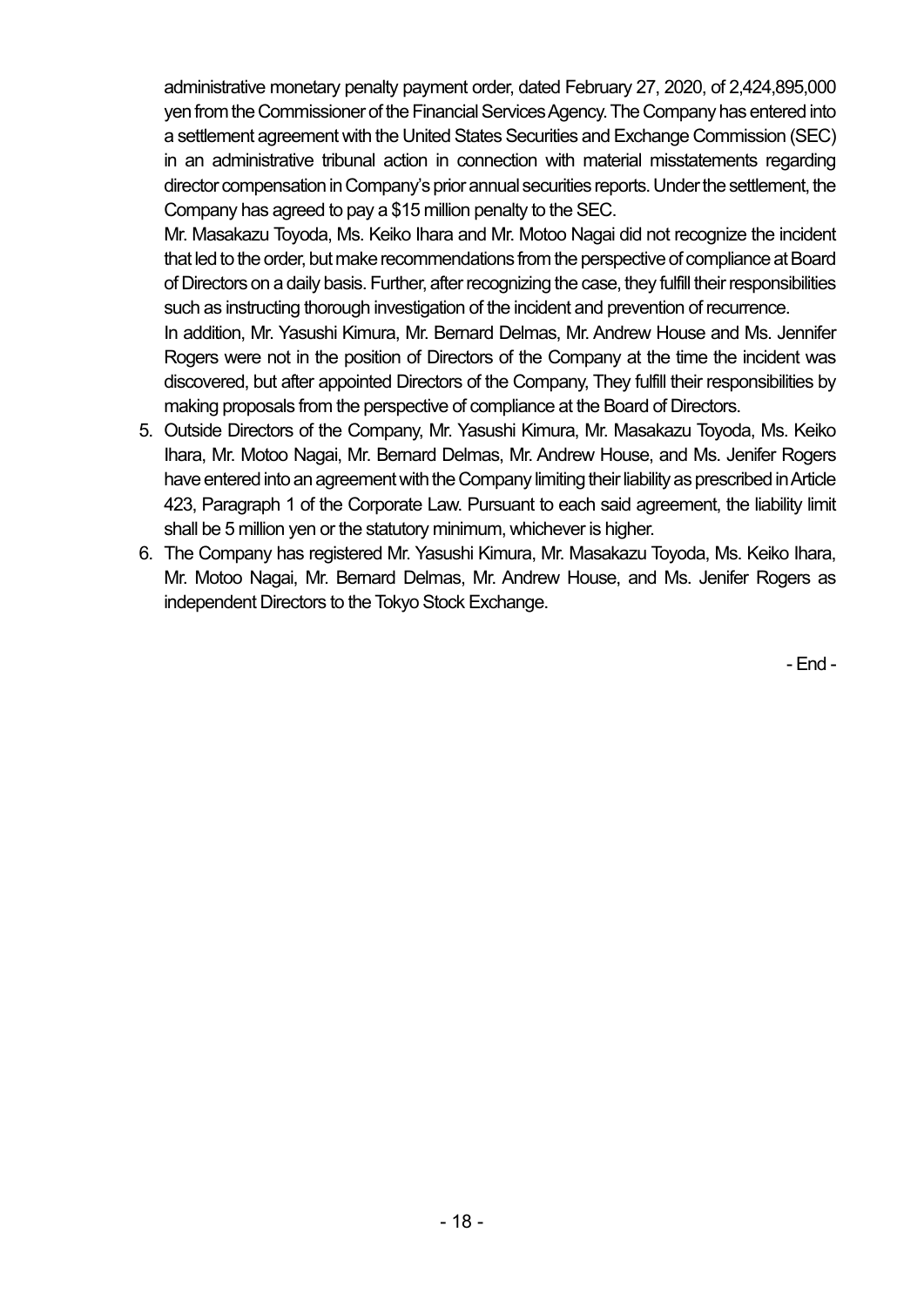### **Attached Documents**

#### **1. Business Report (From April 1, 2019 To March 31, 2020)**

- 1. Business Review of Fiscal Year 2019
	- (1) Operations and results

In fiscal year 2019, following the discovery of management misconduct conducted by the company's former chairman, the company worked promptly to strengthen its governance structure.

To enhance the transparency of decisions and to realize speedy and flexible business operations through the separation of operation and supervision/audit, the company transitioned to a three statutory-committee format with approval at the 120th Ordinary General Meeting of Shareholders in June of 2019. Under new management that started last December, the company made a step towards regaining trust and restoring its performance. The company submitted an improvement measures status report to the Tokyo Stock Exchange on January 16, 2020. The report details the status of measures the company initiated with the aim of preventing recurrence of executive misconduct.

On May 14, 2019, the company filed correction reports of the prior disclosures of its director compensation in its Annual Securities Reports for fiscal year 2005 to fiscal year 2017 with the Kanto Local Financial Bureau. Of these, regarding the disclosure documents such as Annual Securities Reports for fiscal year 2014 to fiscal year 2017, the company received the administrative monetary penalty payment order, dated February 27, 2020, of 2,424,895,000 yen from the Commissioner of the Financial Services Agency. The company entered into a settlement agreement with the United States Securities and Exchange Commission (SEC) in an administrative tribunal action in connection with material misstatements regarding director compensation in the company's prior annual securities reports. Under the settlement, the company agreed to pay a \$15 million penalty to the SEC. In February 2020, the company filed a civil lawsuit against its former chairman The suit sought an initial amount of 10 billion yen (\$90 million) in order to recover a significant part of the monetary damages inflicted on the company by its former chairman as a result of years of his misconduct and fraudulent activity. The size of the damages claim is expected to increase in the future as the company seeks to recover fines to be paid to the Japanese Financial Services Agency and possible penalties imposed on the company in criminal proceedings related to the former chairman's misconduct.

The company has been making efforts to prevent recurrences related to the company's nonconformities in the final vehicle inspection processes (kanken) at its plants in Japan. By April 2020, the implementation of all 93 planned recurrence prevention measures were completed. The company is committed to promoting and enforcing compliance and awareness thereof in all operational areas.

#### Fiscal Year 2019 business review

In fiscal year 2019, the company continued to work on "Nissan Intelligent Mobility."

The new Nissan Skyline, released in September 2019, features ProPILOT 2.0 technology which is the world's first driver assistance system to combine navigated highway driving with hands-off single-lane driving capabilities. The new Nissan Skyline has an updated NissanConnect system which offers a wide range of features and services. In November 2019, the company released the new Juke with ProPILOT technology and striking connectivity. In the field of electrification, the company unveiled two EV concept cars that embody the latest in "Nissan Intelligent Mobility," Ariya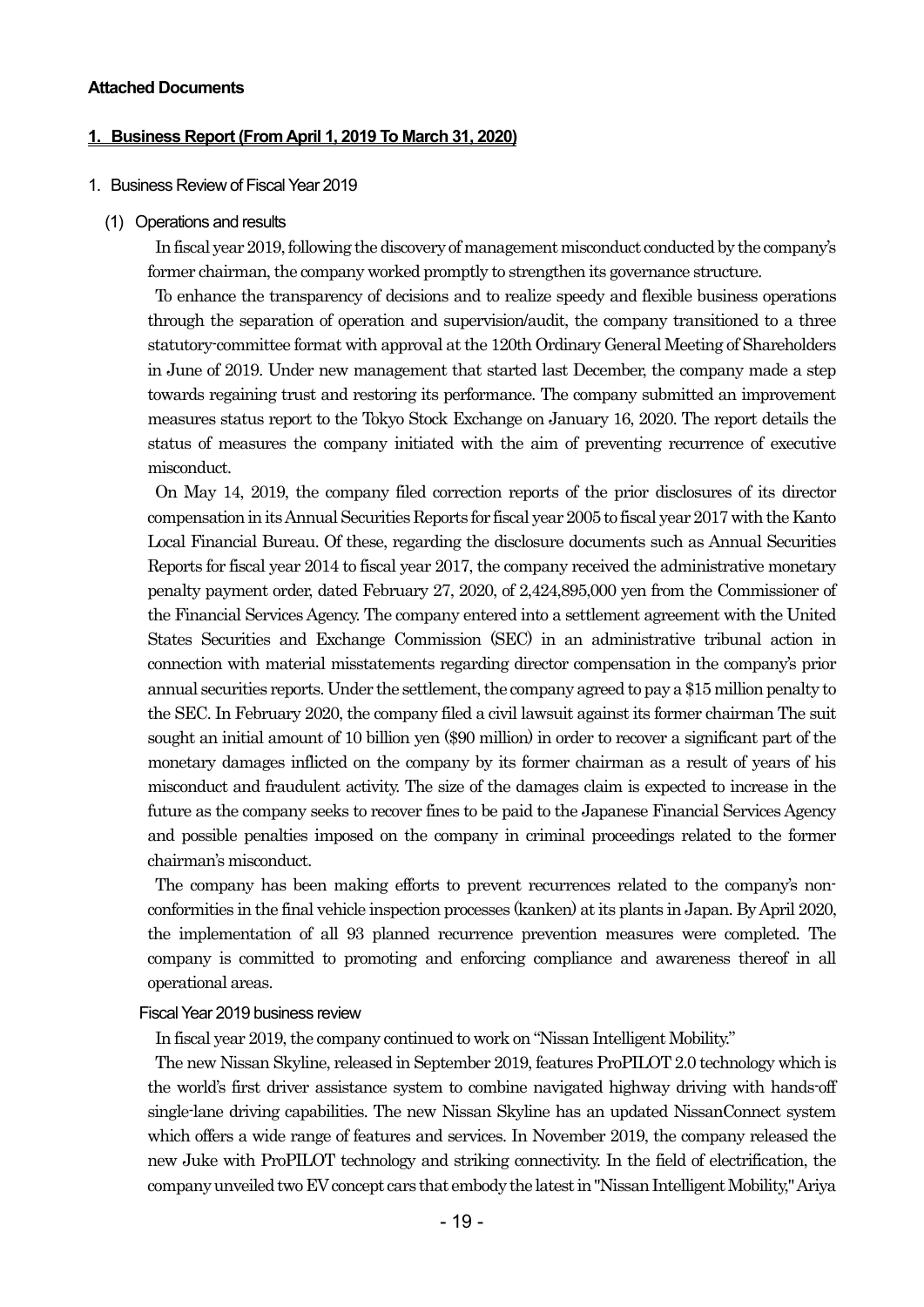Concept and IMk at the 46th Tokyo Motor Show 2019. And the company is elevating the performance capability of electric vehicles with its new twin-motor all-wheel-control technology called e-4ORCE.

In the year 2020, the spread of the COVID-19 pandemic impacted the automobile industry globally, as well as the company's business activities including production and sales. This impact is expected to continue after fiscal year 2020. Given these circumstances, the company will take the necessary measures to prevent the spread of infection and will also carry out support activities for medical sites. The company will continue to do so in the future.

#### Fiscal Year 2019 sales performance

In fiscal year 2019, global total industry volumes ("TIV") decreased 6.9% to 85.73 million units. Nissan's sales in China remained at the same level as the previous year, while Nissan's sales in North America and Europe declined significantly. As a result, Nissan's global sales decreased 10.6% to 4.93 million units.

In Japan, TIV decreased 4.2% to 5.04 million units. The company received high praise for the new Nissan Dayz, launched in March 2019, and the new Nissan Skyline, launched in September 2019. The new Nissan Dayz won the RJC's Car of the Year for 2020 and the 2019-2020 Japan Car of the Year, the Small Mobility Award. The new Nissan Skyline, with ProPILOT 2.0 technology, won the 2019-2020 Japan Car of the Year, the Best Innovation Award. ProPILOT 2.0, the all-new advanced driver assistance system installed in the new Nissan Skyline won the RJC's Technology of the Year award. However, Nissan's sales decreased 10.3% to 534 thousand units and market share decreased 0.7 percentage point to 10.6%. In March 2020, the company commenced sales of the new Nissan Roox, the "super-height" mini-vehicle.

In China, TIV decreased 8.6% to 24.31 million units. Nissan's sales decreased 1.1% to 1.547 million units due to strong sales of the X-Trail, Sylphy and other models. Market share increased 0.5 percentage point to 6.4%.

In the U.S., TIV decreased 3.6% to 16.55 million units. Nissan's sales decreased 14.3% to 1.237 million units and market share decreased 0.9 percentage point to 7.5%. The company is committed to improving its sales activities in the U.S. In Canada, Nissan's sales decreased 16.3% to 123 thousand units. In Mexico, Nissan's sales decreased 15.3% to 259 thousand units.

In Europe including Russia, TIV decreased 4.6% to 19.12 million units. Nissan's sales decreased 19.1% to 521 thousand units due to the temporary impact of its transition to new models such as the new Juke. Market share decreased 0.5 percentage point to 2.8%.

 In other markets, including Asia & Oceania, Africa, and Latin America, TIV decreased 10.4% to 17.59 million units. Nissan's sales decreased 13.1% to 708 thousand units.

### Fiscal Year 2019 financial performance

Consolidated net revenues decreased 14.6% to 9,878.9 billion yen. Consolidated operating loss was 40.5 billion yen due to the decrease in sales from the spread of the COVID-19 pandemic and the increase in allowance for doubtful accounts in the sales finance business. The company recorded an extraordinary loss of 603.0 billion yen resulting from restructuring costs and impairments in business assets in fiscal year 2019, as the company focused on operational and efficiency improvements to transform its business. As a result, net loss attributable to owners of parent was 671.2 billion yen.

Regarding extraordinary losses, the company impaired certain global business assets and recorded a loss of 522.0 billion yen. This was due to excess production capacity based on future sales volume projections.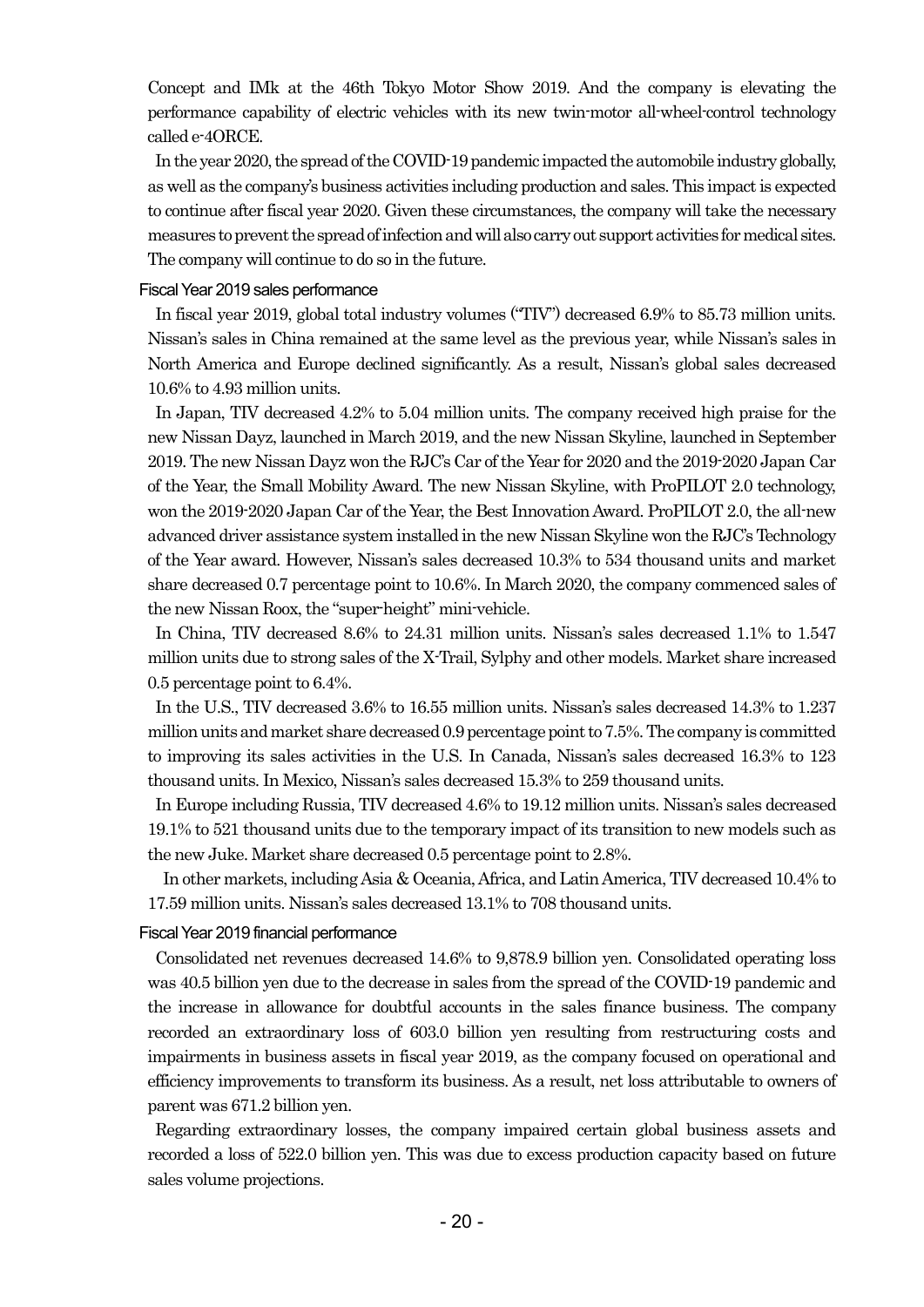For the period, free cash flow was a negative 641.0 billion yen for the automotive business. The company ended the period with a net automotive cash position of 1,065.0 billion yen.

Given the business environment and the need for investment in future technologies to strengthen the company's competitiveness, the company does not plan to distribute a year-end dividend for fiscal year 2019.

### (2) Capital Investment

Capital investment on a consolidated basis in fiscal year 2019 ended March 31, 2020, totaled 509.2 billion yen, concentrated on development of new products, safety and environmental technology and on efficiency improvement of the production system.

### (3) Funding activities

With regard to funding, Nissan's top priority has been to secure liquidity on global basis and to diversify funding source.

For automobile division, Nissan funds through commercial paper, bond issuance, short term loans, and long term loans in order to secure liquidity and funding stability.

For sales finance division, Nissan executes securitization of auto loan / lease receivables, long term loans, bond issuance, commercial paper and short term loans in order to address funding needs from business and to secure liquidity.

The balance of debt as of the end of fiscal year 2019 was 7,908.0 billion yen.

In addition, Nissan organize periodical management meeting to monitor liquidity properly after COVID-19 issues happen.

#### (4) Outlook for the Fiscal Year 2020

Over the years, the company expanded its business scale (production capacity) centered on emerging markets with the assumption that demand will increase. The company adopted a stretched growth strategy that placed the highest priority on sales volume.

While this strategy resulted in temporary success, it postponed necessary investments in products and technologies. As a result, the company was forced to rely on excessive incentives for sales resulting in a damaged brand. Promoting a sales expansion strategy without properly allocating management resources led to the current poor business performance.

In order for the company to recover, it will be necessary to fundamentally revise the way in which its conventional businesses proceed and many strict efforts will be required. At the same time, it means that all employees must work together to devote themselves to creating a brand that fits Nissan's name. By the end of the year 2023, the company's major mission is to rebuild its business foundation to compete in the next decade and move the company to a new stage.

The company needs to be reformed to achieve this purpose. The company devised a powerful strategy to bring out its true strengths of potential, diversity and manufacturing. The company will concentrate its efforts on building a solid financial foundation and globally competitive products. The company will bring out its true value through major changes to recover a sustainable business. To that end, the company will focus on two priority areas.

The first is optimization. The company will implement a solid plan aimed at structural reforms in the business, cost reduction and efficiency improvement. The company will become a leaner company by focusing on expanding profits, improving profitability and extending its strengths, regardless of scale and market share. As a concrete measure, the company will optimize the production capacity and organize the global product lineup. Both of these involve strict decisions but they are important activities that enable significant reductions in fixed costs.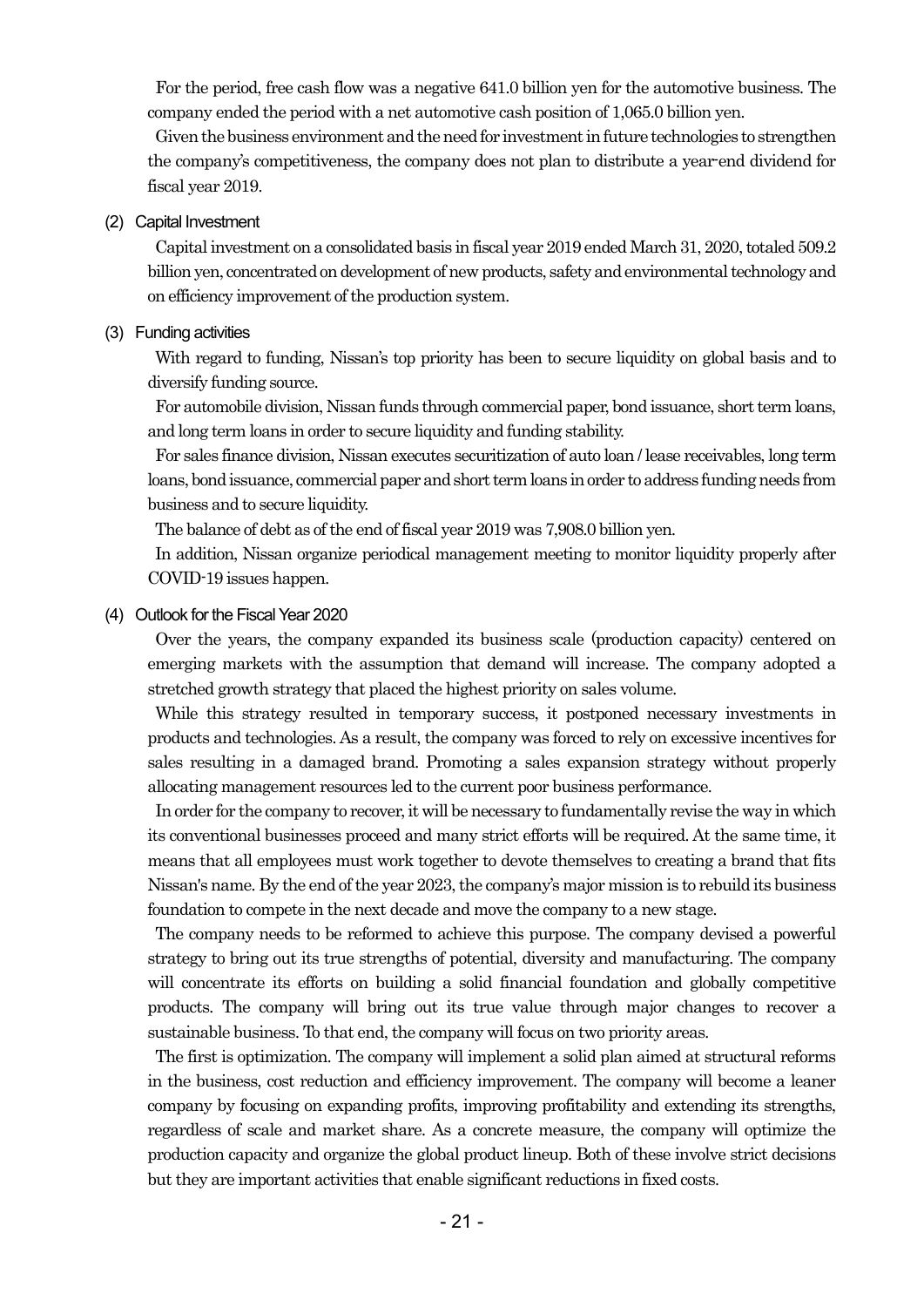The second is selection and concentration. The company will refocus its efforts on core competencies in priority markets, main products and priority technologies while leveraging the power of the Alliance. Through creation of products that change the perspective of customers, the company will establish a business foundation that allows it to challenge the competition more strongly than ever.

The road to recovery is not easy but the company will put forth the power of the entire company to overcome it. Although the automobile industry has reached a major turning point, Nissan will aim to become a company of great value, which is needed by society, by fulfilling its role while maximizing its strengths toward the realization of a future mobility society.

|                                                       |                            |                            |                            | (Billions of yen, except per share amounts) |
|-------------------------------------------------------|----------------------------|----------------------------|----------------------------|---------------------------------------------|
|                                                       | <b>Fiscal Year</b><br>2016 | <b>Fiscal Year</b><br>2017 | <b>Fiscal Year</b><br>2018 | <b>Fiscal Year</b><br>2019                  |
| Net sales                                             | 11,720.0                   | 11,951.2                   | 11,574.2                   | 9,878.9                                     |
| Operating income (loss)                               | 742.2                      | 574.8                      | 318.2                      | (40.5)                                      |
| Net income (loss) attributable to<br>owners of parent | 663.5                      | 746.9                      | 319.1                      | (671.2)                                     |
| Net income (loss) per share<br>$<$ Yen $>$            | 165.94                     | 190.96                     | 81.59                      | (171.54)                                    |
| Total assets                                          | 18,421.0                   | 18,746.9<br>[18, 739.9]    | 18,952.3                   | 16,976.7                                    |
| Net assets                                            | 5,167.1                    | 5,688.7<br>[5, 701.7]      | 5,623.5                    | 4,424.8                                     |
| Net assets per share <yen></yen>                      | 1,242.90                   | 1,377.05<br>[1,380.36]     | 1,355.18                   | 1,038.95                                    |

### (5) Financial Performance Highlights

Notes: 1. Net income (loss) per share has been calculated on the basis of the average number of shares outstanding during each term; net assets per share have been calculated based on the total number of shares outstanding at each business year-end. In such calculation, the total number of shares outstanding has been reduced to reflect the fact that Nissan has cross-shareholdings with several shareholders such as Renault.

2. Fiscal Year 2018 and Fiscal Year 2019 are after application of changes in accounting policies due to the revision of the accounting standards, as described in Basis of Consolidated Financial Statements of Notes to Consolidated Financial Statements in Consolidated Financial Documentation. [ ] indicates that Financial Performance Highlights in Fiscal Year 2017 adjusted by changes above.

## (6) Principal Group Companies

| Company Name<br>Main Business                                                                    | Location               | Capital<br>[millions] | % ratio of<br>issued<br>shares |
|--------------------------------------------------------------------------------------------------|------------------------|-----------------------|--------------------------------|
| <b>JATCO Ltd</b><br>Manufacture / sale of auto parts                                             | Shizuoka<br>Prefecture | ¥29,935               | 75.0                           |
| NISSAN FINANCIAL SERVICES CO., LTD.<br>Financing wholesale, retail sales and<br>leasing vehicles | Chiba<br>Prefecture    | ¥16,388               | 100.0                          |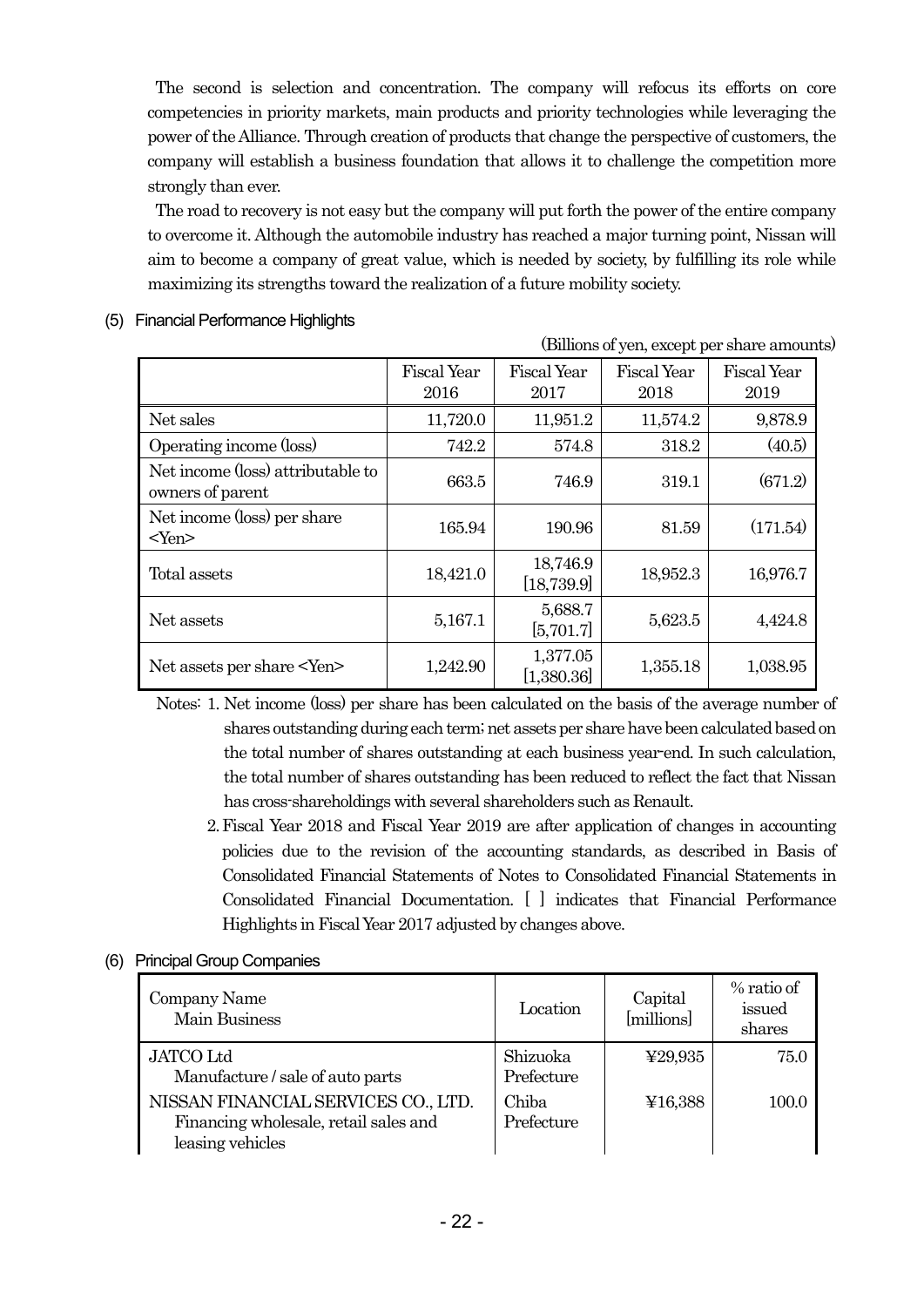| Company Name<br><b>Main Business</b>                                                                                                             | Location               | Capital<br>[millions] | % ratio of<br>issued<br>shares |
|--------------------------------------------------------------------------------------------------------------------------------------------------|------------------------|-----------------------|--------------------------------|
| AICHI MACHINE INDUSTRY CO., LTD.<br>Manufacture / sale of auto parts                                                                             | Aichi<br>Prefecture    | 48,518                | 100.0                          |
| Nissan Shatai Co., Ltd.<br>Manufacture / sale of vehicles and auto<br>parts                                                                      | Kanagawa<br>Prefecture | $\yen 7,905$          | (43.1)                         |
| NISSAN GROUP FINANCE CO., LTD.<br>Financial service for group companies                                                                          | Kanagawa<br>Prefecture | $\Psi$ 90             | (100.0)                        |
| NISSAN KOHKI CO., LTD.<br>Manufacture / sale of auto parts                                                                                       | Kanagawa<br>Prefecture | 42,020                | 97.7                           |
| NISSAN NETWORK HOLDINGS<br><b>COMPANY LIMITED</b><br>Business management of the domestic                                                         | Kanagawa<br>Prefecture | ¥90                   | (100.0)                        |
| sales network, as well as holding, leasing<br>and entrusted management of real estate                                                            |                        |                       |                                |
| Kanagawa Nissan Motor Co., Ltd.<br>Sale of vehicles and auto parts                                                                               | Kanagawa<br>Prefecture | ¥90                   | (100.0)                        |
| NISSAN MOTOR SALES CO., LTD.<br>Sale of vehicles and auto parts                                                                                  | Tokyo                  | ¥480                  | 100.0                          |
| Nissan North America, Inc.<br>Headquarters for North American<br>operations, Manufacture / sale of vehicles<br>and auto parts                    | <b>USA</b>             | US\$1,792             | 100.0                          |
| Nissan Motor Acceptance Corporation<br>Financing wholesale, retail sales and<br>leasing vehicles                                                 | <b>USA</b>             | <b>US\$500</b>        | (100.0)                        |
| Nissan Canada, Inc.<br>Sales of vehicles and auto parts, Financing<br>wholesale, retail sales and leasing vehicles                               | Canada                 | <b>CAN\$81</b>        | (100.0)                        |
| Nissan Mexicana, S.A. De C.V.<br>Manufacture / sale of vehicles and auto<br>parts                                                                | Mexico                 | Peso<br>17,049        | (100.0)                        |
| NISSAN MOTOR MANUFACTURING (UK)<br><b>LIMITED</b><br>Manufacture / sale of vehicles and auto<br>parts, Vehicle R&D, evaluation,<br>certification | UK                     | £250                  | (100.0)                        |
| NISSAN MOTOR (GB) LIMITED<br>Sales of vehicles and auto parts                                                                                    | UK                     | £136                  | (100.0)                        |
| NISSAN AUTOMOTIVE EUROPE<br>Holding company for European<br>subsidiaries and pan-European operational<br>support                                 | France                 | Euro1,626             | (100.0)                        |
| Nissan International, SA<br>Management of European sales and<br>manufacturing operations                                                         | Switzerland            | Euro37                | 100.0                          |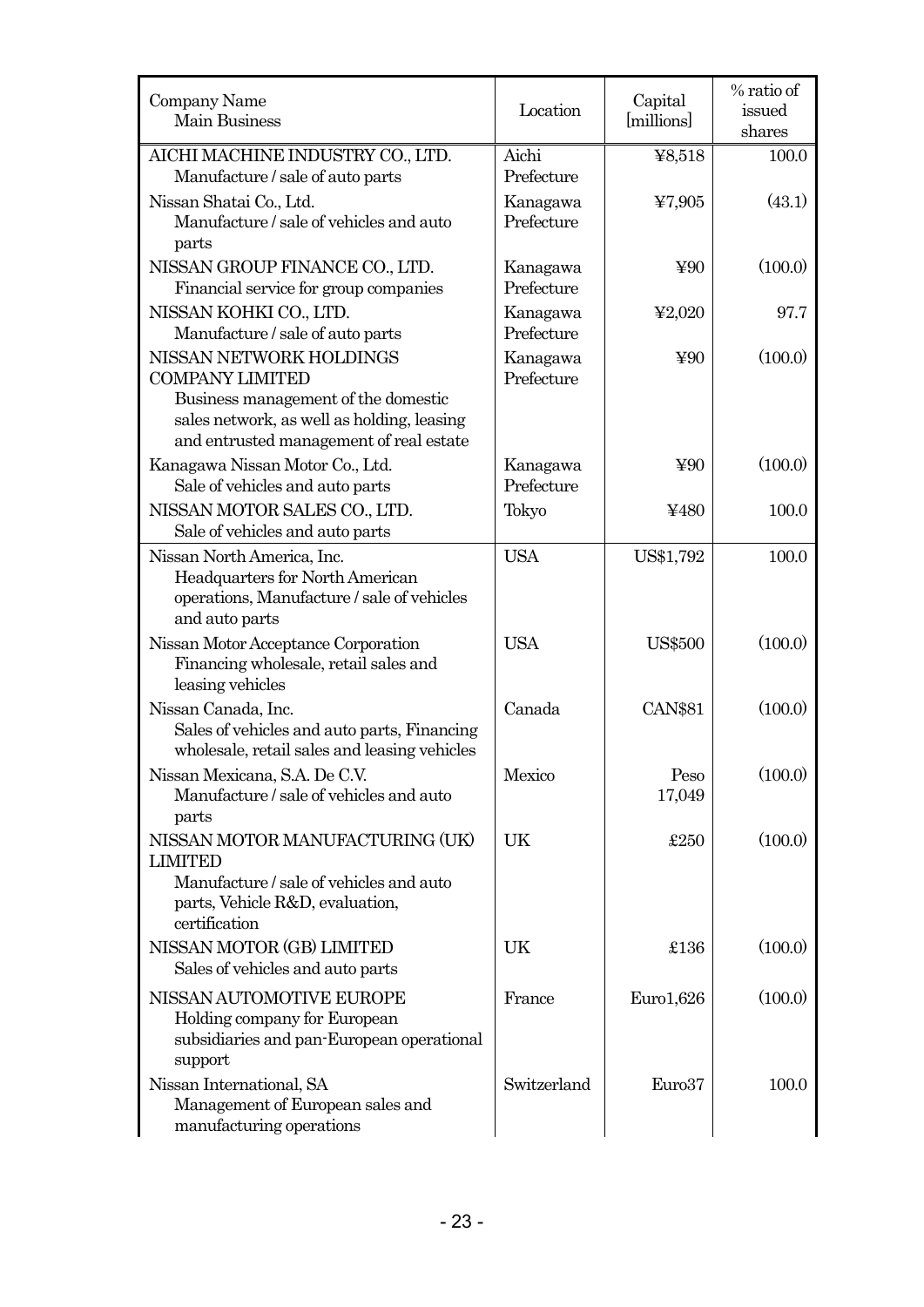| Company Name<br><b>Main Business</b>                                                                      | Location      | Capital<br>[millions]   | % ratio of<br>issued<br>shares |
|-----------------------------------------------------------------------------------------------------------|---------------|-------------------------|--------------------------------|
| NISSAN MOTOR IBERICA SA<br>Manufacture / sale of vehicles and auto<br>parts                               | Spain         | Euro726                 | (99.8)                         |
| Nissan Motor Co. (Australia) Pty. Ltd.<br>Sale of vehicles and auto parts                                 | Australia     | A\$290                  | (100.0)                        |
| Nissan Motor (Thailand) Co., Ltd.<br>Manufacture / sale of vehicles and auto<br>parts                     | Thailand      | THB1,944                | (75.0)                         |
| Nissan Manufacturing RUS Limited Liability<br>Company<br>Manufacture / sale of vehicles and auto<br>parts | Russia        | <b>RUB</b><br>31,300    | (100.0)                        |
| Nissan Motor Egypt S.A.E.<br>Manufacture / sale of vehicles and auto<br>parts                             | Egypt         | E£3,382                 | (100.0)                        |
| Nissan (South Africa) Proprietary Limited<br>Manufacture / sale of vehicles and auto<br>parts             | South Africa  | ZAR <sub>3</sub>        | (100.0)                        |
| NISSAN DO BRASILAUTOMOVEIS LTDA<br>Manufacture / sale of vehicles and auto<br>parts                       | <b>Brazil</b> | R\$6,896                | (100.0)                        |
| Nissan Motor India Private Limited<br>Sale of vehicles and auto parts                                     | India         | <b>INR18,900</b>        | (100.0)                        |
| Renault Nissan Automotive India Private<br>Limited<br>Manufacture / sale of vehicles and auto<br>parts    | India         | INR57,732               | (70.0)                         |
| NISSAN (CHINA) INVESTMENT CO., LTD.<br>Managing business in China and selling<br>automobiles              | China         | CNY8,476                | 100.0                          |
| PT Nissan Motor Indonesia<br>Manufacture / sale of vehicles and auto<br>parts                             | Indonesia     | <b>IDR</b><br>2,592,390 | 75.0                           |
| Nissan Chile SpA<br>Sale of vehicles and auto parts                                                       | Chile         | CLP24,269               | 100.0                          |
| Nissan Otomotiv Anonim Sirketi<br>Sale of vehicles and auto parts                                         | Turkey        | <b>TRY106</b>           | (100.0)                        |
| Nissan Argentina S.A.<br>Manufacture/sale of vehicles and auto parts                                      | Argentina     | <b>ARS</b><br>22,959    | (100.0)                        |

Notes: 1. ( ) indicates that the figure includes indirect ownership.

2. Capital of Nissan Motor Egypt S.A.E, NISSAN DO BRASIL AUTOMOVEIS LTDA., Nissan Motor India Private Limited. and Nissan Argentina S.A. are increased by capital injection to reinforce their finance condition..

- 3. The Company maintains a tie-up contract for broad automotive business alliance including capital participation with Renault.
- 4. The Company maintains an agreement with Renault and Daimler AG on a strategic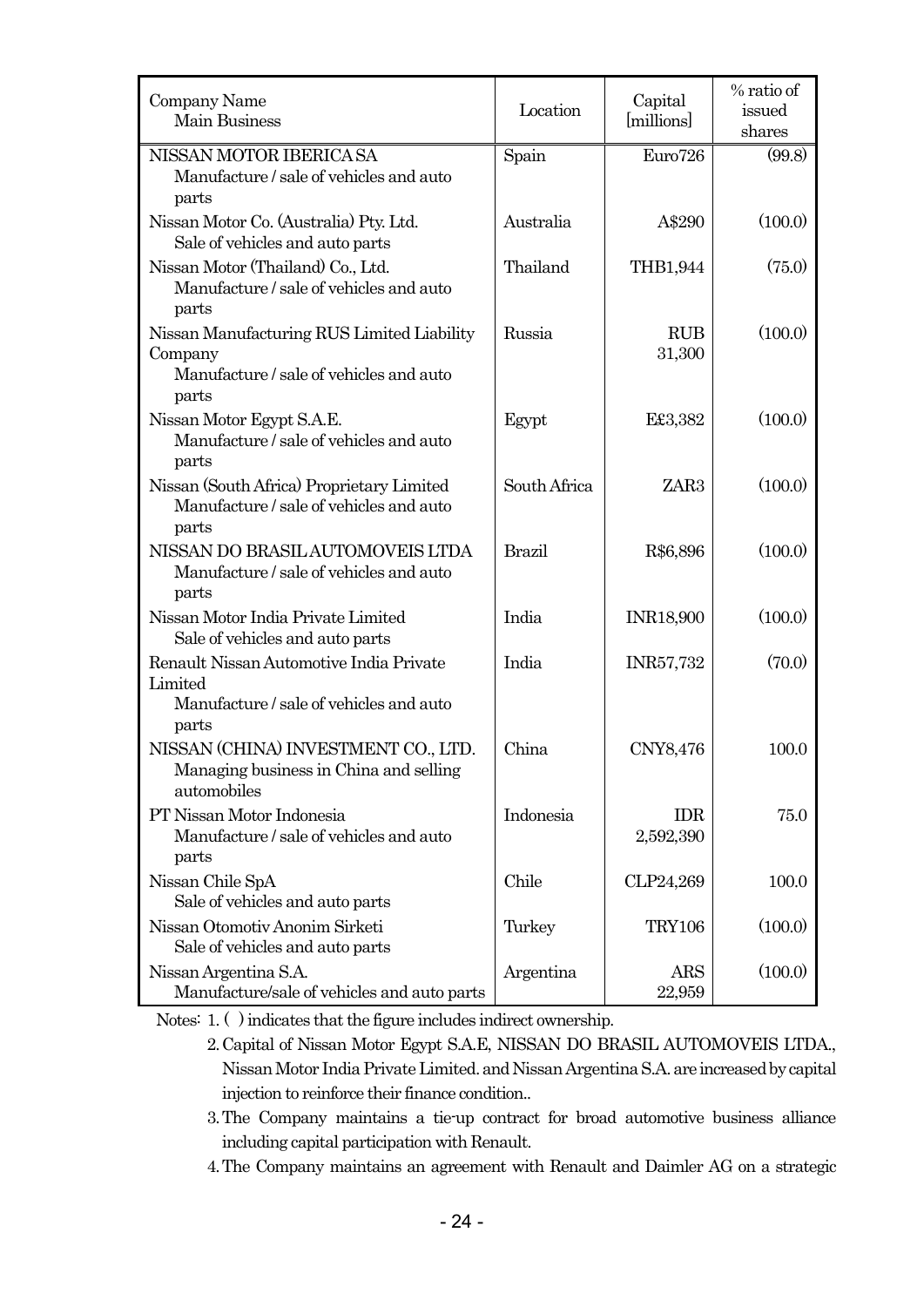cooperative relationship including capital participation.

5. The Company maintains "Strategic Alliance Agreement" for broad automotive business alliance including capital participation with MITSUBISHI MOTORS CORPORATION.

### (7) Principal Business Operations

The Nissan group consists of Nissan Motor Co., Ltd, subsidiaries, affiliates and other associated companies.

Its main businesses include manufacturing and sales of vehicles and related parts. In addition, the Nissan group provides sales finance services to support sales activities of the above businesses.

### (8) Principal Offices, Facilities and Factories

①Nissan Motor Co., Ltd.

### Registered Head Office : 2, Takara-cho, Kanagawa-ku, Yokohama, Kanagawa Prefecture

| Office / Facility / Factory                | Location                | Office / Facility / Factory | Location               |
|--------------------------------------------|-------------------------|-----------------------------|------------------------|
| Global Headquarters                        | Kanagawa<br>Prefecture  | Zama Operation Center       | Kanagawa<br>Prefecture |
| Yokohama Plant                             | Kanagawa<br>Prefecture  | Nissan Technical Center     | Kanagawa<br>Prefecture |
| Oppama Plant, Wharf and<br>Research Center | Kanagawa<br>Prefecture  | Hokkaido Proving Ground     | Hokkaido               |
| Tochigi Plant                              | Tochigi<br>Prefecture   | Sagamihara Parts Center     | Kanagawa<br>Prefecture |
| Kanda Wharf                                | Fukuoka<br>Prefecture   | Honmoku Wharf               | Kanagawa<br>Prefecture |
| Iwaki Plant                                | Fukushima<br>Prefecture |                             |                        |

②Nissan Group Companies

For an outline of the Group Companies, please refer to (6) Principal Group Companies, stated above.

### (9) Employee Information

| Number of employees | Decrease from the end of the previous year |
|---------------------|--------------------------------------------|
| $136,134(17,597)$ * | 2.759                                      |

Note: Number of employees represents employee head count.

( )\* indicates the average number of part-time employees (not included in number of employees).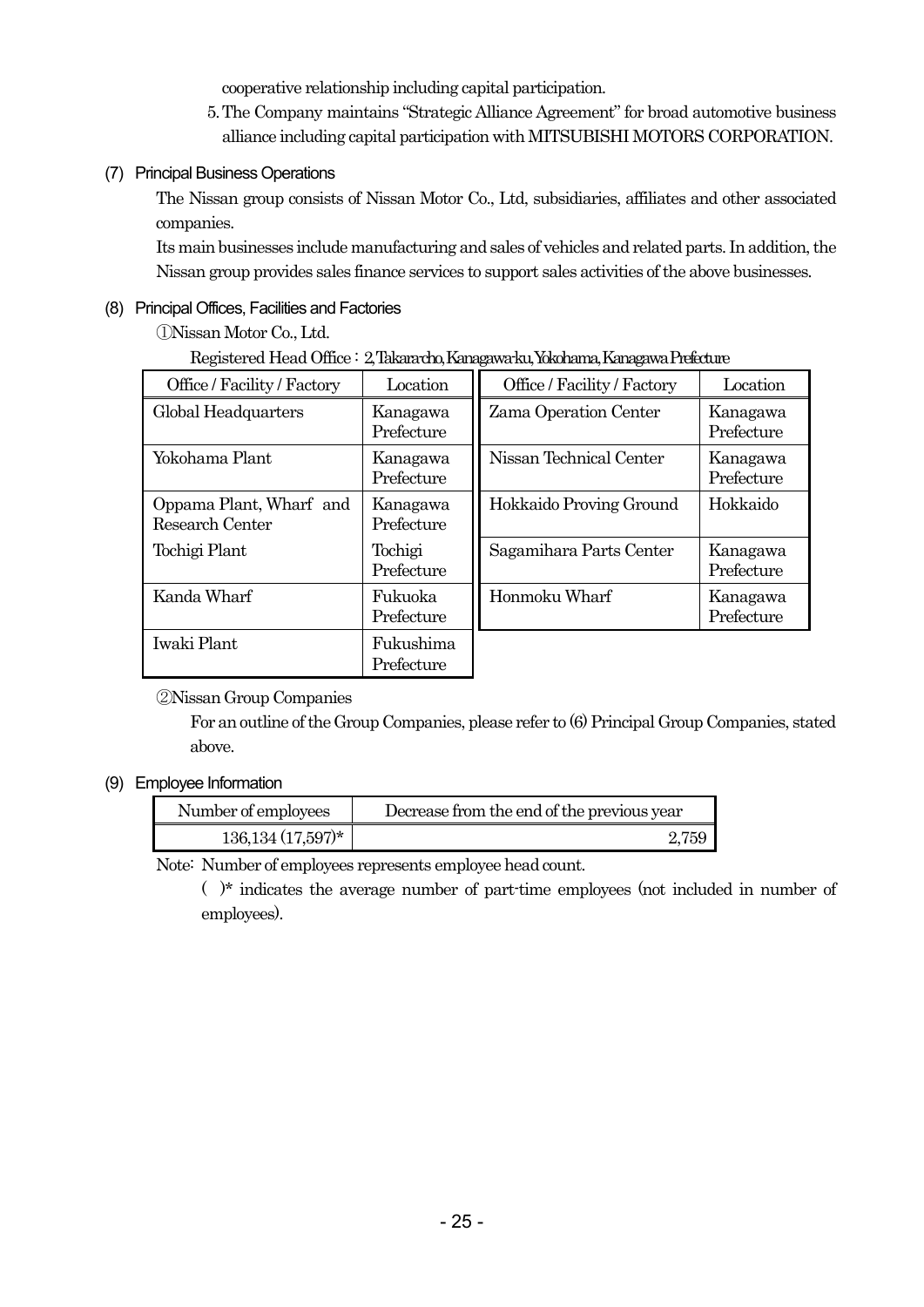## 2. Share Data

| (1) Total number of shares authorized to be issued | 6.000.000.000 |
|----------------------------------------------------|---------------|
| (2) Total number of shares to be issued            | 4,220,715,112 |
| (3) Number of shareholders                         | 612.749       |

(an increase of 40,952 compared with the previous fiscal year-end)

### (4) Principal Shareholders

|                                                                | Number of shares<br>[thousands] | % ratio of<br>issued shares |
|----------------------------------------------------------------|---------------------------------|-----------------------------|
| Renault S.A.                                                   | 1,831,837                       | 43.7                        |
| The Chase Manhattan Bank, N.A. London Special<br>Account No. 1 | 142,561                         | 3.4                         |
| The Master Trust Bank of Japan Ltd. (Trust)                    | 101,168                         | 2.4                         |
| Japan Trustee Services Bank Ltd. (Trust 9)                     | 75,019                          | 1.8                         |
| Japan Trustee Services Bank Ltd. (Trust)                       | 69,303                          | 1.7                         |
| Nippon Life Insurance Company                                  | 54,029                          | 1.3                         |
| Japan Trustee Services Bank Ltd. (Trust 5)                     | 48,035                          | 1.1                         |
| BNY GCM CLIENT ACCOUNT JPRD AC ASG<br>(FE-AC)                  | 42,136                          | 1.0                         |
| JP Morgan Bank LUXEMBOURG S.A. 1300000                         | 34,400                          | 0.8                         |
| JP Morgan Chase Bank 385151                                    | 33,851                          | 0.8                         |

Notes: 1. % ratio of issued shares is calculated excluding treasury stock (28,435 thousand shares).

2. Daimspain, S.L., Daimspain DT, S.L. and Daimspain DAG, S.L. substantially holds 140,142 thousand shares of the Company, with an individual distribution of Daimspain, S.L. holding 100,505 thousand shares, Daimspain DAG, S.L. holding 25,808 thousand shares and Daimspain DT, S.L. holding 13,829 thousand shares although those shares are in custody of The Chase Manhattan Bank, N.A. London Special Account No. 1 on the shareholders' register.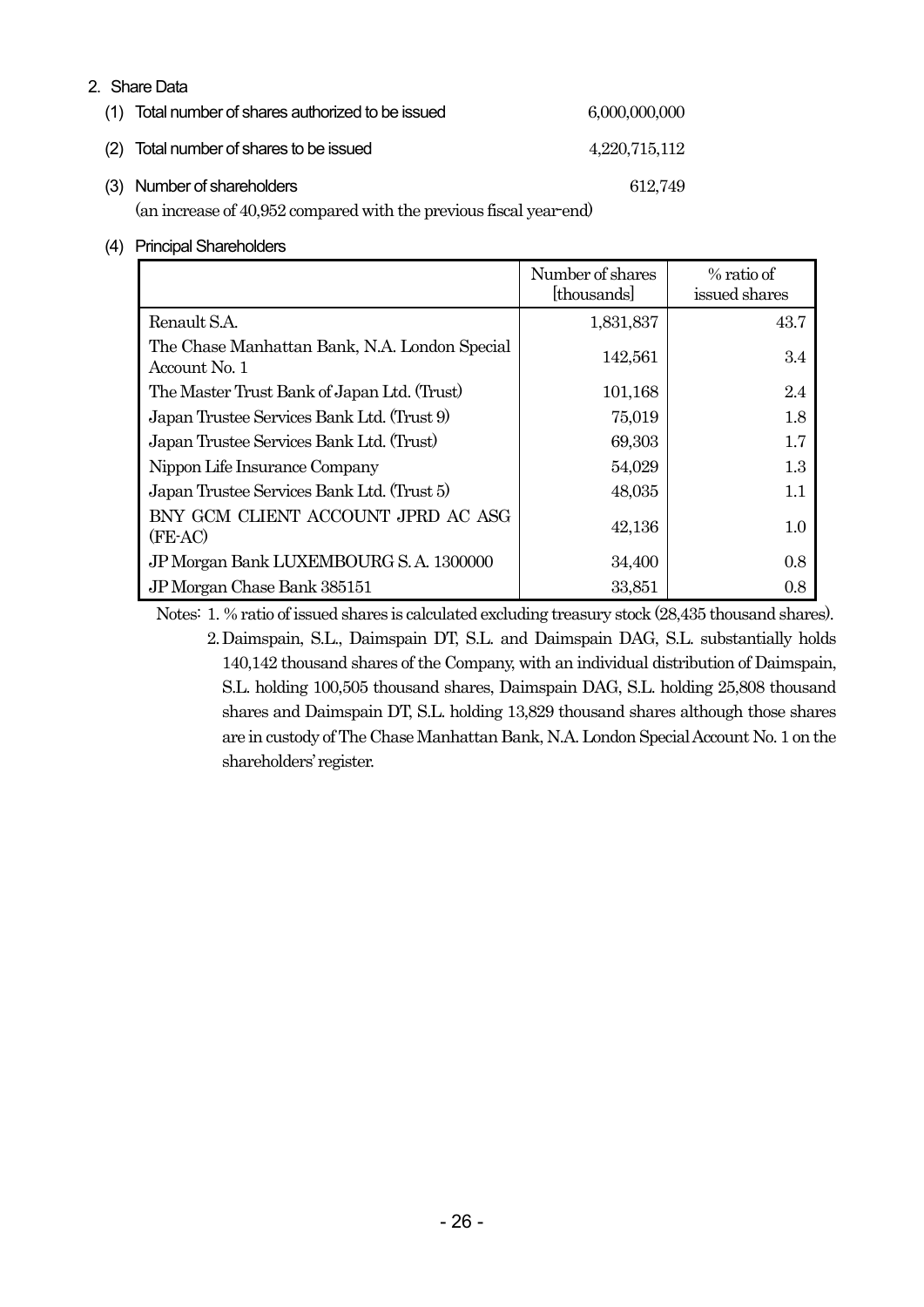# 3. Directors and Executive Officers

# (1) List of Directors and Executive Officers

①Directors

| Position                 | Name                         | Responsibility                                                                                          | <b>Important Positions at</b><br>Concurrent Companies                                                                                                                          |
|--------------------------|------------------------------|---------------------------------------------------------------------------------------------------------|--------------------------------------------------------------------------------------------------------------------------------------------------------------------------------|
| #<br>Outside<br>Director | Yasushi<br>Kimura            | Board Chair,<br>Member of Nomination<br>Committee,<br>Member of Audit Committee                         | Outside director of INPEX<br><b>CORPORATION</b>                                                                                                                                |
| Director                 | Jean-<br>Dominique<br>Senard | Vice Board Chair,<br>Member of Nomination<br>Committee                                                  | Chairman of the Board of<br>Directors of Renault*                                                                                                                              |
| Outside<br>Director      | Masakazu<br>Toyoda           | Lead Independent Outside<br>Director,<br>Chair of Nomination<br>Committee,<br>Member of Audit Committee | Chairman & CEO of the<br>Institute of Energy Economics,<br>Japan,<br>Outside Statutory Auditor of<br>Nitto Denko Corporation,<br>Outside Director of Canon<br>Electronics Inc. |
| Outside<br>Director      | Keiko Ihara                  | Chair of Compensation<br>Committee,<br>Member of Nomination<br>Committee                                | Outside Director of SOFT99<br>corporation                                                                                                                                      |
| Outside<br>#<br>Director | Motoo Nagai                  | Chair of Audit Committee,<br>Member of Nomination<br>Committee,<br>Member of Compensation<br>Committee  | Outside Director of Organo<br>Corporation,<br>Outside Director of Nisshin<br>Seifun Group Inc.                                                                                 |
| Outside<br>#<br>Director | Bernard<br>Delmas            | Member of Compensation<br>Committee                                                                     | Senior Advisor of Michelin<br>Group<br>Outside Director of Ichikoh<br>Industries, Ltd.<br>(resigned on July 31, 2019)                                                          |
| Outside<br>#<br>Director | <b>Andrew House</b>          | Member of Nomination<br>Committee                                                                       |                                                                                                                                                                                |
| #<br>Outside<br>Director | Jenifer Rogers               | Member of Compensation<br>Committee,<br>Member of Audit Committee                                       | General Counsel Asia of<br>Asurion Japan Holdings G.K.<br>Outside Director of Mitsui &<br>$Co$ , Ltd.,<br>Outside Director of Kawasaki<br>Heavy Industries, Ltd.               |
| ##<br>Director           | Pierre Fleuriot              | Member of Audit Committee                                                                               | Lead Independent Director of<br>Renault*                                                                                                                                       |
| ##<br>Director           | Makoto Uchida                |                                                                                                         | Director of Dongfeng Motor<br>$Co$ , Ltd*.                                                                                                                                     |
| ##<br>Director           | Ashwani Gupta                |                                                                                                         | Director of Dongfeng Motor<br>$Co$ , Ltd*.                                                                                                                                     |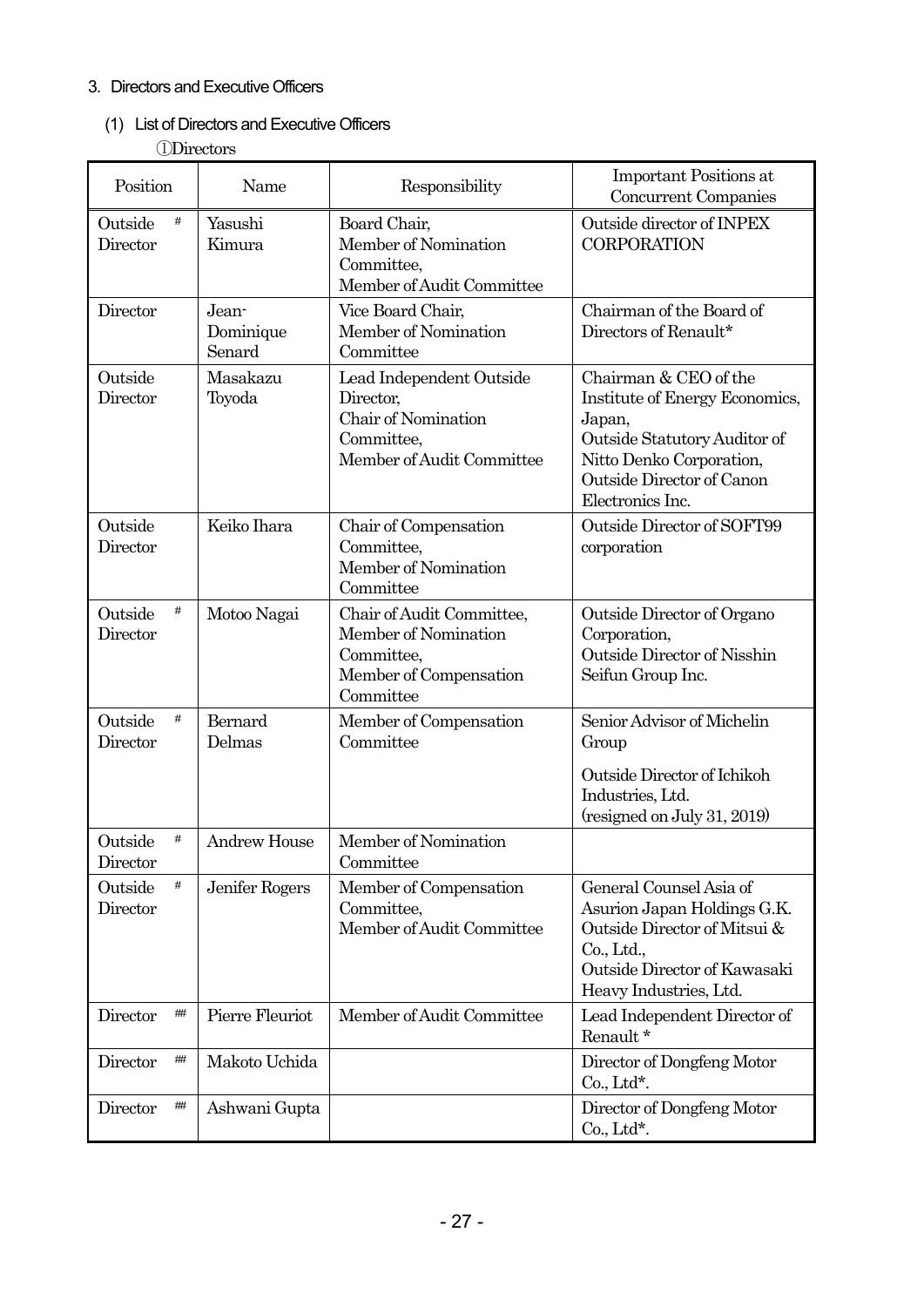| Position       | Name                 | Responsibility | Important Positions at<br>Concurrent Companies                                                                                         |
|----------------|----------------------|----------------|----------------------------------------------------------------------------------------------------------------------------------------|
| ##<br>Director | Hideyuki<br>Sakamoto |                | Chairman of Aichi Machine<br>Industry Co., Ltd.,<br>Chairman of JATCO Ltd.<br>Outside Director of<br>MITSUBISHI MOTORS<br>CORPORATION* |

- Notes: 1. Each Outside Director Mr. Yasushi Kimura, Mr, Masakazu Toyoda, Ms. Keiko Ihara, Mr. Motoo Nagai, Mr. Bernard Delmas, Mr Andrew House and Ms. Jenifer Rogers is Independent Outside Director based on the regulation of Tokyo Stock Exchange.
	- 2. Mr. Motoo Nagai, Chair of Audit Committee, Ms. Jenifer Rogers and Mr. Pierre Fleuriot, Member of Audit Committee, have years of experience of working for a financial institution, and have an extensive knowledge of finance, accounting and risk management. Mr. Yasushi Kimura, Member of Audit Committee, has years of experience of working for corporate management, and has an extensive knowledge of finance and accounting.
	- 3. Nissan appointed Mr. Motoo Nagai as a full-time Audit Committee member. A fulltime Audit Committee member is appointed to improve the auditing / supervision function of the Audit Committee, by his playing a leading role in discussions regarding audits as well as in collaboration with internal audit department and independent auditors, and by establishing a system in which he can efficiently collect and recognize information in a timely and appropriate manner through attendance at important internal meetings and to share information with other Audit Committee members for discussion and decision-making.
	- 4.<sup>#</sup> indicates Directors newly elected at the 120<sup>th</sup> Ordinary General Meeting of Shareholders, held on June 25, 2019.
	- 5. ## indicates Directors newly elected at the Extraordinary General Meeting of Shareholders, held on February 18, 2020.
	- 6. In addition to the above, during the fiscal year (fiscal year 2019), the following Directors retired from the Company.

| Position at<br>Time of Leaving | Name                   | Responsibilities and Important<br>Positions at Time of Leaving                                                                                            | Date of Leaving            |
|--------------------------------|------------------------|-----------------------------------------------------------------------------------------------------------------------------------------------------------|----------------------------|
| Director                       | Hideyuki<br>Sakamoto   | MFG & SCM Operations<br>Chairman of Aichi Machine Industry Co.,<br>Ltd., Chairman of JATCO Ltd.,<br>Outside Director of MITSUBISHI<br>MOTORS CORPORATION* | June 25, 2019<br>(expired) |
| Director                       | Toshiyuki<br>Shiga     | Chairman and CEO Member of the<br>Board of INCJ, Ltd., Outside Director<br>of Takeda Pharmaceutical Company<br>Limited                                    | June 25, 2019<br>(expired) |
| Director                       | Jean-Baptiste<br>Duzan |                                                                                                                                                           | June 25, 2019<br>(expired) |
| Director                       | Bernard Rey            |                                                                                                                                                           | June 25, 2019<br>(expired) |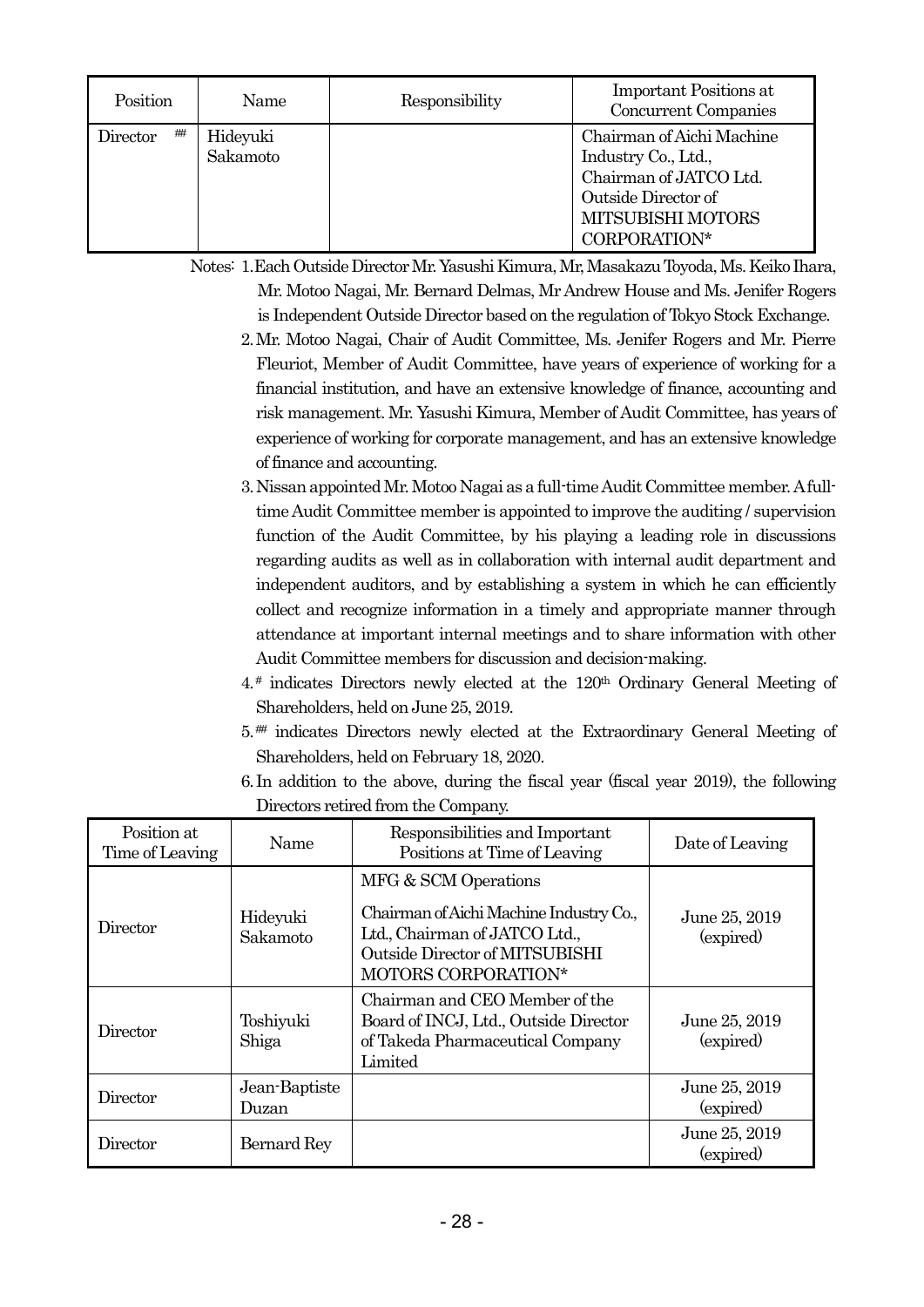| Position at<br>Time of Leaving | Name                 | Responsibilities and Important<br>Positions at Time of Leaving                                                                  | Date of Leaving                 |
|--------------------------------|----------------------|---------------------------------------------------------------------------------------------------------------------------------|---------------------------------|
| Director                       | Thierry<br>Bolloré   | Member of Audit Committee<br>Chief Executive Officer of Renault<br>(resigned on October 11, 2019)                               | November 11, 2019<br>(resigned) |
| Director                       | Hiroto<br>Saikawa    | Director of Dongfeng Motor Co., Ltd*.<br>(resigned on December 1, 2019)                                                         | February 18, 2020<br>(resigned) |
| Director                       | Yasuhiro<br>Yamauchi | Director of Renault*<br>(resigned on April 23, 2020)<br>Director of Dongfeng Motor Co., Ltd*.<br>(resigned on December 1, 2019) | February 18, 2020<br>(resigned) |

7.\* indicates the companies engaged in the same kind of business as the Company.

8. In addition to the above, during the fiscal year (Fiscal Year 2019), the following Statutory Auditors retired from the Company due to the Company's transfer to the three committee format at the 120<sup>th</sup> Ordinary General Meeting of Shareholders held on June 25, 2019.

| Position at<br>Time of Leaving      | Name                      | Responsibilities and Important<br>Positions at Time of Leaving                                          | Date of Leaving            |
|-------------------------------------|---------------------------|---------------------------------------------------------------------------------------------------------|----------------------------|
| Statutory<br>Auditor<br>(Full Time) | Hidetoshi<br>Imazu        |                                                                                                         | June 25, 2019<br>(expired) |
| Statutory<br>Auditor<br>(Full Time) | Mooo Nagai                | Outside Director of Organo<br>Corporation,<br>Outside Statutory Auditor of Nisshin<br>Seifun Group Inc. | June 25, 2019<br>(expired) |
| Statutory<br>Auditor<br>(Full Time) | Tetsunobu<br><b>Ikeda</b> |                                                                                                         | June 25, 2019<br>(expired) |
| Statutory<br>Auditor                | Shigetoshi<br>Andoh       |                                                                                                         | June 25, 2019<br>(expired) |

②Executive Officers

| Position                                                                                                           |   | Name             | Responsibility                                                                                                                                              | <b>Important Positions</b><br>at Concurrent<br>Companies |
|--------------------------------------------------------------------------------------------------------------------|---|------------------|-------------------------------------------------------------------------------------------------------------------------------------------------------------|----------------------------------------------------------|
| Representative<br><b>Executive Officer,</b><br>President and<br><b>Chief Executive</b><br>Officer                  | # | Makoto<br>Uchida |                                                                                                                                                             | Director of<br>Dongfeng Motor<br>$Co. Ltd*$              |
| Representative<br><b>Executive Officer,</b><br><b>Chief Operating</b><br>Officer / Chief<br>Performance<br>Officer | # | Ashwani<br>Gupta | Monozukuri-related functions,<br>M&S-related functions, Business-<br>related functions, Management<br>committees, Product and<br>planning-related functions | Director of<br>Dongfeng Motor<br>$Co. Ltd*$              |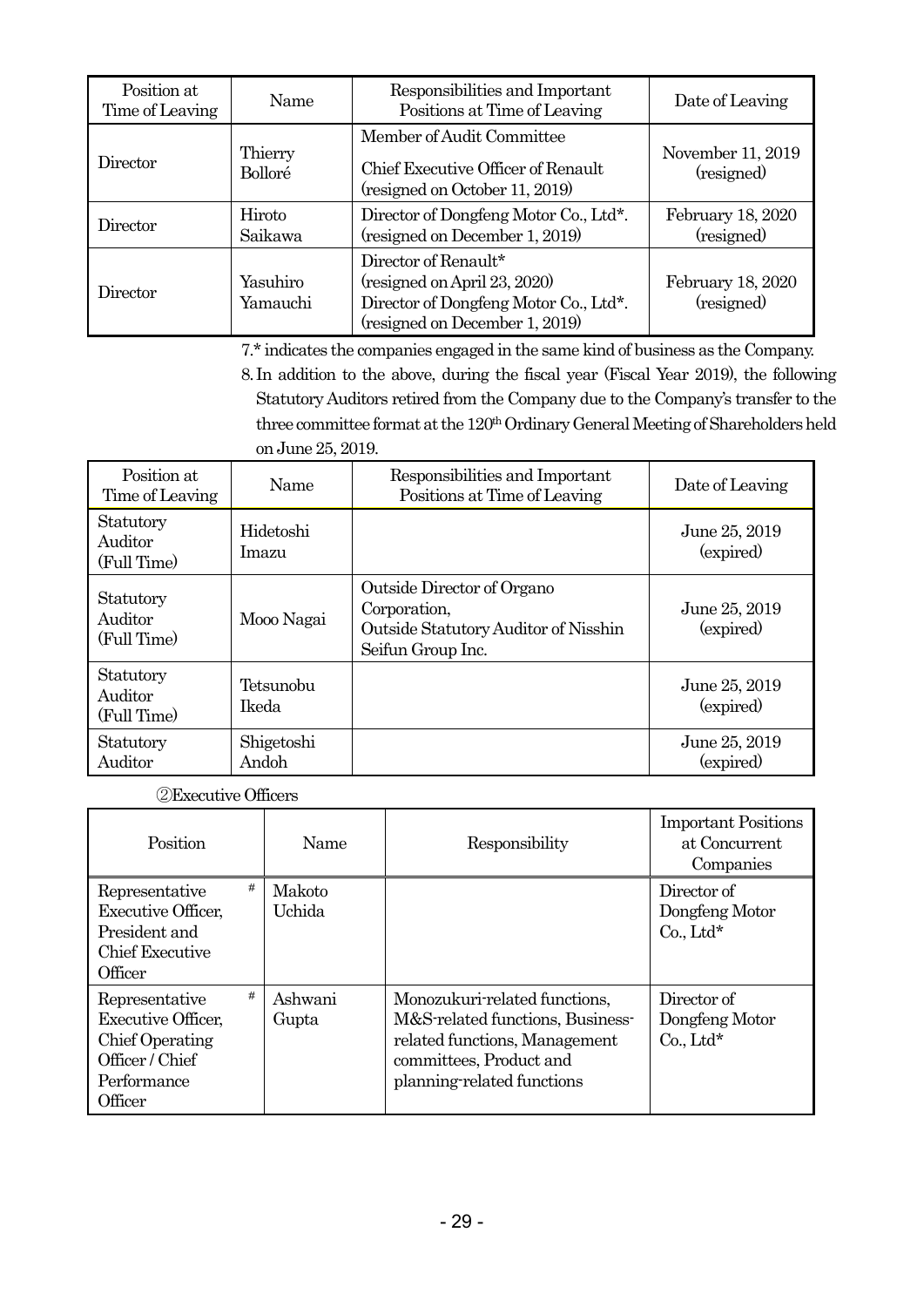| Position                                                                                     | Name<br>Responsibility   |                                                                                                                                                                                                              | <b>Important Positions</b><br>at Concurrent<br>Companies                                                                                   |
|----------------------------------------------------------------------------------------------|--------------------------|--------------------------------------------------------------------------------------------------------------------------------------------------------------------------------------------------------------|--------------------------------------------------------------------------------------------------------------------------------------------|
| <b>Executive Officer,</b><br>Chief Quality<br>Officer / Vice-Chief<br>Performance<br>Officer | Christian<br>Vandenhende | <b>Quality and Total Customer</b><br>Satisfaction, Chief Vehicle<br>Assessment Specialist, MC-NA,<br>MC-Europe, MC-AMI, MC-<br>LATAM, MC-INFINITI, Global<br>Aftersales, Datsun, LCV, Global<br><b>IS/IT</b> |                                                                                                                                            |
| <b>Executive Officer,</b><br>Chief Financial<br>Officer                                      | Stephen Ma               | Finance, Control, M&A Support,<br>Tax & Customs                                                                                                                                                              |                                                                                                                                            |
| $\#$<br><b>Executive Officer,</b><br><b>Executive Vice</b><br>President                      | Hideyuki<br>Sakamoto     | MFG & SCM                                                                                                                                                                                                    | Chairman of Aichi<br>Machine Industry<br>Co., Ltd., Chairman<br>of JATCO Ltd.,<br>Outside Director of<br>Mitsubishi Motors<br>Corporation* |
| <b>Executive Officer,</b><br><b>Executive Vice</b><br>President                              | Asako<br>Hoshino         | MC-Japan, MC-A&O, Global<br>M&S, Global EV                                                                                                                                                                   | Director of<br>Dongfeng Motor<br>$Co$ , Ltd*                                                                                               |
| <b>Executive Officer,</b><br><b>Executive Vice</b><br>President                              | Kunio<br>Nakaguro        | Nissan R&D, Product<br>Development                                                                                                                                                                           |                                                                                                                                            |
| <b>Executive Officer,</b><br><b>Executive Vice</b><br>President                              | Jose Luis<br>Valls       | MC-NA                                                                                                                                                                                                        | Chairman and<br>President of Nissan<br>North America, Inc.                                                                                 |

Notes: 1. # indicates Executive Officer concurrently serve as a Director.

2. In addition to the above, during the fiscal year (fiscal year 2019), the following Executive Officers retired from the Company.

| Position at<br>Time of Leaving                                                                                                                        | Name                 | Responsibilities and Important<br>Positions at Time of Leaving                                                                  | Date of Leaving                  |
|-------------------------------------------------------------------------------------------------------------------------------------------------------|----------------------|---------------------------------------------------------------------------------------------------------------------------------|----------------------------------|
| Representative<br><b>Executive Officer,</b><br>President and<br><b>Chief Executive</b><br>Officer                                                     | Hiroto<br>Saikawa    | Director of Dongfeng Motor Co., Ltd*.<br>(resigned on December 1, 2019)                                                         | September 16, 2019<br>(resigned) |
| Representative<br><b>Executive Officer,</b><br><b>Acting President</b><br>and Chief<br><b>Executive Officer,</b><br><b>Chief Operating</b><br>Officer | Yasuhiro<br>Yamauchi | Director of Renault*<br>(resigned on April 23, 2020)<br>Director of Dongfeng Motor Co., Ltd*.<br>(resigned on December 1, 2019) | December 1, 2019<br>(resigned)   |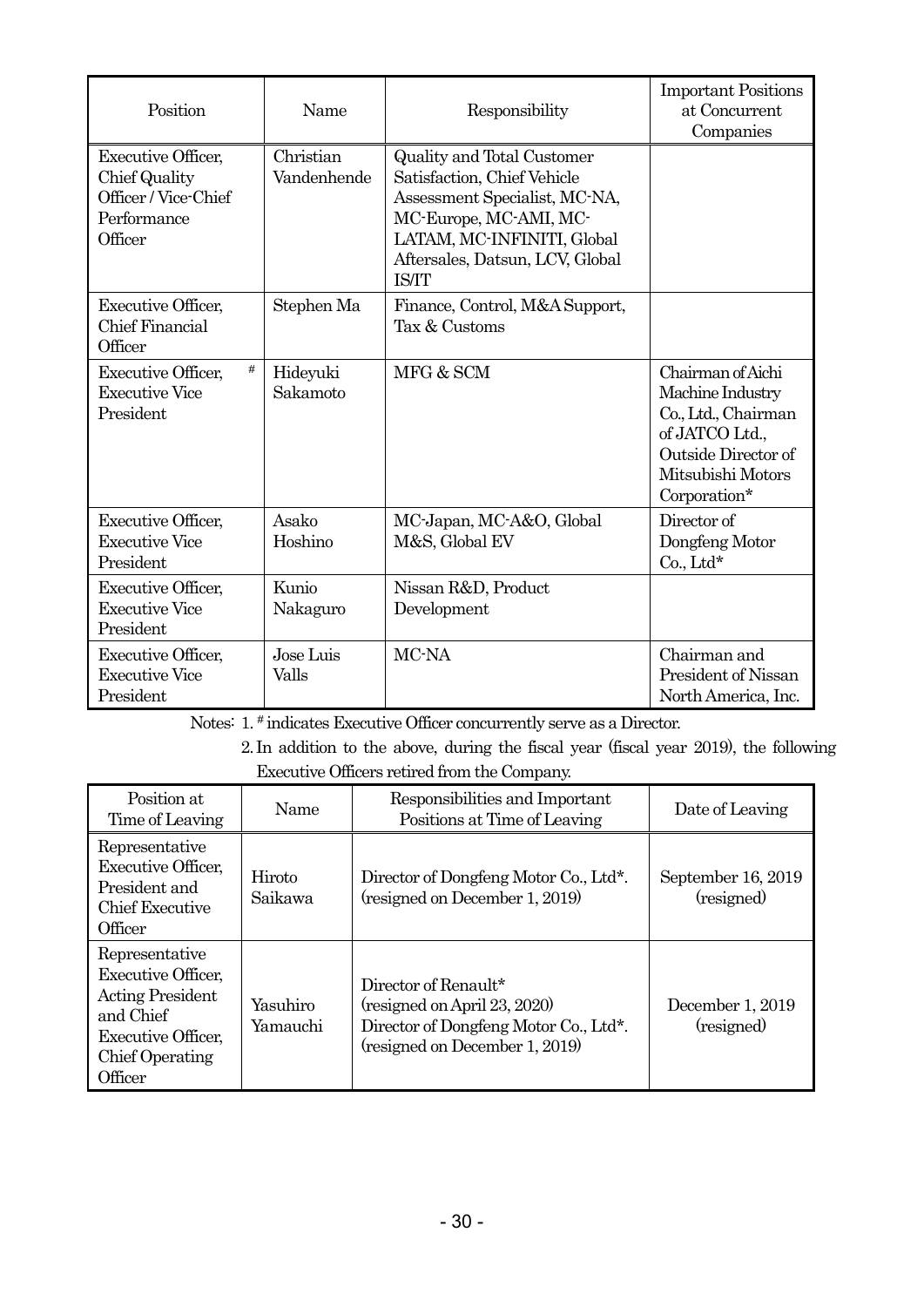| Position at<br>Time of Leaving                                                  | Name                 | Responsibilities and Important<br>Positions at Time of Leaving                                                                                                                                                                                                              | Date of Leaving                       |
|---------------------------------------------------------------------------------|----------------------|-----------------------------------------------------------------------------------------------------------------------------------------------------------------------------------------------------------------------------------------------------------------------------|---------------------------------------|
| <b>Executive Officer,</b><br>Chief Planning<br>Officer                          | Philippe<br>Klein    | Global Product Planning, Global<br>Program Management, Global Market<br>Intelligence, Vehicle Information<br>Technology, Branding, New mobility<br>service, Chief Vehicle Assessment<br>Specialist                                                                          | December 1, 2019<br>(resigned)        |
| <b>Executive Officer,</b><br><b>Chief Financial</b><br>Officer                  | Hiroshi<br>Karube    | Finance, Control, Investor Relations,<br>M&A Support, Tax & Customs<br>Outside Director of Mitsubishi Motors<br>Corporation*                                                                                                                                                | December 1, 2019<br>(resigned)        |
| <b>Executive Officer,</b><br><b>Executive Vice</b><br>President                 | Hitoshi<br>Kawaguchi | Global External & Government affairs,<br>Global Communications, Corporate<br>Service, Environment/CSR, IP<br>promotion, Corporate management<br>office, Legal, Intellectual Property,<br>Corporate Security Office<br>Outside Director of Mitsubishi Motors<br>Corporation* | December 1, 2019<br>(resigned)        |
| <b>Executive Officer,</b><br>Vice-Chief<br>Jun Seki<br><b>Operating Officer</b> |                      | Performance recovery, Global Product<br>Planning, Global Program<br>Management, Global Market<br>Intelligence, Vehicle Information<br>Technology, New mobility service                                                                                                      | <b>January 11, 2020</b><br>(resigned) |

3. \* indicates the companies engaged in the same kind of business as the Company.

4. Effective April 1, 2020, responsibilities of Executive Officer were changed as below.

| Position                  | Name             | Responsibilities                                                                            |  |
|---------------------------|------------------|---------------------------------------------------------------------------------------------|--|
| <b>Executive Officer,</b> |                  | Brand Champion, Global M&S,                                                                 |  |
| <b>Executive Vice</b>     | Asako<br>Hoshino | Global Customer Experience, MC-                                                             |  |
| President                 |                  | Japan, MC-A&O                                                                               |  |
|                           |                  | 5. Effective June 1, 2020, responsibilities of Executive Officers will be changed as below. |  |
| $\mathbf{r}$              |                  | $-1 - -1 - 1$<br>$\mathbf{r}$                                                               |  |

| Position                  | Name        | Responsibilities                     |
|---------------------------|-------------|--------------------------------------|
| <b>Executive Officer,</b> |             | MC NA, MC Europe, MC AMI, MC         |
| Chief Quality             | Christian   | LATAM and MC Infiniti, Global        |
| Officer / Vice-Chief      | Vandenhende | Aftersales, Datsun, LCV, Quality and |
| Performance               |             | Total Customer Satisfaction, Chief   |
| Officer                   |             | Vehicle Assessment Specialist        |
| <b>Executive Officer,</b> |             | Finance, Control, M&A Support, Tax   |
| <b>Chief Financial</b>    | Stephen Ma  | & Customs, Global IS/IT              |
| Officer                   |             |                                      |

6. Mr. Jose Luis Valls will resign effective June 15, 2020.

### (2) Activities of the Board of Directors and each committee

①Activities of the Board of Directors

- ・ The board of directors of the Company is chaired by independent outside directors, and 7 of the 12 directors are independent outside directors.
- ・ Based on laws and the Regulations of the Board of Directors, the Board of Directors makes decisions on important matters related to the our company's group management such as the draft agenda of general meeting of shareholders, members of each committee, business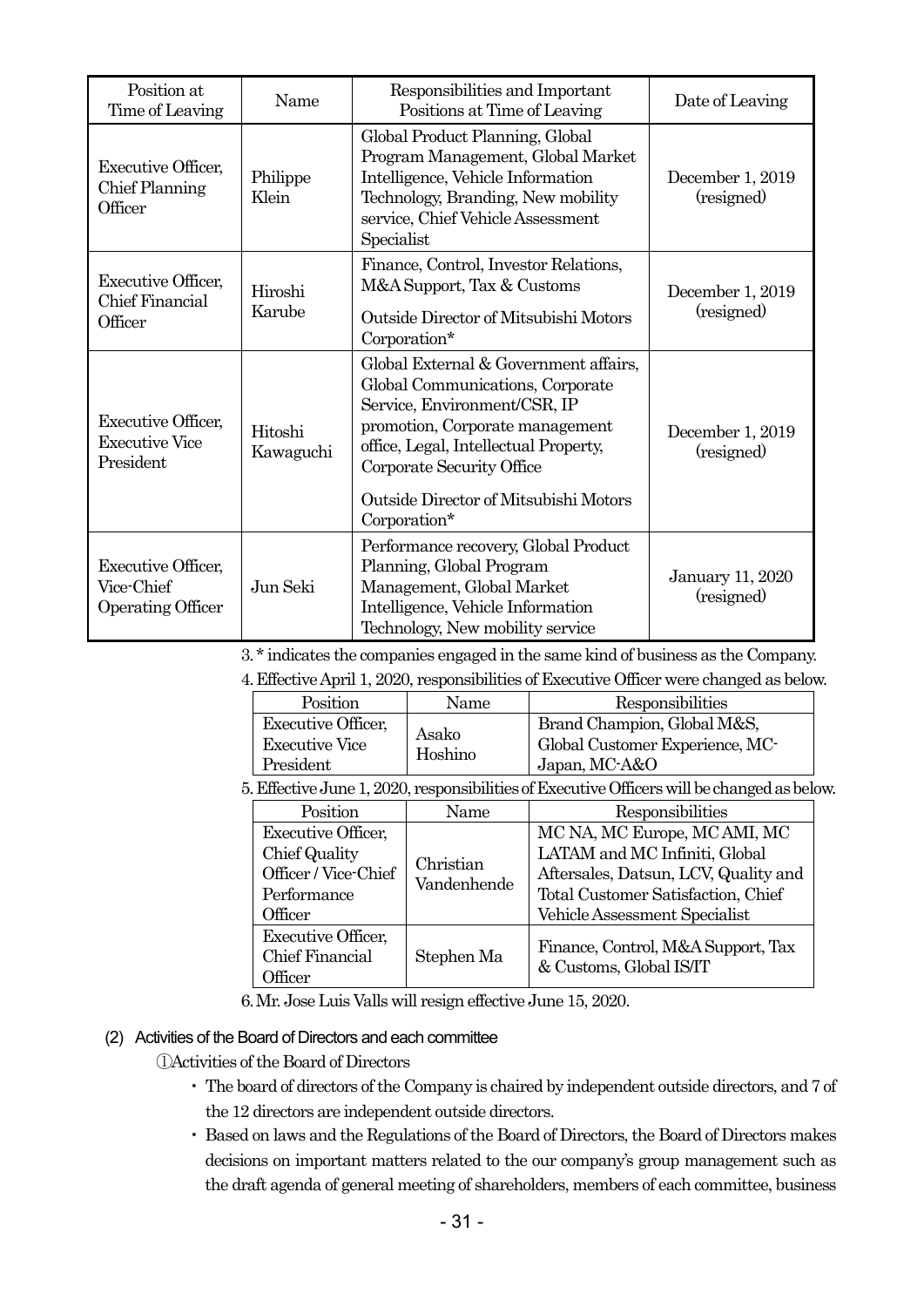plans, and product strategies. In addition to quarterly financial reports, we regularly report on the status business execution and activities related to internal control, and started regular discussions on medium-term plan.

- ・ For the purpose of enhancing the discussion of the Board of Directors, we hold independent outside directors meetings regularly, chaired by the lead independent outside director to discuss a wide range of issues related to our company's corporate governance and business etc. We manage business and operate further board discussion with reflecting the opinions gained through these meetings.
- ・ In order to promote understanding of our business, we carry out various training programs for directors throughout the year, such as business briefings from executives, site visits, and test driving etc.

### ②Activities of the each committee

●Nomination Committee

The Board of Directors appoints the committee chair from an independent outside director and appoints six committee members, five of whom are independent outside directors. The Nomination Committee has the authority to determine the content of the general shareholders meeting agenda concerning the appointment and dismissal of Directors. In addition, the committee has the authority to decide on the content of the Board of Directors meeting agenda concerning the appointment and dismissal of the Representative Executive Officer and the authority to formulate an appropriate succession plan regarding the President and Chief Executive Officer.

Committee activities during this fiscal year are as follows

- ・ Discussed Representative Executive Officer's appointment proposal.
- ・ Discussed directors' appointment proposal to be submitted the Extraordinary General Shareholders' meeting,
- ・ Discussed director's appointment proposal to be submitted to 121st Annual General Shareholders meeting.
- ・ Discussed the President and Chief Executive Officer's succession plan process.

### ●Compensation Committee

The Board of Directors appoints an Independent Outside Director for all 4 of its member (including its chair). The Compensation Committee has the authority to determine the policy on decisions on the content of the compensation for individual Directors and Executive Officers and the contents of the compensation for individual Directors and Executive Officers. In addition, the Compensation Committee has the authority to determine the specific amount for each individual Director and Representative Executive Officer.

Committee activities during this fiscal year are as follows

- ・ Formulating policies regarding compensation for directors and executive officers.
- ・ Selecting benchmark companies and discussing the level of compensation based on the benchmark results of these companies and the results of surveys by external experts.
- ・ Determining the amount of compensation for the current fiscal year and individual compensation for directors and executive officers.
- ・ Formulating policy for executive officers compensation upon separation and determining the amount of compensation for resignation.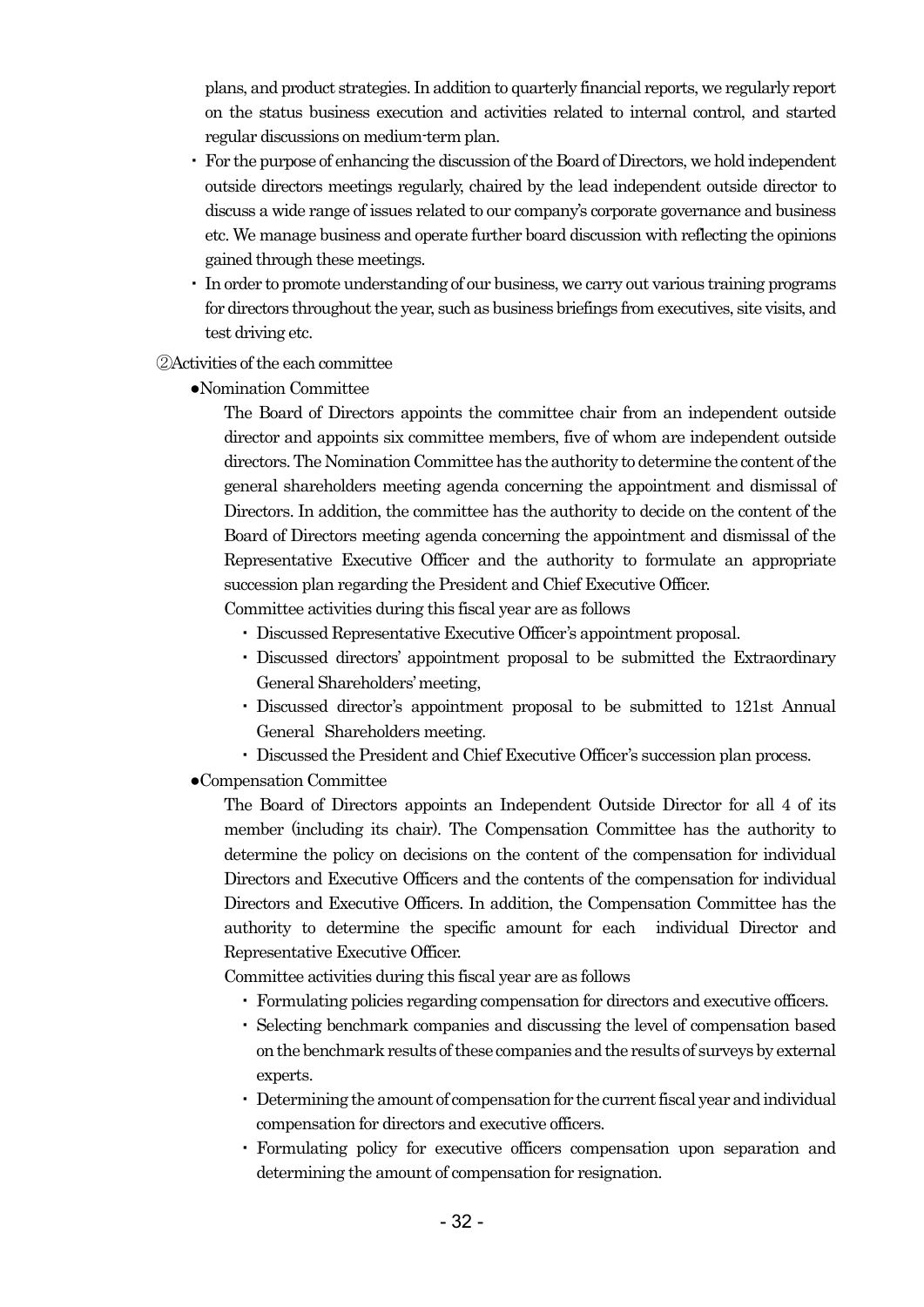・ Resolving to abolish the share appreciation rights as performance-linked incentive compensation from fiscal 2020 onwards, and evaluating new incentive plan.

●Audit Committee

The Chair is an independent outside director, and 4 out of 5 members are independent outside directors. As part of audits on business execution including the organization and operation of Nissan's internal control systems, the Audit Committee receives reports from executive officers, corporate officers and employees on their business execution for Nissan and its group companies, in accordance with the Audit Committee's annual audit plan and on an ad-hoc basis as necessary. In addition, the Chair has meetings with executive officers including the President and Chief Executive Officer periodically and exchanges opinions in various areas. Further, the Chair attends important meetings etc. to state his opinions, reviews internal approval documents and other important documents, and, when necessary, requests explanations or reports from executive officers and employees. The Chair shares his collected information with other members of the Audit Committee in a timely manner. The Audit Committee, in conducting its audits, cooperates with the internal audit department and the independent auditors in an appropriate manner, making efforts to enhance the effectiveness of "tri-parties" audit. Under the leadership of the Audit Committee, collaboration among three parties is contributing to the enhancement of the effectiveness of internal control systems by sharing information on the issues pointed out by their respective audits and the status of their remediation in a timely manner. Further, the Audit Committee supervises the internal audit department, periodically receives reports from them on the progress and results of their internal audit activities conducted in accordance with their internal audit plan and, as necessary, gives them instructions regarding internal audit.

The Audit Committee is the contact point for whistleblowing with doubts regarding the involvement of management such as executive officers, and deals with whistleblowing by establishing a system where relevant executive officers cannot know the whistleblower and the content of whistleblowing.

Committee activities during this fiscal year include without limitation the following:

- ・ Implementation of appropriate measures to seek responsibility for serious misconduct by former chairman and others and to recover damages, including the filing of a lawsuit against former chairman to claim damages
- ・ Receipt of quarterly review result reports for the current fiscal year from the independent auditors
- ・ Audit visits to manufacturing plants and major domestic and overseas subsidiaries (3 plants and 21 subsidiaries).
- ・ Conference with statutory auditors of Group companies to improve their audit quality

## (3) Outline of agreement limiting directors' liability

Each of Outside Director Mr. Yasushi Kimura, Mr, Masakazu Toyoda, Ms. Keiko Ihara, Mr. Motoo Nagai, Mr. Bernard Delmas, Mr Andrew House and Ms. Jenifer Rogers has entered into an agreement with the Company limiting his liability under Article 423, Paragraph 1 of the Corporate Law, and pursuant to said agreement the liability shall be limited to 5 million yen or the statutory minimum liability amount, whichever is higher.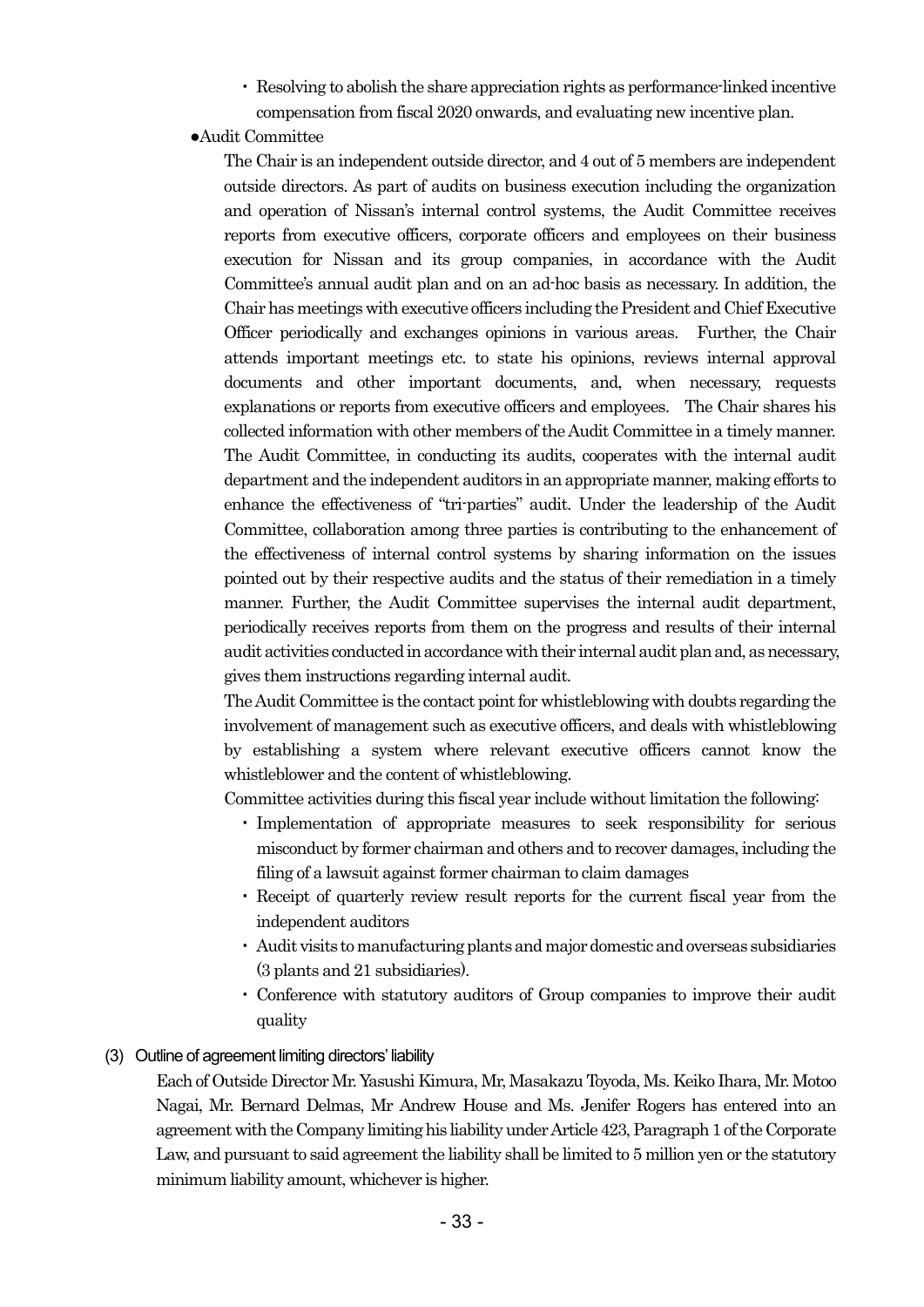### (4) Compensation Paid to Directors, Statutory Auditors and Executive Officers

①Policy of Compensation paid to Directors and Executive Officers

In accordance with the Corporate Law, the Compensation committee has established policies regarding decisions regarding the content of individual compensation for directors and executive officers.

<Basic Policy>

Executive compensation is designed to be motivated to create maximum value for our stakeholders, including our customers, shareholders, the communities in which we operate, and our employees. Based on this policy, the remuneration of directors and executive officers shall be determined by comprehensively considering the following principles.

●Governance and oversight responsibilities

The Company is committed to further improving corporate governance, compliance, and corporate ethics. With regard to the compensation program, the Company will appropriately supervise whether it is operated effectively and is in line with the policy.

●Fairness and transparency

A fair and consistent reward program regardless of race, gender, nationality or individual attributes. The system of performance evaluation and compensation shall be transparent and open and shall be treated fairly.

●Value creation and accountability

It is a reward program that leads to performance and actions that can create longterm value for our stakeholders such as customers, shareholders, the communities in which we operate, and employees.

●Superiority

The Company provides competitive rewards that are comparable to competing automobile companies and large global companies in securing human resources.

●Effectiveness of operation

Compensation programs shall be appropriately operated, understandable to executives, cost-effective, and globally applicable.

●Change and adaptation

The Company are expanding our business globally in an environment where technology and people's lives are changing drastically. Therefore, from the perspective of global standards, the Company will continue to adapt our compensation programs to the diversity of the talent market and business environment.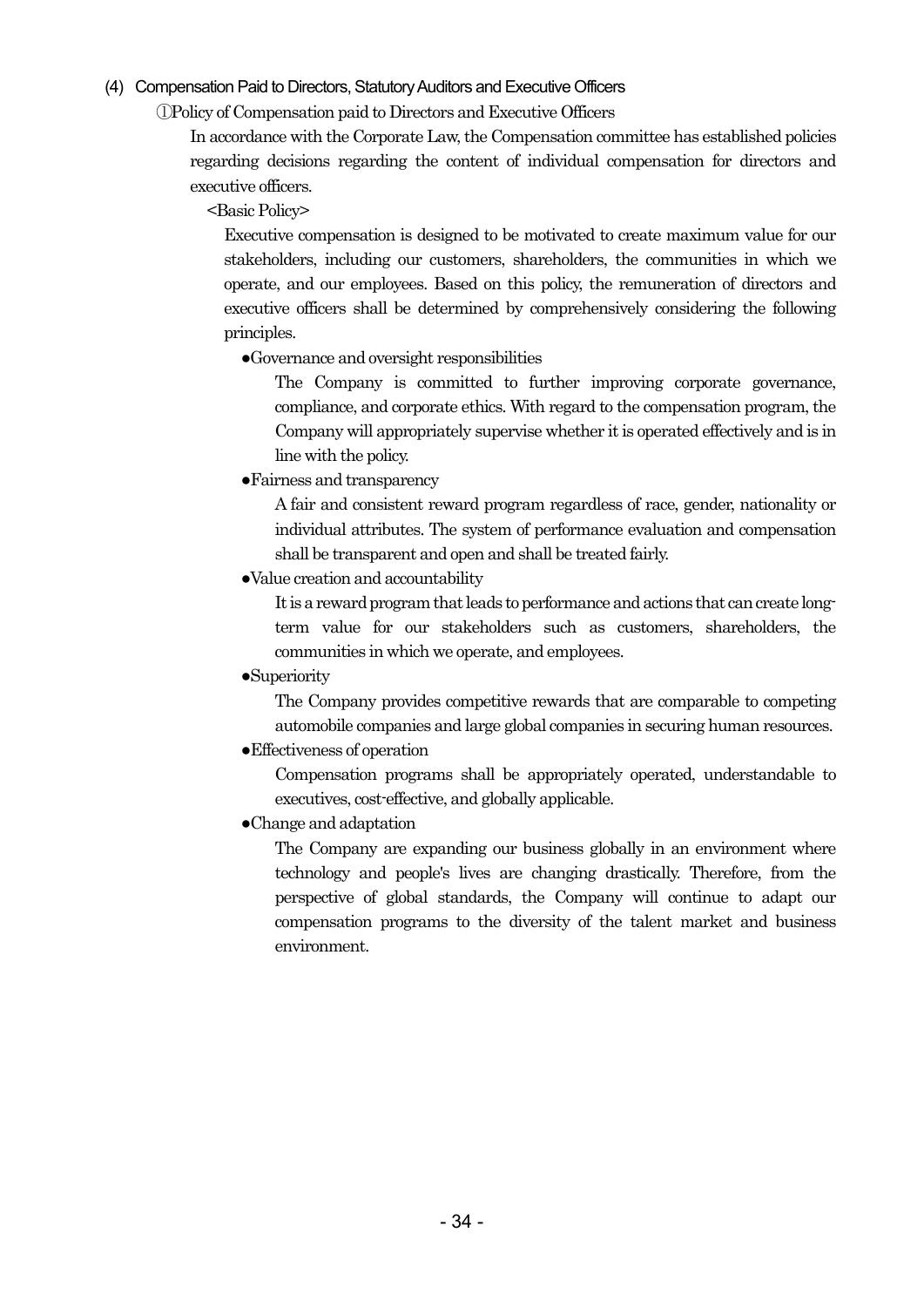#### ②Amount of Compensation

|                              |                         |                                              |                         | Annual Basis Salary                                 |                         | Variable Compensation                        |                         | Other Compensation                     |
|------------------------------|-------------------------|----------------------------------------------|-------------------------|-----------------------------------------------------|-------------------------|----------------------------------------------|-------------------------|----------------------------------------|
| Category of<br>Executive     | Number of<br>Executives | Total Amount<br>of<br>Compensation<br>(MJPY) | Number of<br>Executives | <b>Total Amount</b><br>of<br>Compensation<br>(MJPY) | Number of<br>Executives | Total Amount<br>of<br>Compensation<br>(MJPY) | Number of<br>Executives | Total Amount<br>Compensation<br>(MJPY) |
| <b>Directors</b>             | 14                      | 240                                          | 14                      | 226                                                 |                         | 14                                           |                         |                                        |
| (Outside Directors)          | (8)                     | (147)                                        | $\left( 8\right)$       | (147)                                               |                         | –                                            | –                       |                                        |
| <b>Statutory Auditors</b>    | 4                       | 35                                           |                         | 35                                                  |                         |                                              |                         |                                        |
| (Outside Statutory Auditors) | $\left( 3\right)$       | (25)                                         | (3)                     | (25)                                                |                         |                                              |                         |                                        |
| <b>Executive Officers</b>    | 14                      | 1,557                                        | 14                      | 421                                                 |                         |                                              | 9                       | 1,136                                  |

Notes: 1. Twenty (20) individuals in the aggregate were in a position of Director of the Company during FY2019. The Directors captured by this table are those who received compensation for their services as Director (out of such twenty (20) directors), and includes six (6) former Directors who retired from their position of Director during FY2019.

- 2. The 120th Ordinary General Meeting of Shareholders held on June 25, 2019 resolved to change the Company's corporate governance structure to the three committees system. The four (4) Statutory Auditors of the Company (including the three (3) Outside Statutory Auditors) retired from their position of Statutory Auditor upon the conclusion of such annual shareholders meeting. The numbers, and the amounts of compensation, of Statutory Auditors set forth in the table are with respect to such Statutory Auditors and their services provided during their tenure from April 1, 2019 to June 25, 2019.
- 3. Fourteen (14) individuals in the aggregate were in a position of Executive Officer of the Company during FY2019, on or after June 25, 2019 (i.e., the date on which the Company's corporate governance structure was changed to the three committees system). The Executive Officers captured by this table are those who received compensation for their services as Executive Officer, and includes six (6) former Executive Officers who retired from their position of Executive Officer during FY2019.
- 4. The total amount of "Variable Compensation" (a) is the total amount of FY2018 Variable Compensation that was fixed in June 2019 and (b) does not include the amount of FY2019 Variable Compensation because it has not been fixed as of the date of this Business Report.
- 5. The total amount of "Other Compensation" of Executive Officers is the sum of (a) the amount of compensation paid to four (4) former Executive Officers (who retired from their position of Executive Officer during FY2019) following their retirement (in an amount of JPY990 million) and (b) the amount of fringe benefits, such as tax equalization and residential allowance, and other benefits provided to five (5) incumbent Executive Officers (in an amount of JPY147 million), each of which was determined by the Compensation Committee of the Company.
- 6. With respect to Executive Officers who concurrently serve as Director of the Company, the Company has only paid them compensation as Executive Officer.
- 7. In addition to the above, the Company paid JPY266 million in the aggregate as a retirement allowance to two former Directors who retired from their position of Director during FY2019 pursuant to the resolution of the 108th Ordinary General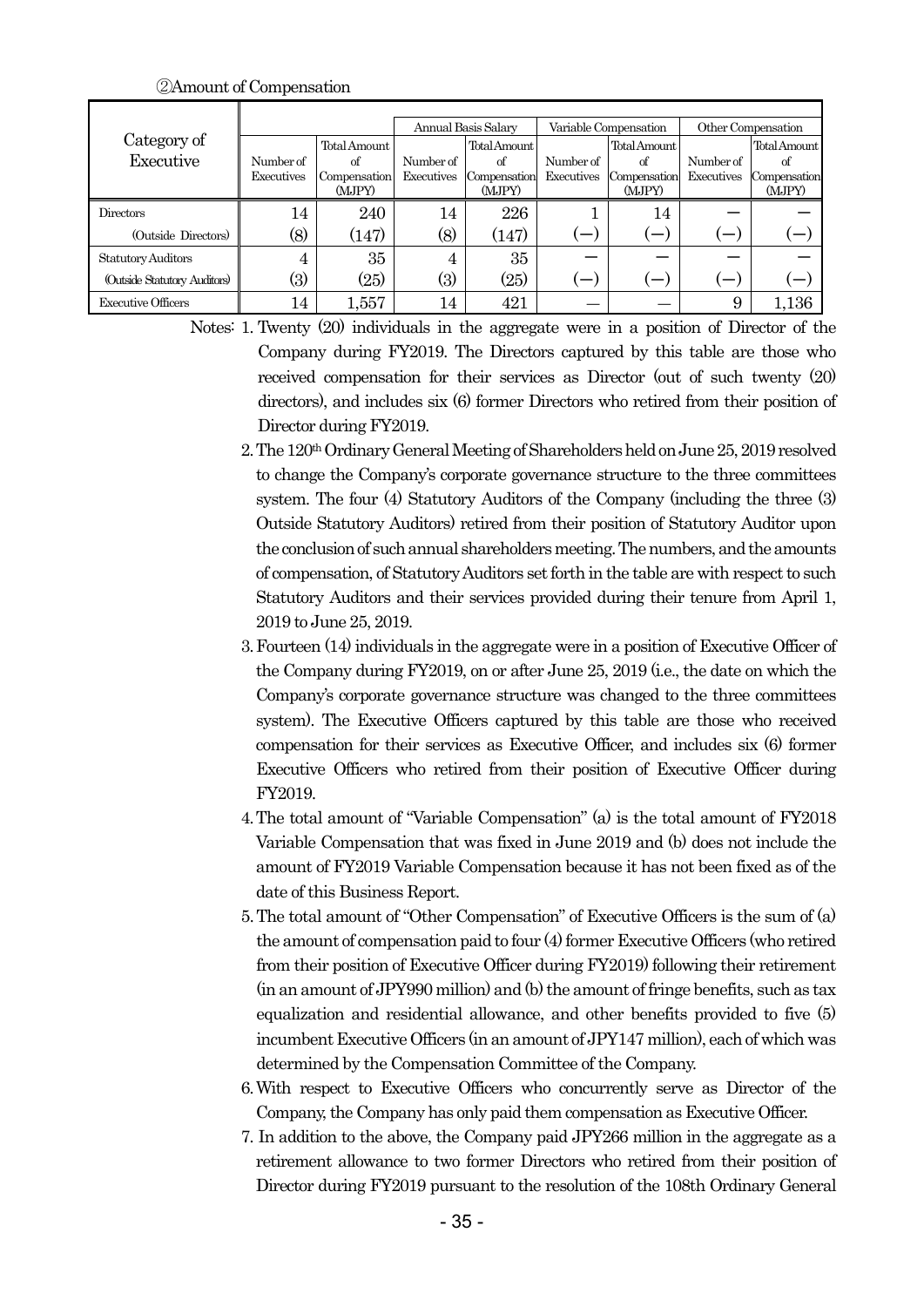# (5) Information on Outside Directors

| Name        |                                                     | Attendance Rate / Principal Activities                                 |
|-------------|-----------------------------------------------------|------------------------------------------------------------------------|
| Yasushi     | Board of Directors Meeting                          | He supervises management as a Board                                    |
| Kimura      | $11 \angle 11(100\%)$                               | Chair, a Member of the Nomination                                      |
|             | Nomination Committee                                | Committee and Member of Audit                                          |
|             | $9/9(100\%)$                                        | Committee. Based on his abundant                                       |
|             | <b>Audit Committee</b>                              | experience and knowledge of corporate                                  |
|             | $10 \angle 10(100\%)$                               | management, he makes recommendations                                   |
|             |                                                     | from an objective and broad perspective on                             |
|             |                                                     | overall management of the Company.                                     |
| Masakazu    | Board of Directors Meeting                          | He supervises management as Lead                                       |
| Toyoda      | 16/16(100%)                                         | Independent Outside Director, Chair of                                 |
|             | Nomination Committee                                | Nomination Committee and Member of                                     |
|             | $9/9(100\%)$                                        | Audit Committee.                                                       |
|             | <b>Audit Committee</b>                              | Based on his abundant experience and                                   |
|             | $10 \angle 10(100\%)$                               | knowledge of economics, international                                  |
|             |                                                     | trade, energy and environment, he makes                                |
|             |                                                     | recommendations from an objective and                                  |
|             |                                                     | broad perspective on overall management                                |
|             |                                                     | of the Company.                                                        |
| Keiko Ihara | Board of Directors Meeting                          | She supervises management as Chair of                                  |
|             | 16/16(100%)                                         | Compensation Committee and Member of                                   |
|             | Nomination Committee                                | Nomination Committee.                                                  |
|             | $9/9(100\%)$                                        | Based on her abundant experience and                                   |
|             | Compensation Committee                              | knowledge of auto industry, she makes                                  |
|             | 13/13(100%)                                         | recommendations from an objective and                                  |
|             |                                                     | broad perspective on overall management<br>of the Company.             |
| Motoo Nagai | Board of Directors Meeting                          | He supervises management as Chair of                                   |
|             | $16\angle 16(100\%)$                                | Audit Committee, Member of Nomination                                  |
|             | Board of Statutory Auditors Meeting                 | Committee and Member of Compensation                                   |
|             | $7/7(100\%)$                                        | Committee.                                                             |
|             | Nomination Committee                                | Based on his abundant experience and                                   |
|             | $9/9(100\%)$                                        | knowledge of finance/accounting and risk                               |
|             | Compensation Committee                              | management, he makes recommendations                                   |
|             | $13 \angle 13(100\%)$                               | from an objective and broad perspective on                             |
|             | Audit Committee                                     | overall management of the Company.                                     |
|             | $10 \angle 10(100\%)$                               |                                                                        |
| Bernard     |                                                     |                                                                        |
| Delmas      | Board of Directors Meeting<br>$11 \angle 11(100\%)$ | He supervises management as a Member<br>of the Compensation Committee. |
|             |                                                     | Based on his abundant experience and                                   |
|             | Compensation Committee<br>13/13(100%)               | knowledge of international management in                               |
|             |                                                     | the auto industry, he makes                                            |
|             |                                                     | recommendations from an objective and                                  |
|             |                                                     | broad perspective on overall management                                |
|             |                                                     | of the Company.                                                        |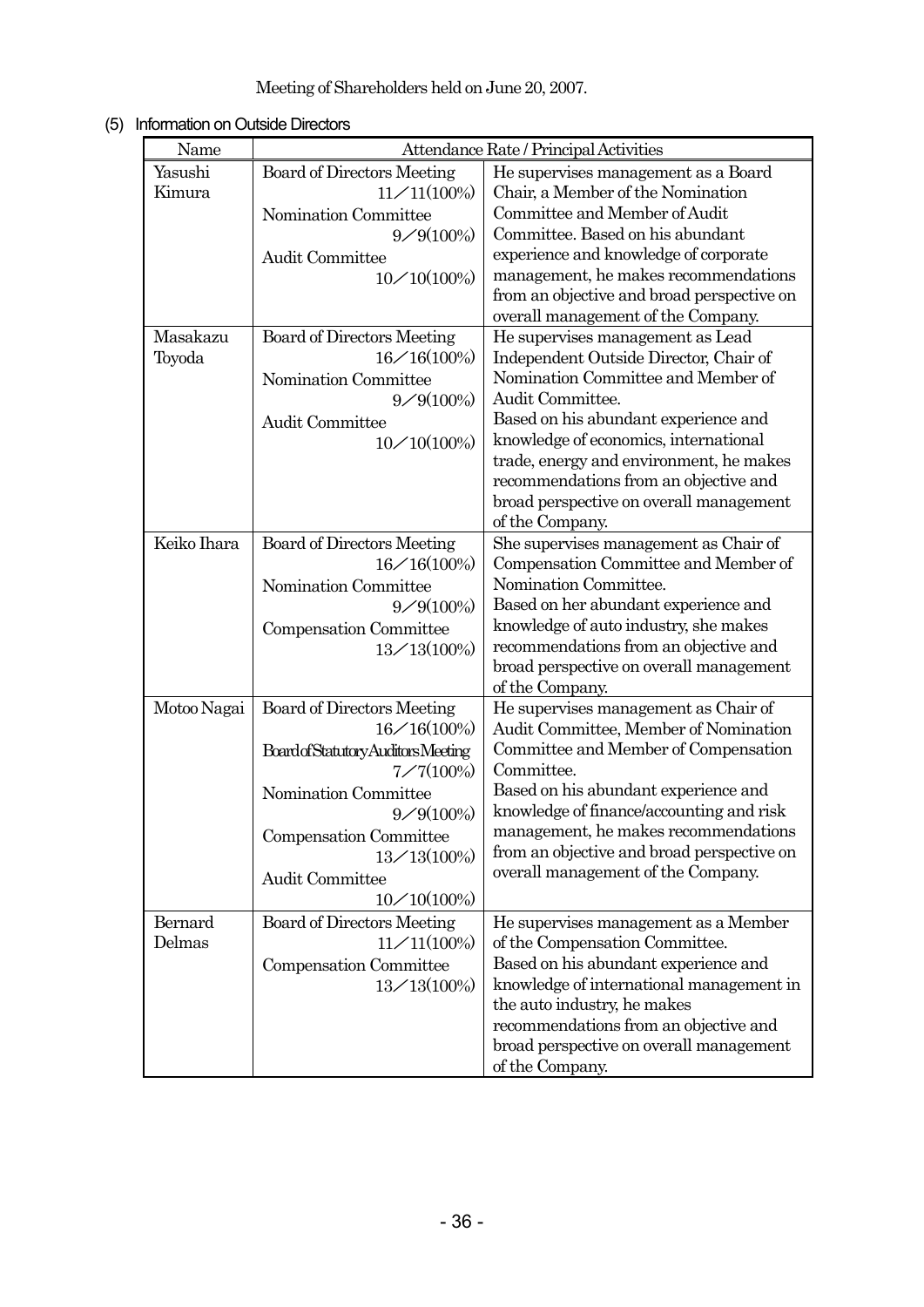| Name    |                            | Attendance Rate / Principal Activities     |
|---------|----------------------------|--------------------------------------------|
| Andrew  | Board of Directors Meeting | He supervises management as a Member       |
| House   | $11 \angle 11(100\%)$      | of the Nomination Committee.               |
|         | Nomination Committee       | Based on his abundant experience and       |
|         | 7/9(78%)                   | knowledge of international business        |
|         |                            | management in other industries, he makes   |
|         |                            | recommendations from an objective and      |
|         |                            | broad perspective on overall management    |
|         |                            | of the Company.                            |
| Jenifer | Board of Directors Meeting | She supervises management as a Member      |
| Rogers  | $11 \angle 11(100\%)$      | of the Compensation Committee and          |
|         | Compensation Committee     | Member of Audit Committee.                 |
|         | $13 \angle 13(100\%)$      | Based on her abundant experience and       |
|         | Audit Committee            | knowledge of legal, compliance and risk    |
|         | $10 \angle 10(100\%)$      | management, she makes recommendations      |
|         |                            | from an objective and broad perspective on |
|         |                            | overall management of the Company.         |

Notes: 1. Important positions at concurrent companies of each Outside Director are mentioned in "(1) List of Directors and Executive Officers ①Directors". There are no special relations between the Company and other entities at which Outside Directors hold important positions concurrently.

2.As described in "(1)Operations and results" of "1. Business Review of Fiscal Year 2019" above, On May 14, 2019, the Company filed correction reports of the prior disclosures of its director compensation in its Annual Securities Reports for fiscal year 2005 to fiscal year 2017 with the Kanto Local Financial Bureau. Of these, regarding the disclosure documents such as Annual Securities Reports for fiscal year 2014 to fiscal year 2017, the Company has received the administrative monetary penalty payment order, dated February 27, 2020, of 2,424,895,000 yen from the Commissioner of the Financial Services Agency. The Company has entered into a settlement agreement with the United States Securities and Exchange Commission (SEC) in an administrative tribunal action in connection with material misstatements regarding director compensation in Company's prior annual securities reports. Under the settlement, the Company has agreed to pay a \$15 million penalty to the SEC.

Mr. Masakazu Toyoda, Ms. Keiko Ihara and Mr. Motoo Nagai did not recognize the incident that led to the order, but make recommendations from the perspective of compliance at Board of Directors on a daily basis. Further, after recognizing the case, they fulfill their responsibilities such as instructing thorough investigation of the incident and prevention of recurrence.

In addition, Mr. Yasushi Kimura, Mr. Bernard Delmas, Mr. Andrew House and Ms. Jennifer Rogers were not in the position of Directors of the Company at the time the incident was discovered, but after appointed Directors of the Company, They fulfill their responsibilities by making proposals from the perspective of compliance at the Board of Directors.

The Company submitted an improvement measures status report to the Tokyo Stock Exchange on January 16, 2020. The report details the status of measures the company has initiated with the aim of preventing recurrence of executive misconduct.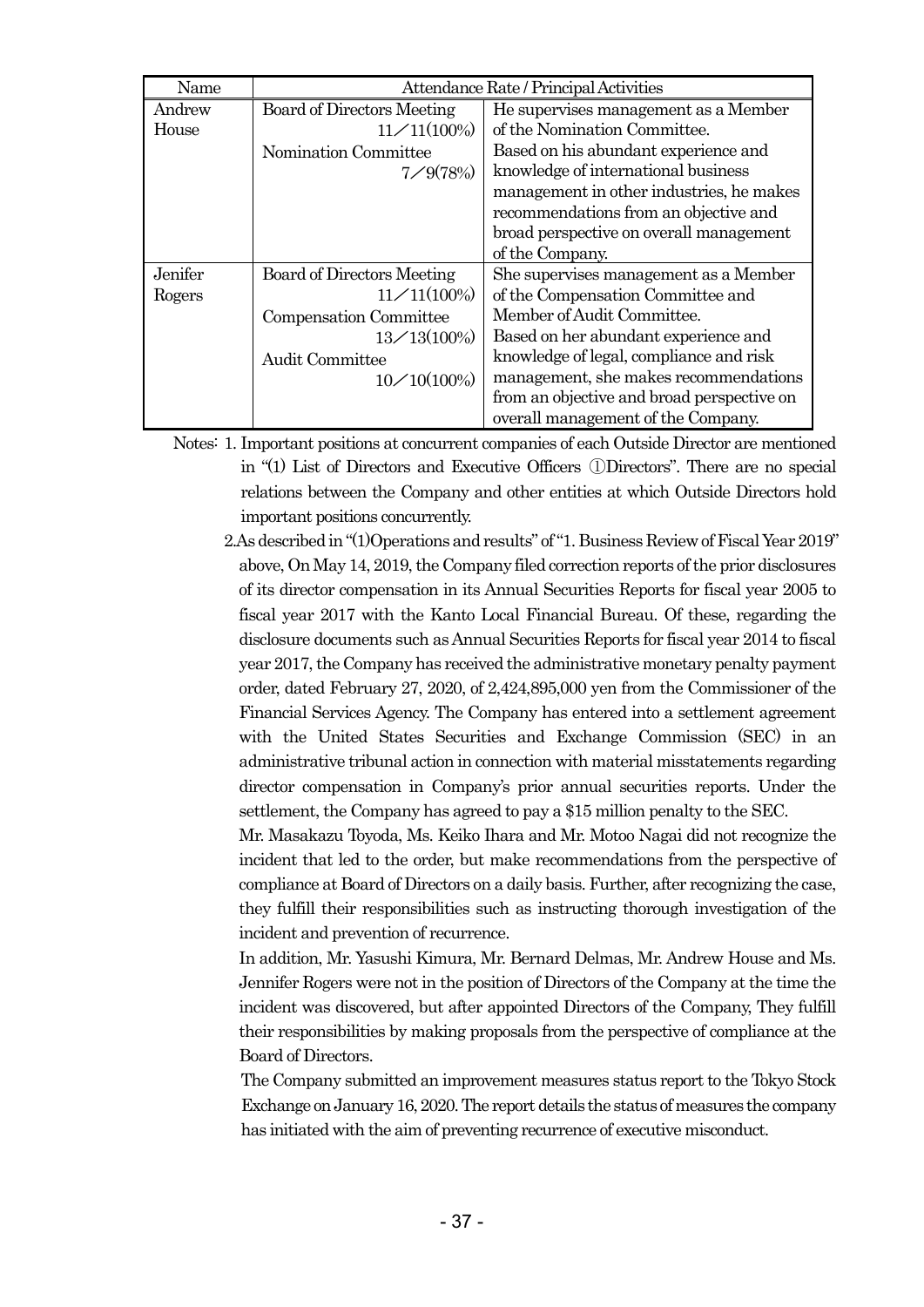# **2. Consolidated Balance Sheet (As of March 31, 2020)**

(in millions of yen) Accounts Amount Assets Current assets Cash on hand and in banks 1,382,471 Trade notes and accounts receivable 356,156 Sales finance receivables 6,739,336 Securities 260,510 Merchandise and finished goods 881,940 Work in process 67,865 Raw materials and supplies 390,618 Other 739,307 Allowance for doubtful accounts (142,264) Total current assets 10,675,939 Fixed assets Property, plant and equipment Buildings and structures, net 582,716 Machinery, equipment and vehicles, net 2,936,316 Land 589,064 Construction in progress 227,165 Other, net 183,589 Total property, plant and equipment 4,518,850 Intangible fixed assets 114,932 Investments and other assets Investment securities 1,177,184 Long-term loans receivable 13,658 Net defined benefit assets 10,397 Deferred tax assets 228,012 Other 241,622 Allowance for doubtful accounts (3,885) Total investments and other assets 1,666,988 Total fixed assets 6,300,770 Total assets 16,976,709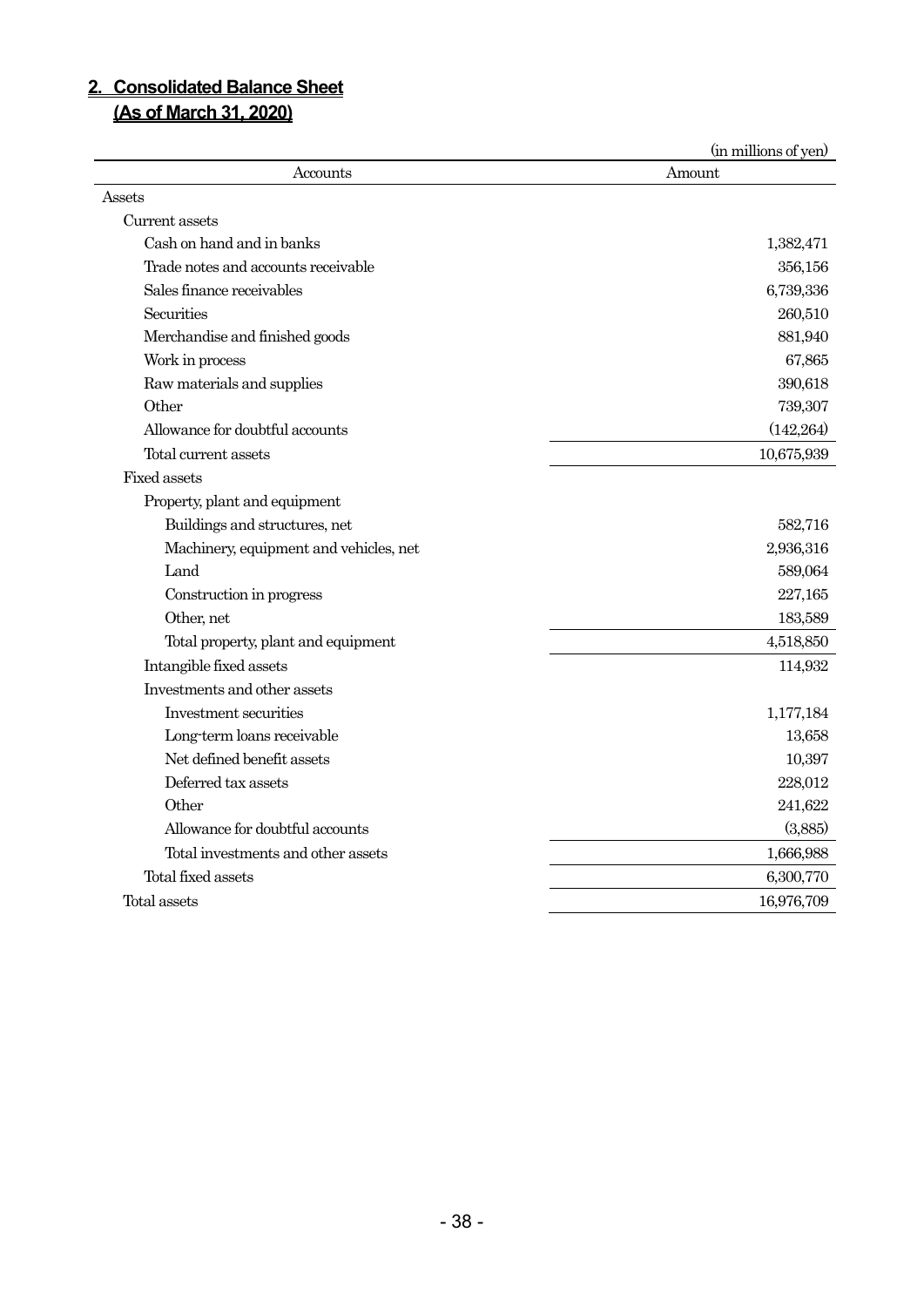|                                                                                                                        | (in millions of yen) |
|------------------------------------------------------------------------------------------------------------------------|----------------------|
| Accounts                                                                                                               | Amount               |
| Liabilities                                                                                                            |                      |
| Current liabilities                                                                                                    |                      |
| Trade notes and accounts payable                                                                                       | 1,357,047            |
| Short-term borrowings                                                                                                  | 1,339,949            |
| Current portion of long-term borrowings                                                                                | 1,826,904            |
| Commercial papers                                                                                                      | 726,017              |
| Current portion of bonds                                                                                               | 765,532              |
| Lease obligations                                                                                                      | 35,572               |
| Accrued expenses                                                                                                       | 1,031,284            |
| Accrued warranty costs                                                                                                 | 104,297              |
| Other                                                                                                                  | 878,644              |
| Total current liabilities                                                                                              | 8,065,246            |
| Long-term liabilities                                                                                                  |                      |
| <b>Bonds</b>                                                                                                           | 1,042,954            |
| Long-term borrowings                                                                                                   | 2,098,558            |
| Lease obligations                                                                                                      | 72,494               |
| Deferred tax liabilities                                                                                               | 243,428              |
| Accrued warranty costs                                                                                                 | 108,751              |
| Net defined benefit liability                                                                                          | 454,068              |
| Other                                                                                                                  | 466,437              |
| Total long-term liabilities                                                                                            | 4,486,690            |
| Total liabilities                                                                                                      | 12,551,936           |
| Net assets                                                                                                             |                      |
| Shareholders' equity                                                                                                   |                      |
| Common stock                                                                                                           | 605,814              |
| Capital surplus                                                                                                        | 818,056              |
| Retained earnings                                                                                                      | 4,125,043            |
| Treasury stock                                                                                                         | (139,262)            |
| Total shareholders' equity                                                                                             | 5,409,651            |
| Accumulated other comprehensive income                                                                                 |                      |
| Unrealized holding gain and loss on securities                                                                         | (16, 420)            |
| Unrealized gain and loss from hedging instruments                                                                      | (20, 352)            |
| Adjustment for revaluation of the accounts of the consolidated<br>subsidiaries based on general price level accounting | (35, 632)            |
| Translation adjustments                                                                                                | (1,046,160)          |
| Remeasurements of defined benefit plans                                                                                | (226, 798)           |
| Total accumulated other comprehensive income                                                                           | (1,345,362)          |
| Non-controlling interests                                                                                              | 360,484              |
| Total net assets                                                                                                       | 4,424,773            |
| Total liabilities and net assets                                                                                       | 16,976,709           |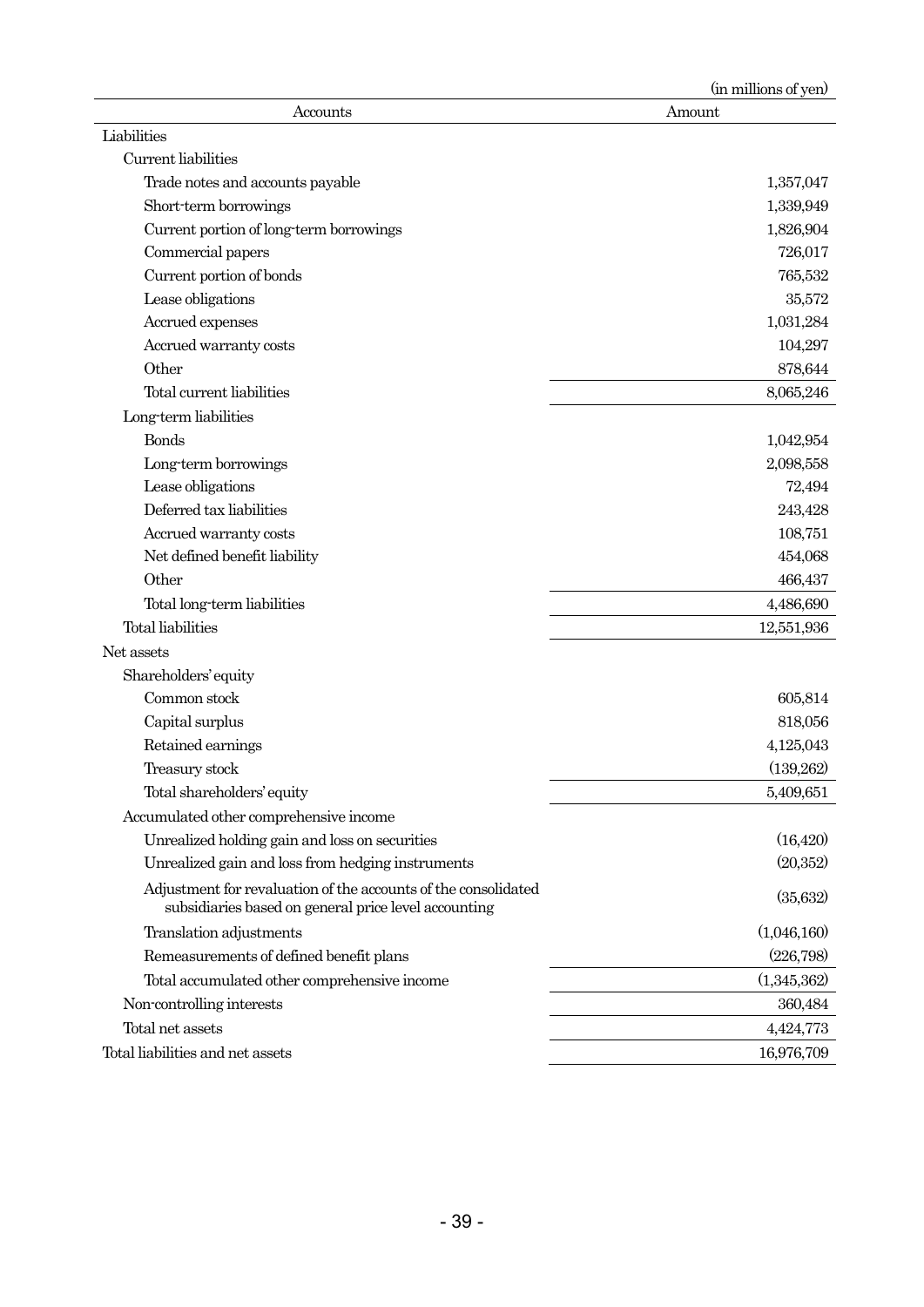# **3. Consolidated Statement of Income (From April 1, 2019 To March 31, 2020)**

|                                                      | (in millions of yen) |
|------------------------------------------------------|----------------------|
| Accounts                                             | Amount               |
| Net sales                                            | 9,878,866            |
| Cost of sales                                        | 8,442,905            |
| Gross profit                                         | 1,435,961            |
| Selling, general and administrative expenses         | 1,476,430            |
| Operating loss                                       | (40, 469)            |
| Non-operating income                                 |                      |
| Interest income                                      | 21,263               |
| Dividends income                                     | 7,287                |
| Equity in earnings of affiliates                     | 86,547               |
| Derivative gain                                      | 59,757               |
| Miscellaneous income                                 | 9,970                |
| Total non-operating income                           | 184,824              |
| Non-operating expenses                               |                      |
| Interest expense                                     | 10,874               |
| Exchange loss                                        | 63,244               |
| Credit liquidation costs                             | 10,458               |
| Miscellaneous expenses                               | 15,730               |
| Total non-operating expenses                         | 100,306              |
| Ordinary income                                      | 44,049               |
| Special gains                                        |                      |
| Gain on sales of fixed assets                        | 11,246               |
| Compensation income                                  | 32,813               |
| Other                                                | 8,303                |
| Total special gains                                  | 52,362               |
| Special losses                                       |                      |
| Loss on sales of fixed assets                        | 6,026                |
| Loss on disposal of fixed assets                     | 17,914               |
| Impairment loss                                      | 540,642              |
| Compensation for suppliers and others                | 63,992               |
| Special addition to retirement benefits              | 15,422               |
| Other                                                | 25,437               |
| Total special losses                                 | 669,433              |
| Loss before income taxes                             | (573,022)            |
| Income taxes-current                                 | 64,487               |
| Income taxes-deferred                                | 28,669               |
| Total income taxes                                   | 93,156               |
| Net loss                                             | (666, 178)           |
| Net income attributable to non-controlling interests | 5,038                |
| Net loss attributable to owners of parent            | (671,216)            |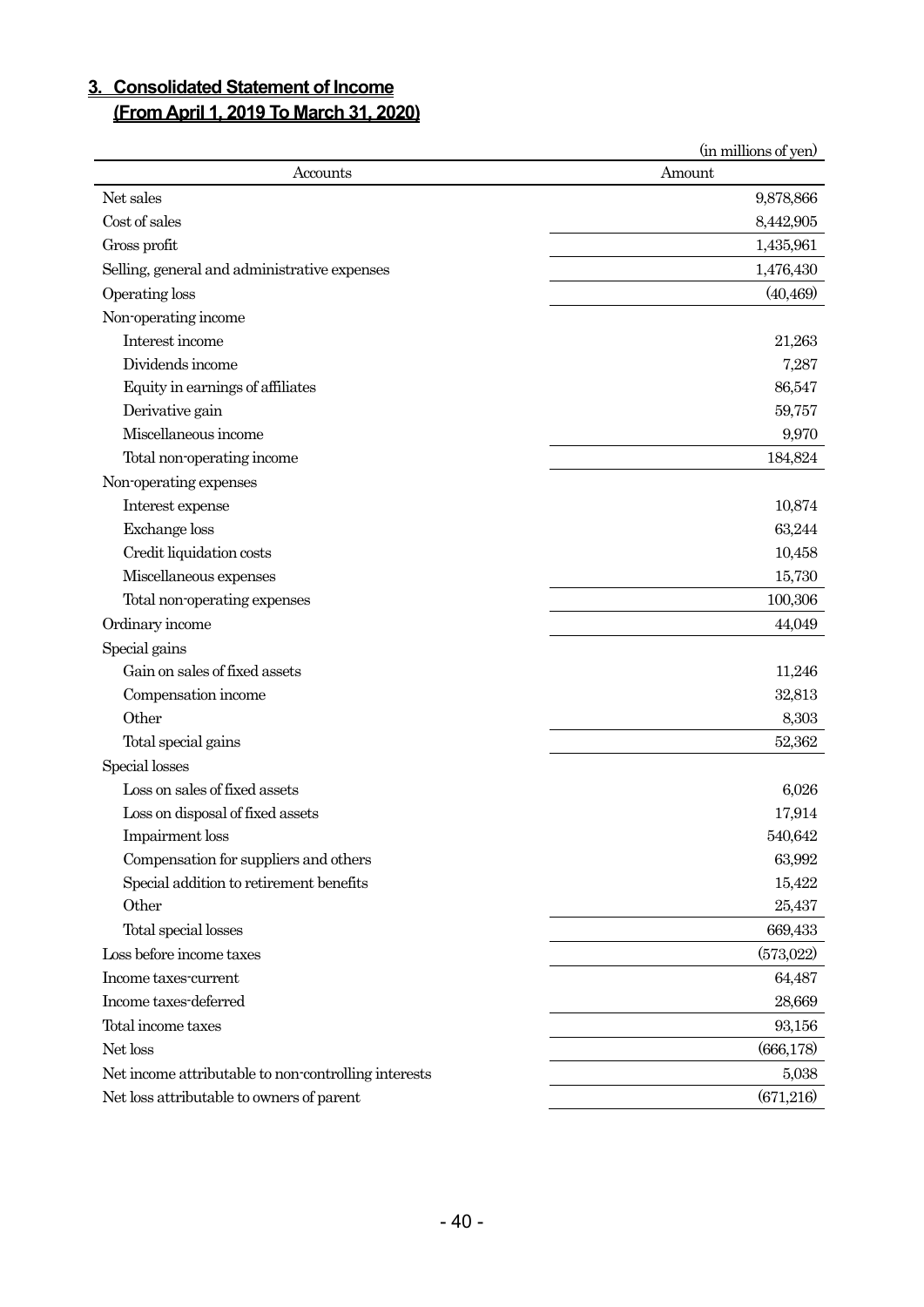# **4. Non-Consolidated Balance Sheet (As of March 31, 2020)**

| Amount<br>Accounts<br>Assets<br>Current assets<br>Cash on hand and in banks<br>453,261<br>Trade accounts receivable<br>232,463<br>Finished goods<br>76,990<br>35,255<br>Work in process<br>Raw materials and supplies<br>118,375<br>Prepaid expenses<br>35,659<br>Short-term loans receivable from subsidiaries and affiliates<br>264,475<br>Accounts receivable - other<br>197,812<br>Other<br>25,422<br>Allowance for doubtful accounts<br>(61, 368)<br>Total current assets<br>1,378,346<br><b>Fixed assets</b><br>Property, plant and equipment<br><b>Buildings</b><br>216,512<br><b>Structures</b><br>27,746<br>157,152<br>Machinery and equipment<br>Vehicles<br>8,373<br>Tools, furniture and fixtures<br>87,605<br>Land<br>126,516<br>60,149<br>Construction in progress<br>Total property, plant and equipment<br>684,057<br>Intangible fixed assets<br>72,121<br>Investments and other assets<br>Investment securities<br>81,790<br>Investments in subsidiaries and affiliates<br>2,113,247<br>Long-term loans receivable from subsidiaries and affiliates<br>409,219<br>Deferred tax assets<br>82,818<br>Other<br>32,680<br>(257)<br>Allowance for doubtful accounts<br>Total investments and other assets<br>2,719,497<br>Total fixed assets<br>3,475,676<br>Total assets<br>4,854,023 | (in millions of yen) |
|----------------------------------------------------------------------------------------------------------------------------------------------------------------------------------------------------------------------------------------------------------------------------------------------------------------------------------------------------------------------------------------------------------------------------------------------------------------------------------------------------------------------------------------------------------------------------------------------------------------------------------------------------------------------------------------------------------------------------------------------------------------------------------------------------------------------------------------------------------------------------------------------------------------------------------------------------------------------------------------------------------------------------------------------------------------------------------------------------------------------------------------------------------------------------------------------------------------------------------------------------------------------------------------------------|----------------------|
|                                                                                                                                                                                                                                                                                                                                                                                                                                                                                                                                                                                                                                                                                                                                                                                                                                                                                                                                                                                                                                                                                                                                                                                                                                                                                                    |                      |
|                                                                                                                                                                                                                                                                                                                                                                                                                                                                                                                                                                                                                                                                                                                                                                                                                                                                                                                                                                                                                                                                                                                                                                                                                                                                                                    |                      |
|                                                                                                                                                                                                                                                                                                                                                                                                                                                                                                                                                                                                                                                                                                                                                                                                                                                                                                                                                                                                                                                                                                                                                                                                                                                                                                    |                      |
|                                                                                                                                                                                                                                                                                                                                                                                                                                                                                                                                                                                                                                                                                                                                                                                                                                                                                                                                                                                                                                                                                                                                                                                                                                                                                                    |                      |
|                                                                                                                                                                                                                                                                                                                                                                                                                                                                                                                                                                                                                                                                                                                                                                                                                                                                                                                                                                                                                                                                                                                                                                                                                                                                                                    |                      |
|                                                                                                                                                                                                                                                                                                                                                                                                                                                                                                                                                                                                                                                                                                                                                                                                                                                                                                                                                                                                                                                                                                                                                                                                                                                                                                    |                      |
|                                                                                                                                                                                                                                                                                                                                                                                                                                                                                                                                                                                                                                                                                                                                                                                                                                                                                                                                                                                                                                                                                                                                                                                                                                                                                                    |                      |
|                                                                                                                                                                                                                                                                                                                                                                                                                                                                                                                                                                                                                                                                                                                                                                                                                                                                                                                                                                                                                                                                                                                                                                                                                                                                                                    |                      |
|                                                                                                                                                                                                                                                                                                                                                                                                                                                                                                                                                                                                                                                                                                                                                                                                                                                                                                                                                                                                                                                                                                                                                                                                                                                                                                    |                      |
|                                                                                                                                                                                                                                                                                                                                                                                                                                                                                                                                                                                                                                                                                                                                                                                                                                                                                                                                                                                                                                                                                                                                                                                                                                                                                                    |                      |
|                                                                                                                                                                                                                                                                                                                                                                                                                                                                                                                                                                                                                                                                                                                                                                                                                                                                                                                                                                                                                                                                                                                                                                                                                                                                                                    |                      |
|                                                                                                                                                                                                                                                                                                                                                                                                                                                                                                                                                                                                                                                                                                                                                                                                                                                                                                                                                                                                                                                                                                                                                                                                                                                                                                    |                      |
|                                                                                                                                                                                                                                                                                                                                                                                                                                                                                                                                                                                                                                                                                                                                                                                                                                                                                                                                                                                                                                                                                                                                                                                                                                                                                                    |                      |
|                                                                                                                                                                                                                                                                                                                                                                                                                                                                                                                                                                                                                                                                                                                                                                                                                                                                                                                                                                                                                                                                                                                                                                                                                                                                                                    |                      |
|                                                                                                                                                                                                                                                                                                                                                                                                                                                                                                                                                                                                                                                                                                                                                                                                                                                                                                                                                                                                                                                                                                                                                                                                                                                                                                    |                      |
|                                                                                                                                                                                                                                                                                                                                                                                                                                                                                                                                                                                                                                                                                                                                                                                                                                                                                                                                                                                                                                                                                                                                                                                                                                                                                                    |                      |
|                                                                                                                                                                                                                                                                                                                                                                                                                                                                                                                                                                                                                                                                                                                                                                                                                                                                                                                                                                                                                                                                                                                                                                                                                                                                                                    |                      |
|                                                                                                                                                                                                                                                                                                                                                                                                                                                                                                                                                                                                                                                                                                                                                                                                                                                                                                                                                                                                                                                                                                                                                                                                                                                                                                    |                      |
|                                                                                                                                                                                                                                                                                                                                                                                                                                                                                                                                                                                                                                                                                                                                                                                                                                                                                                                                                                                                                                                                                                                                                                                                                                                                                                    |                      |
|                                                                                                                                                                                                                                                                                                                                                                                                                                                                                                                                                                                                                                                                                                                                                                                                                                                                                                                                                                                                                                                                                                                                                                                                                                                                                                    |                      |
|                                                                                                                                                                                                                                                                                                                                                                                                                                                                                                                                                                                                                                                                                                                                                                                                                                                                                                                                                                                                                                                                                                                                                                                                                                                                                                    |                      |
|                                                                                                                                                                                                                                                                                                                                                                                                                                                                                                                                                                                                                                                                                                                                                                                                                                                                                                                                                                                                                                                                                                                                                                                                                                                                                                    |                      |
|                                                                                                                                                                                                                                                                                                                                                                                                                                                                                                                                                                                                                                                                                                                                                                                                                                                                                                                                                                                                                                                                                                                                                                                                                                                                                                    |                      |
|                                                                                                                                                                                                                                                                                                                                                                                                                                                                                                                                                                                                                                                                                                                                                                                                                                                                                                                                                                                                                                                                                                                                                                                                                                                                                                    |                      |
|                                                                                                                                                                                                                                                                                                                                                                                                                                                                                                                                                                                                                                                                                                                                                                                                                                                                                                                                                                                                                                                                                                                                                                                                                                                                                                    |                      |
|                                                                                                                                                                                                                                                                                                                                                                                                                                                                                                                                                                                                                                                                                                                                                                                                                                                                                                                                                                                                                                                                                                                                                                                                                                                                                                    |                      |
|                                                                                                                                                                                                                                                                                                                                                                                                                                                                                                                                                                                                                                                                                                                                                                                                                                                                                                                                                                                                                                                                                                                                                                                                                                                                                                    |                      |
|                                                                                                                                                                                                                                                                                                                                                                                                                                                                                                                                                                                                                                                                                                                                                                                                                                                                                                                                                                                                                                                                                                                                                                                                                                                                                                    |                      |
|                                                                                                                                                                                                                                                                                                                                                                                                                                                                                                                                                                                                                                                                                                                                                                                                                                                                                                                                                                                                                                                                                                                                                                                                                                                                                                    |                      |
|                                                                                                                                                                                                                                                                                                                                                                                                                                                                                                                                                                                                                                                                                                                                                                                                                                                                                                                                                                                                                                                                                                                                                                                                                                                                                                    |                      |
|                                                                                                                                                                                                                                                                                                                                                                                                                                                                                                                                                                                                                                                                                                                                                                                                                                                                                                                                                                                                                                                                                                                                                                                                                                                                                                    |                      |
|                                                                                                                                                                                                                                                                                                                                                                                                                                                                                                                                                                                                                                                                                                                                                                                                                                                                                                                                                                                                                                                                                                                                                                                                                                                                                                    |                      |
|                                                                                                                                                                                                                                                                                                                                                                                                                                                                                                                                                                                                                                                                                                                                                                                                                                                                                                                                                                                                                                                                                                                                                                                                                                                                                                    |                      |
|                                                                                                                                                                                                                                                                                                                                                                                                                                                                                                                                                                                                                                                                                                                                                                                                                                                                                                                                                                                                                                                                                                                                                                                                                                                                                                    |                      |
|                                                                                                                                                                                                                                                                                                                                                                                                                                                                                                                                                                                                                                                                                                                                                                                                                                                                                                                                                                                                                                                                                                                                                                                                                                                                                                    |                      |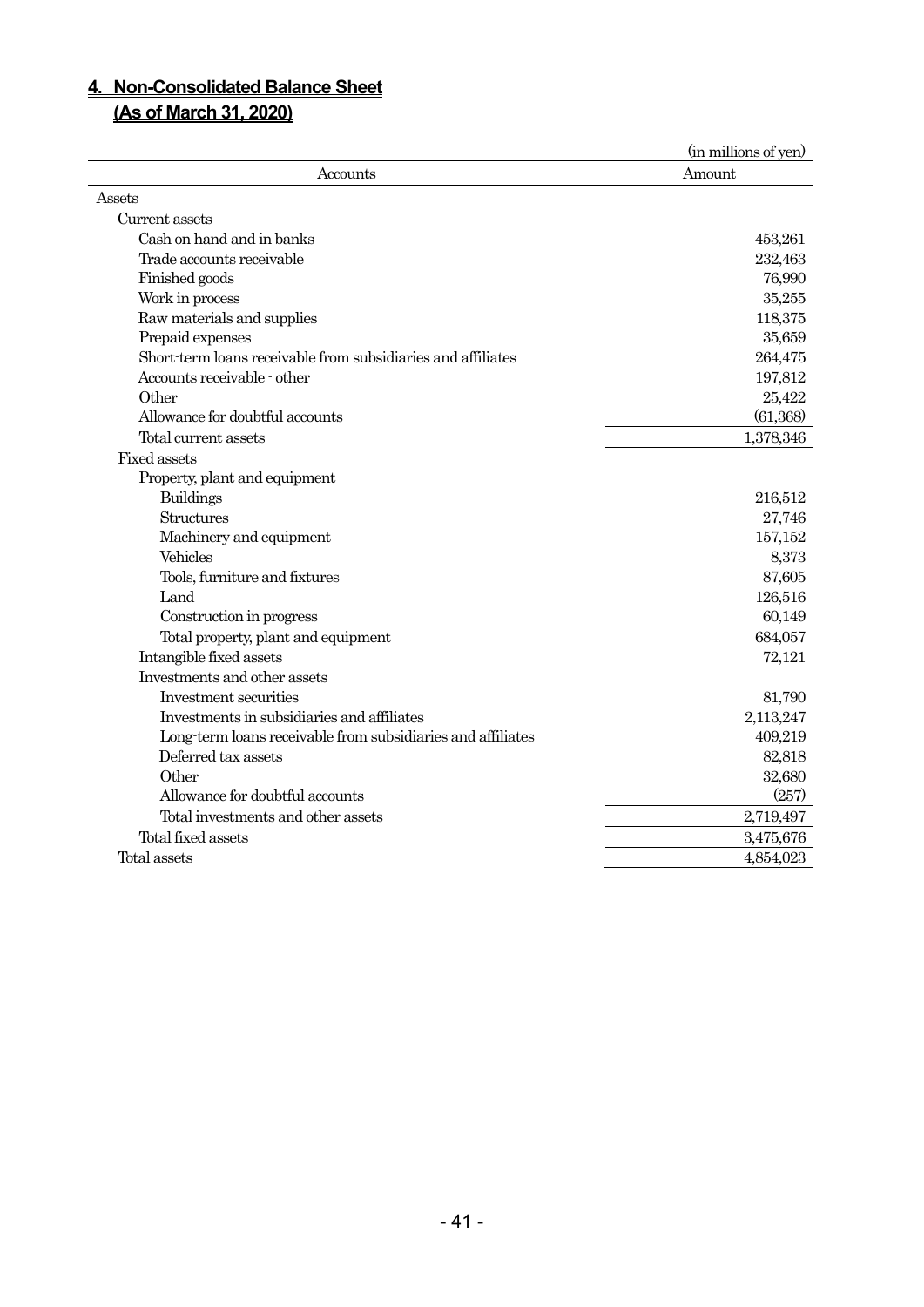|                                                                         | (in millions of yen) |
|-------------------------------------------------------------------------|----------------------|
| Accounts                                                                | Amount               |
| Liabilities                                                             |                      |
| Current liabilities                                                     |                      |
| Electronically recorded obligations - operating                         | 269,054              |
| Trade accounts payable                                                  | 423,732              |
| Short-term borrowings                                                   | 890,579              |
| Current portion of long-term borrowings                                 | 52,649               |
| Commercial papers                                                       | 280,000              |
| Current portion of bonds                                                | 100,000              |
| Lease obligations                                                       | 18,855               |
| Accounts payable-other                                                  | 50,891               |
| Accrued expenses                                                        | 312,255              |
| Advances received                                                       | 41,800               |
| Deposits received                                                       | 65,924               |
| Accrued warranty costs                                                  | 19,838               |
| Other                                                                   | 8,721                |
| Total current liabilities                                               | 2,534,302            |
| Long-term liabilities                                                   |                      |
| <b>Bonds</b>                                                            | 83,048               |
| Long-term borrowings                                                    | 70,000               |
| Long-term borrowings from subsidiaries and affiliates                   | 53,797               |
| Lease obligations                                                       | 17,827               |
| Accrued warranty costs                                                  | 35,014               |
| Accrued retirement benefits                                             | 70,393               |
| Provision for loss on business of subsidiaries and affiliates           | 17,909               |
| Other                                                                   | 13,120               |
| Total long-term liabilities                                             | 361,110              |
| Total liabilities                                                       | 2,895,413            |
| Net assets                                                              |                      |
| Shareholders' equity                                                    |                      |
| Common stock                                                            | 605,813              |
| Capital surplus                                                         |                      |
| Legal capital surplus                                                   | 804,470              |
| Other capital surplus                                                   | 184                  |
| Total capital surplus                                                   | 804,654              |
| Retained earnings                                                       |                      |
| Legal reserve                                                           | 53,838               |
| Other retained earnings                                                 |                      |
| Reserve for reduction of replacement cost of specified properties       | 54,079               |
| Reserve for special depreciation                                        | 10                   |
| Unappropriated retained earnings                                        | 487,569              |
| Total retained earnings                                                 | 595,498              |
| Treasury stock                                                          | (28, 754)            |
| Total shareholders' equity                                              | 1,977,211            |
| Valuation, translation adjustments and others                           |                      |
| Unrealized holding gain and loss on securities                          | (18,601)             |
|                                                                         | (18,601)             |
| Total valuation, translation adjustments and others<br>Total net assets |                      |
|                                                                         | 1,958,610            |
| Total liabilities and net assets                                        | 4,854,023            |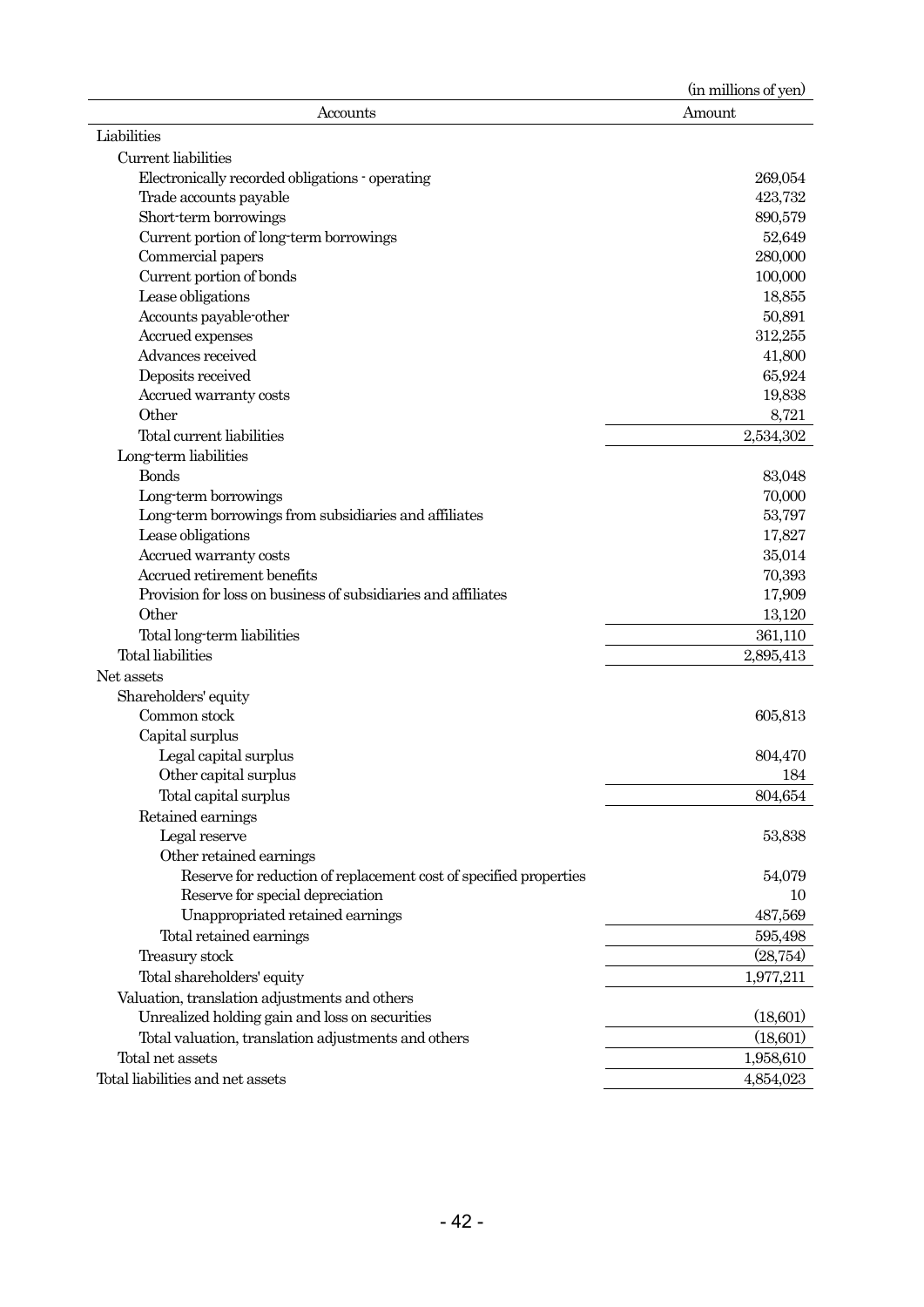# **5. Non-Consolidated Statement of Income (From April 1, 2019 To March 31, 2020)**

|                                                               | (in millions of yen) |
|---------------------------------------------------------------|----------------------|
| Accounts                                                      | Amount               |
| Net sales                                                     | 3,157,540            |
| Cost of sales                                                 | 2,928,822            |
| Gross profit                                                  | 228,717              |
| Selling, general and administrative expenses                  | 358,777              |
| Operating loss                                                | (130,060)            |
| Non-operating income                                          |                      |
| Interest income                                               | 4,628                |
| Dividends income                                              | 186,316              |
| Guarantee commission received                                 | 19,563               |
| Reversal of allowance for doubtful accounts                   | 177                  |
| Other                                                         | 2,516                |
| Total non-operating income                                    | 213,202              |
| Non-operating expenses                                        |                      |
| Interest expense                                              | 8,029                |
| Derivative loss                                               | 4,272                |
| Exchange loss                                                 | 1,320                |
| Provision of allowance for doubtful accounts                  | 40,965               |
| Other                                                         | 1,984                |
| Total non-operating expenses                                  | 56,571               |
| Ordinary income                                               | 26,571               |
| Special gains                                                 |                      |
| Gain on sales of fixed assets                                 | 26                   |
| Gain on sale of investment securities                         | 102                  |
| Total special gains                                           | 129                  |
| Special losses                                                |                      |
| Loss on sales of fixed assets                                 | 129                  |
| Loss on disposal of fixed assets                              | 11,369               |
| Impairment loss                                               | 2,995                |
| Loss on valuation of shares of subsidiaries and affiliates    | 246,301              |
| Provision for loss on business of subsidiaries and affiliates | 17,909               |
| Other                                                         | 6,329                |
| Total special losses                                          | 285,035              |
| Loss before income taxes                                      | (258, 334)           |
| Income taxes-current                                          | 6,713                |
| Income taxes-deferred                                         | 77,696               |
| Total income taxes                                            | 84,410               |
| Net loss                                                      | (342,745)            |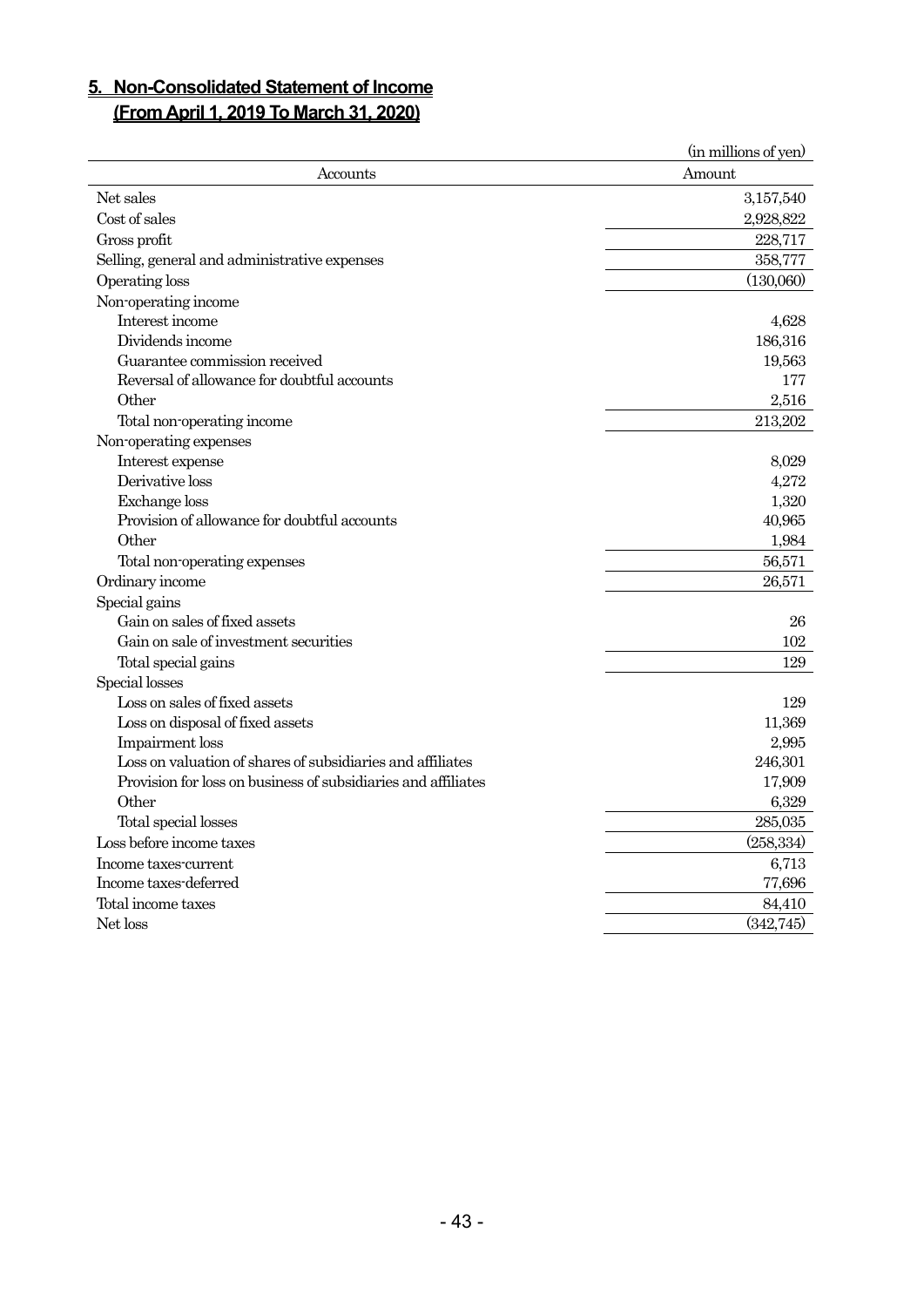# **6. Copy of Independent Auditors' Report on Consolidated Financial Statements**

Independent Auditor's Report

May 25, 2020

|                                                  |                                                                  | May 25, 2020   |
|--------------------------------------------------|------------------------------------------------------------------|----------------|
| The Board of Directors<br>Nissan Motor Co., Ltd. |                                                                  |                |
|                                                  | Ernst & Young ShinNihon LLC                                      |                |
|                                                  | Designated and Engagement Partner<br>Certified Public Accountant | Koki Ito       |
|                                                  | Designated and Engagement Partner<br>Certified Public Accountant | Takeshi Hori   |
|                                                  | Designated and Engagement Partner<br>Certified Public Accountant | Koji Fujima    |
|                                                  | Designated and Engagement Partner<br>Certified Public Accountant | Masao Yamamoto |

#### **Opinion**

Pursuant to Article 444, Section 4 of the Companies Act, we have audited the accompanying consolidated financial statements, which comprise the consolidated balance sheet, the consolidated statement of income, the consolidated statement of changes in net assets, and notes to the consolidated financial statements of Nissan Motor Co., Ltd (the "Company") applicable to the fiscal year from April 1, 2019 through March 31, 2020.

In our opinion, the accompanying consolidated financial statements present fairly, in all material respects, the financial position and results of operations of the Nissan Group, which consisted of the Company and its consolidated subsidiaries, applicable to the fiscal year ended March 31, 2020 in accordance with accounting principles generally accepted in Japan.

### Basis for Opinion

We conducted our audit in accordance with auditing standards generally accepted in Japan. Our responsibilities under those standards are further described in the Auditor's Responsibilities for the Audit of the Consolidated Financial Statements section of our report. We are independent of the Group in accordance with the ethical requirements that are relevant to our audit of the financial statements in Japan, and we have fulfilled our other ethical responsibilities in accordance with these requirements We believe that the audit evidence we have obtained is sufficient and appropriate to provide a basis for our opinion.

### Management's and the Audit Committee's Responsibilities for the Consolidated Financial Statements

Management is responsible for the preparation and fair presentation of these consolidated financial statements in accordance with accounting principles generally accepted in Japan, and for designing and operating such internal control as management determines is necessary to enable the preparation of consolidated financial statements that are free from material misstatement, whether due to fraud or error.

In preparing the consolidated financial statements, management is responsible for assessing the Group's ability to continue as a going concern and disclosing, as required by accounting principles generally accepted in Japan, matters related to going concern.

The Audit Committee is responsible for monitoring the performance of duties of executive officers and directors in implementing and maintaining the Group's financial reporting process.

### Auditor's Responsibilities for the Audit of the Consolidated Financial Statements

Our objectives are to obtain reasonable assurance about whether the consolidated financial statements as a whole are free from material misstatement, whether due to fraud or error, and to issue an auditor's report that includes our opinion from an independent standpoint. Misstatements can arise from fraud or error and are considered material if, individually or in the aggregate they could reasonably be expected to influence the economic decisions of users taken on the basis of these consolidated financial statements.

As part of an audit in accordance with auditing standards generally accepted in Japan, we exercise professional judgment and maintain professional skepticism throughout the audit. We also: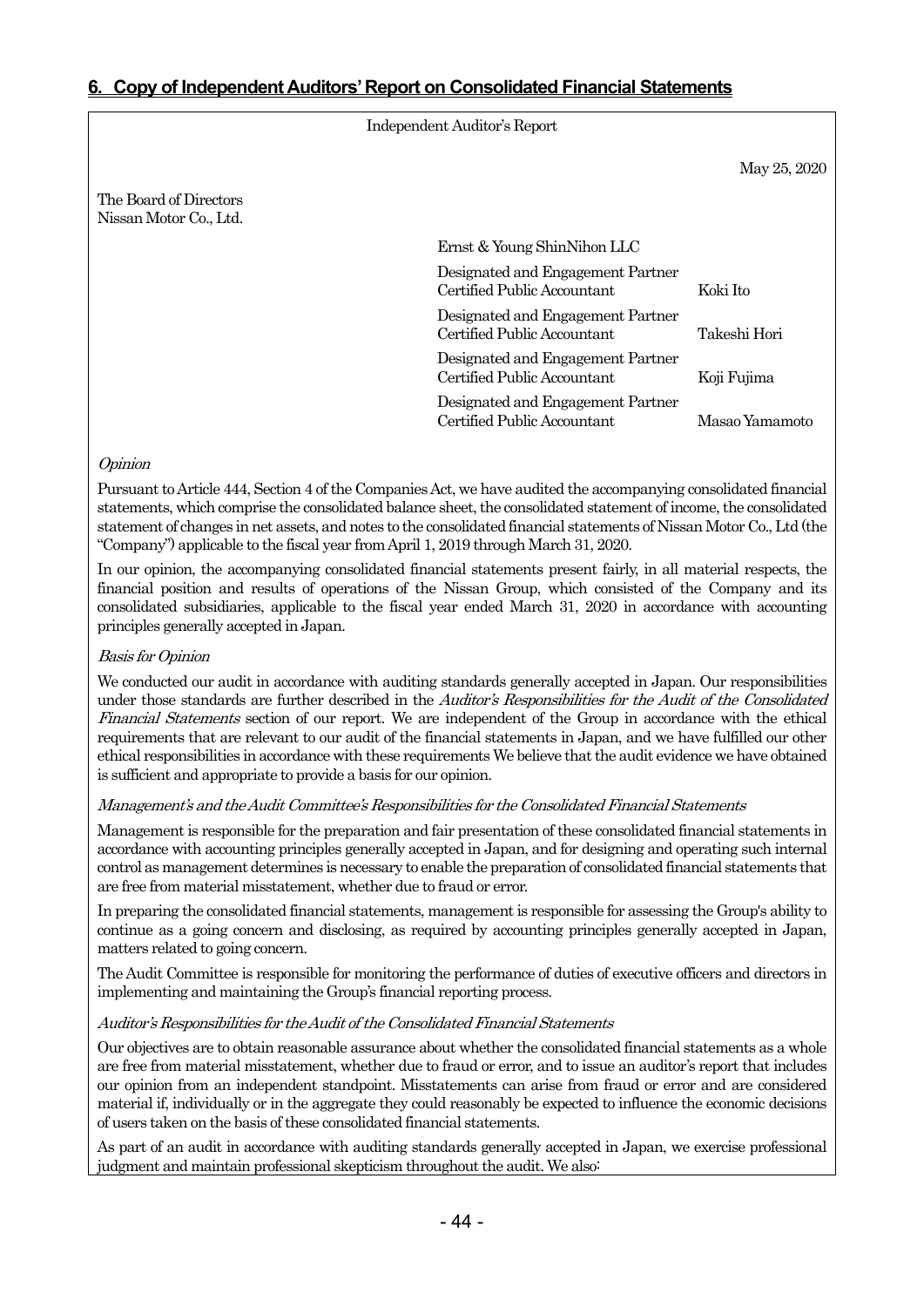- ・ Identify and assess the risks of material misstatement of the consolidated financial statements, whether due to fraud or error, design and perform audit procedures responsive to those risks, and obtain audit evidence that is sufficient and appropriate to provide a basis for our opinion.
- ・ In making those risk assessments, we consider internal control relevant to the audit in order to design audit procedures that are appropriate in the circumstances, while the purpose of the audit of the consolidated financial statements is not expressing an opinion on the effectiveness of the Group's internal control.
- ・ Evaluate the appropriateness of accounting policies used and the reasonableness of accounting estimates and related disclosures made by management.
- ・ Conclude on the appropriateness of management's use of the going concern basis of accounting and, based on the audit evidence obtained, whether a material uncertainty exists related to events or conditions that may cast significant doubt on the Group's ability to continue as a going concern. If we conclude that a material uncertainty exists, we are required to draw attention in our auditor's report to the related disclosures in the consolidated financial statements or, if such disclosures are inadequate, to modify our opinion. Our conclusions are based on the audit evidence obtained up to the date of our auditor's report. However, future events or conditions may cause the Group to cease to continue as a going concern.
- ・ Evaluate the overall presentation, structure and content of the consolidated financial statements, including the disclosures, and whether the consolidated financial statements represent the underlying transactions and events in a manner that achieves fair presentation in accordance with accounting principles generally accepted in Japan.
- ・ Obtain sufficient appropriate audit evidence regarding the financial information of the entities or business activities within the Group to express an opinion on the consolidated financial statements. We are responsible for the direction, supervision and performance of the group audit. We remain solely responsible for our audit opinion.

We communicate with the Audit Committee regarding, among other matters, the planned scope and timing of the audit and significant audit findings, including any significant deficiencies in internal control that we identify during our audit.

We also provide the Audit Committee with a statement that we have complied with the ethical requirements regarding independence that are relevant to our audit of the financial statements in Japan, and to communicate with them all relationships and other matters that may reasonably be thought to bear on our independence, and where applicable, related safeguards.

### Conflicts of Interest

We have no interest in the Company and its consolidated subsidiaries which should be disclosed in accordance with the Certified Public Accountants Act.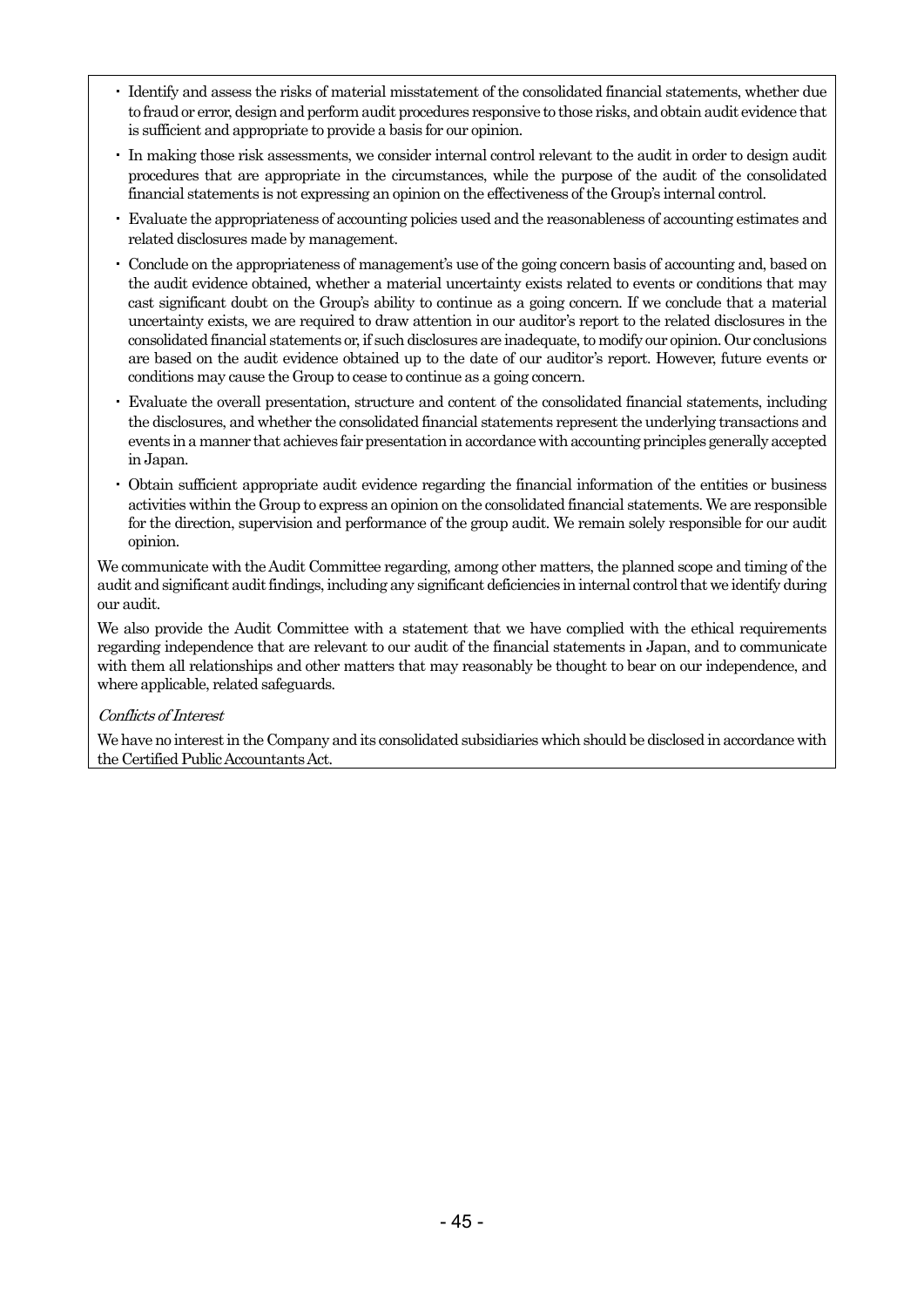# **7. Copy of Independent Auditors' Report on Financial Statements**

Independent Auditor's Report

|                                                  |                                                                  | May 25, 2020   |
|--------------------------------------------------|------------------------------------------------------------------|----------------|
| The Board of Directors<br>Nissan Motor Co., Ltd. |                                                                  |                |
|                                                  | Ernst & Young ShinNihon LLC                                      |                |
|                                                  | Designated and Engagement Partner<br>Certified Public Accountant | Koki Ito       |
|                                                  | Designated and Engagement Partner<br>Certified Public Accountant | Takeshi Hori   |
|                                                  | Designated and Engagement Partner<br>Certified Public Accountant | Koji Fujima    |
|                                                  | Designated and Engagement Partner<br>Certified Public Accountant | Masao Yamamoto |

#### **Opinion**

Pursuant to Article 436, Section 2, Paragraph 1 of the Companies Act, we have audited the accompanying financial statements, which comprise the balance sheet, the statement of income, the statement of changes in net assets, notes to the financial statements and the related supplementary schedules (the "Financial Statements") of Nissan Motor Co., Ltd (the "Company") applicable to the 121st fiscal year from April 1, 2019 through March 31, 2020.

In our opinion, the accompanying Financial Statements present fairly, in all material respects, the financial position and results of operations of Nissan Motor Co., Ltd. applicable to the 121st fiscal year ended March 31, 2020 in accordance with accounting principles generally accepted in Japan.

#### Basis for Opinion

We conducted our audit in accordance with auditing standards generally accepted in Japan. Our responsibilities under those standards are further described in the Auditor's Responsibilities for the Audit of the Financial Statements section of our report. We are independent of the entity in accordance with the ethical requirements that are relevant to our audit of the financial statements in Japan, and we have fulfilled our other ethical responsibilities in accordance with these requirements We believe that the audit evidence we have obtained is sufficient and appropriate to provide a basis for our opinion.

### Management's and the Audit Committee's Responsibilities for the Financial Statements

Management is responsible for the preparation and fair presentation of the Financial Statements in accordance with accounting principles generally accepted in Japan, and for designing and operating such internal control as management determines is necessary to enable the preparation of the Financial Statements that are free from material misstatement, whether due to fraud or error.

In preparing the Financial Statements, management is responsible for assessing the entity's ability to continue as a going concern and disclosing, as required by accounting principles generally accepted in Japan, matters related to going concern.

The Audit Committee is responsible for monitoring the performance of duties of executive officers and directors in implementing and maintaining a financial reporting process.

#### Auditor's Responsibilities for the Audit of the Financial Statements

Our objectives are to obtain reasonable assurance about whether the Financial Statements as a whole are free from material misstatement, whether due to fraud or error, and to issue an auditor's report that includes our opinion from an independent standpoint. Misstatements can arise from fraud or error and are considered material if individually or in the aggregate they could reasonably be expected to influence the economic decisions of users taken on the basis of the Financial Statements.

As part of an audit in accordance with auditing standards generally accepted in Japan, we exercise professional judgment and maintain professional skepticism throughout the audit. We also:

・ Identify and assess the risks of material misstatement of the Financial Statements, whether due to fraud or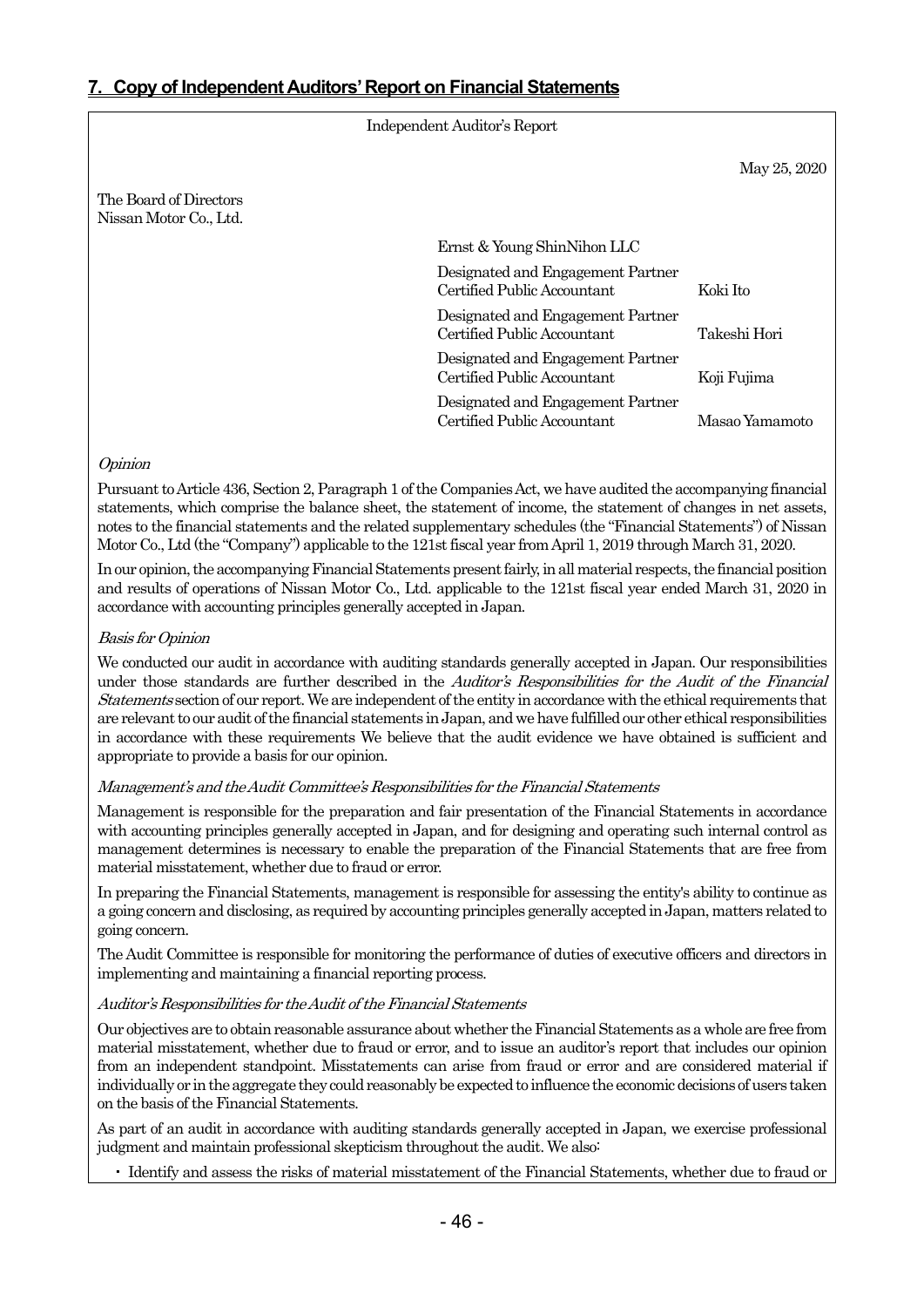error, design and perform audit procedures responsive to those risks, and obtain audit evidence that is sufficient and appropriate to provide a basis for our opinion.

- ・ In making those risk assessments, we consider internal control relevant to the audit in order to design audit procedures that are appropriate in the circumstances, while the purpose of the audit of the Financial Statements is not expressing an opinion on the effectiveness of the entity's internal control.
- ・ Evaluate the appropriateness of accounting policies used and the reasonableness of accounting estimates and related disclosures made by management.
- ・ Conclude on the appropriateness of management's use of the going concern basis of accounting and, based on the audit evidence obtained, whether a material uncertainty exists related to events or conditions that may cast significant doubt on the entity's ability to continue as a going concern. If we conclude that a material uncertainty exists, we are required to draw attention in our auditor's report to the related disclosures in the Financial Statements or, if such disclosures are inadequate, to modify our opinion. Our conclusions are based on the audit evidence obtained up to the date of our auditor's report. However, future events or conditions may cause the entity to cease to continue as a going concern.
- ・ Evaluate the overall presentation, structure and content of the Financial Statements, including the disclosures, and whether the Financial Statements represent the underlying transactions and events in a manner that achieves fair presentation in accordance with accounting principles generally accepted in Japan.

We communicate with the Audit Committee regarding, among other matters, the planned scope and timing of the audit and significant audit findings, including any significant deficiencies in internal control that we identify during our audit.

We also provide the Audit Committee with a statement that we have complied with the ethical requirements regarding independence that are relevant to our audit of the Financial Statements in Japan, and to communicate with them all relationships and other matters that may reasonably be thought to bear on our independence, and where applicable, related safeguards.

### Conflicts of Interest

We have no interest in the Company which should be disclosed in accordance with the Certified Public Accountants Act.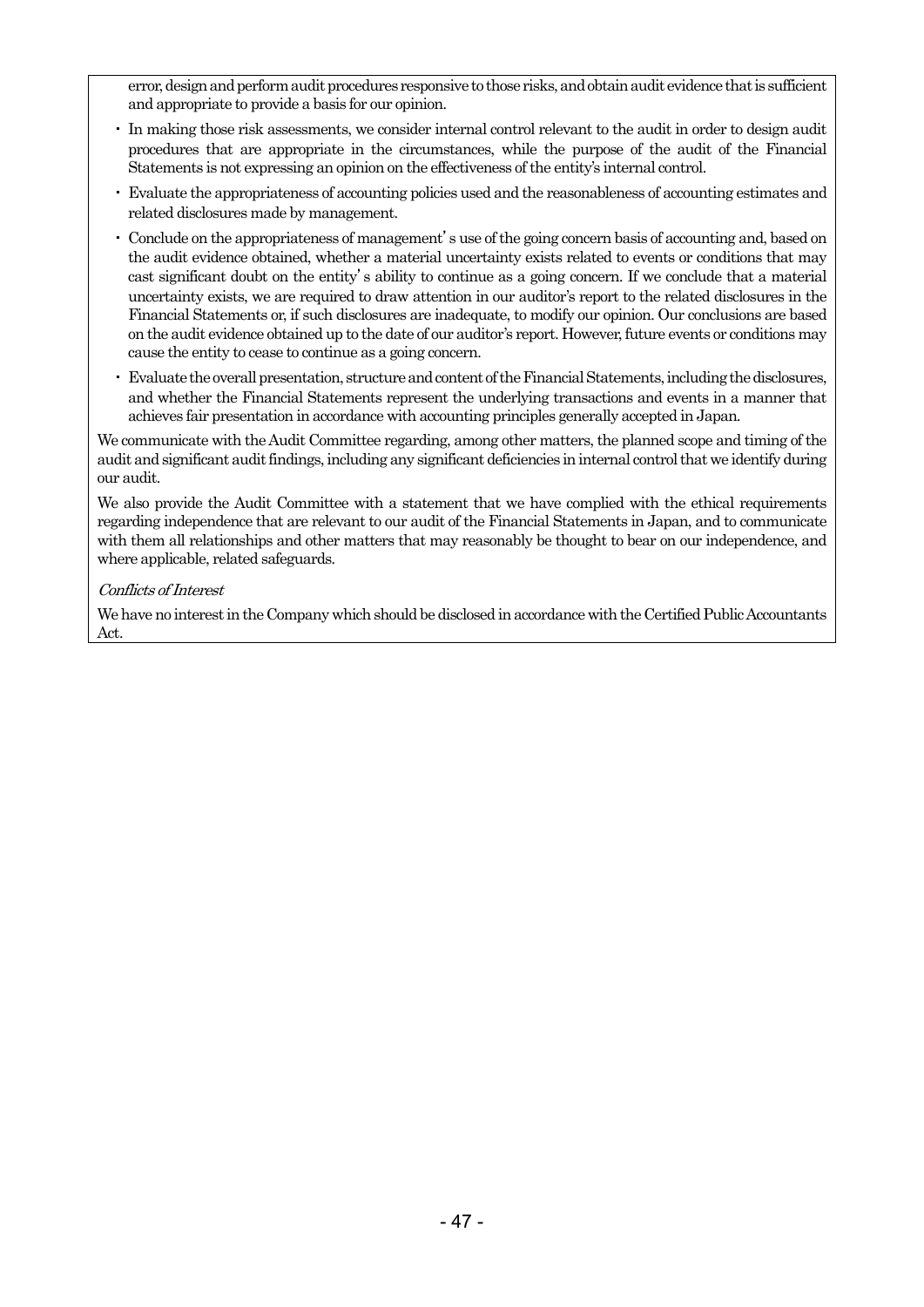### Audit Report

The Audit Committee of Nissan Motor Co., Ltd. (the "Company") audited the performance of duties by "directors" and "executive officers" (as defined in the Companies Act) during the 121th fiscal year since founding (from April 1. 2019 to March 31, 2020) and hereby reports the auditing method and results thereof as follows:

1. Auditing method and details thereof

①The Audit Committee received from directors and executive officers, employees, and other related persons, reports on the content of resolutions made by the Board of Directors regarding the matters as enumerated in (b) through (e) of Article 416, Paragraph 1, Item (i) of the Companies Act and the status of (i) the establishment of systems that have been developed in compliance of such resolutions (internal control systems) and (ii) the management thereof and, when necessary, requested explanations regarding such reports and expressed our opinions.

②In accordance with the auditing policy and the assignment of the duties of each member of the Audit Committee and other related matters established by the Audit Committee, the Audit Committee, working closely with the internal audit department, attended important meetings, received from directors, executive officers, and other related persons, reports on the matters regarding the performance of their duties and, when necessary, requested explanations regarding such reports, inspected important authorizing documents and associated information, and made investigation into the state of activities and property at the head office and principal business offices of the Company.

③As for the Company's subsidiaries, the Audit Committee has shared information with the directors and corporate statutory auditors and other related persons of these subsidiaries and, when necessary, received reports from the subsidiaries regarding their businesses, and visited their head offices and principal business offices to conduct interviews and other tasks.

④ The Audit Committee monitored and examined whether the independent auditors maintain their independence and carry out audits in an appropriate manner. The Audit Committee received from the independent auditors reports on the performance of their duties and, when necessary, requested explanations regarding those reports.

⑤The Audit Committee also received notification from the independent auditors to the effect that "the structure for ensuring appropriate execution of the duties of the independent auditors" (as enumerated in each item of Article 131 of the Company Calculation Regulations) has been implemented according to the "Standards on Quality Control for Audit" (stipulated on October 28, 2005, by Business Accounting Deliberation Council) and other relevant standards. When necessary, the Audit Committee requested explanations of such notifications.

Based on the foregoing method, the Audit Committee reviewed the business report and its supplementary schedules, the non-consolidated financial statements (non-consolidated balance sheet, non-consolidated statement of income, non-consolidated statement of changes in net assets, and notes to non-consolidated financial statements) and their supplementary schedules, as well as the consolidated financial statements (consolidated balance sheet, consolidated statement of income, consolidated statement of changes in net assets, and notes to consolidated financial statements) for this fiscal year.

### 2. Audit Results

- (1) Audit results on the business report
	- ①In our opinion, the business report and the supplementary schedules fairly represent the Company's condition in conformity with the applicable laws and regulations as well as the Articles of Incorporation of the Company.
	- ②With regard to the execution of duties by directors and the executive officers, we have found no evidence of misconduct or material facts in violation of the applicable laws and regulations or the Articles of Incorporation of the Company in the course of the execution of duties of directors and executive officers.

③In our opinion, the content of the resolutions of the Board of Directors regarding the internal control systems is appropriate. With respect to the internal control systems, we have not found anything to